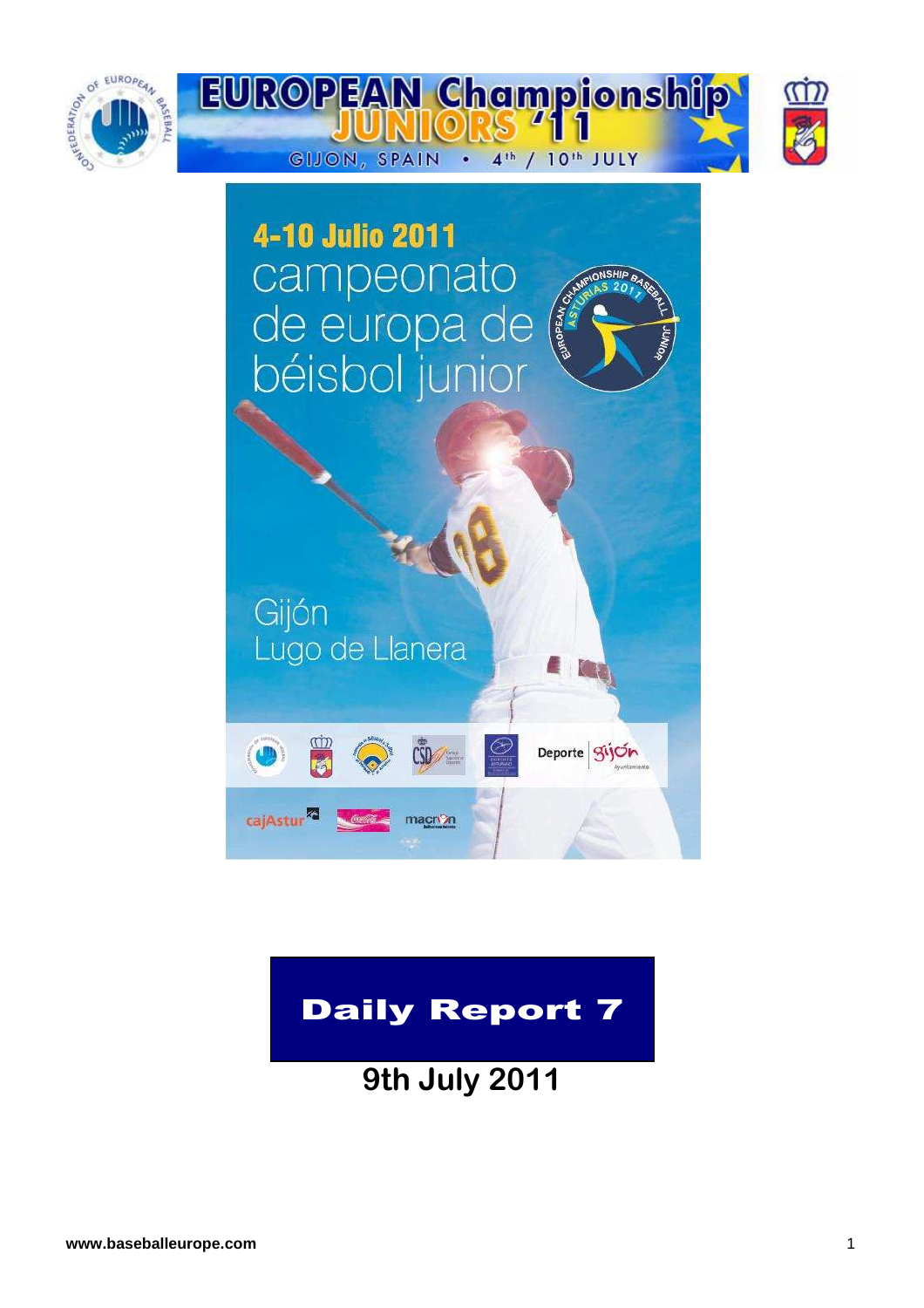

### Technical Commission

### **NOTA INFORMATIVA:**

En vista de la previsión meteorológica, la Comisión Técnica decidió re-programar el partido número 23 entre las selecciones de Francia y Bélgica para las 16:00 horas

### **INFORMATION:**

After checking the weather forecast, the Technical Commission decided to reschedule game 23 between the national teams of France and Belgium to 16:00 p.m.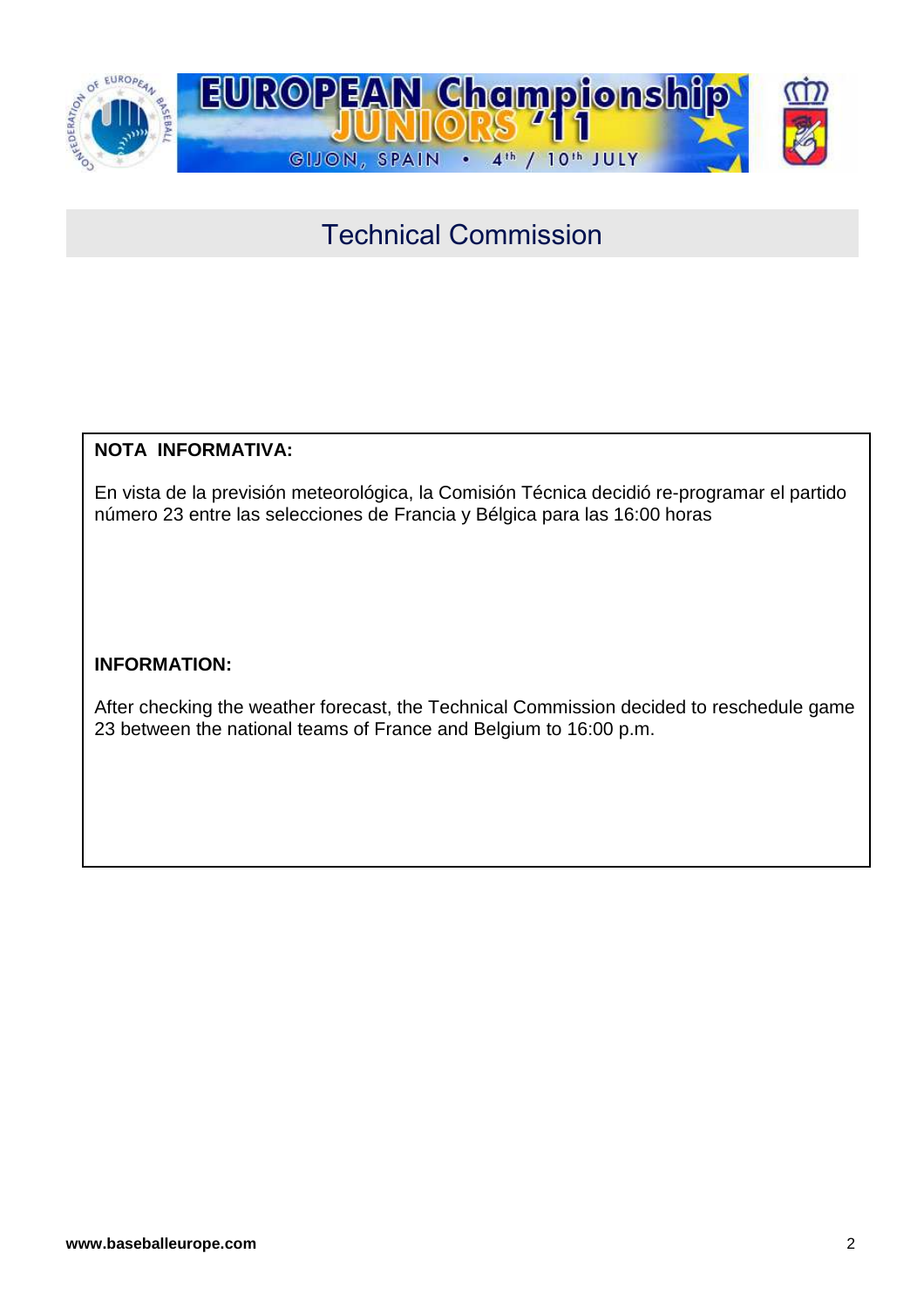



### RESULTS

| Game           | At time | <b>Ballpark</b> | Pool         | Home team                  | Visiting team         | Final<br>Score | Inn. |
|----------------|---------|-----------------|--------------|----------------------------|-----------------------|----------------|------|
|                |         |                 |              | Monday 4th July            |                       |                |      |
| 1              | 11:00   | La Morgal       | Α            | $\blacksquare$ Italy       | Ukraine               | $11 - 1$       |      |
| $\overline{2}$ | 11:00   | Gijon           | В            | $\blacksquare$ Netherlands | Czech Republic        | $10-0$         |      |
| 3              | 15:00   | La Morgal       | A            | Belgium                    | Germany               | $7 - 17$       |      |
| 4              | 18:30   | Gijon           | В            | Lithuania                  | $\Box$ Spain          | $5-8$          |      |
|                |         |                 |              | <b>Tuesday 5th July</b>    |                       |                |      |
| $\overline{5}$ | 11:00   | La Morgal       | A            | Russia                     | Germany               | $0 - 13$       |      |
| 6              | 11:00   | Gijon           | $\sf B$      | Czech Republic             | Lithuania             | $7 - 2$        |      |
| 7              | 16:00   | La Morgal       | $\mathsf{A}$ | Ukraine                    | Belgium               | $3 - 1$        |      |
| 8              | 18:00   | Gijon           | $\sf B$      | France                     | Spain                 | $6-5$          |      |
|                |         |                 |              |                            |                       |                |      |
|                |         |                 |              | <b>Wednesday 6th July</b>  |                       |                |      |
| 9              | 11:00   | La Morgal       | Α            | Germany                    | Ukraine               | $6-9$          |      |
| 10             | 11:00   | Gijon           | B            | $\blacksquare$ Netherlands | $\blacksquare$ France | $7 - 1$        |      |
| 11             | 16:00   | La Morgal       | Α            | $\blacksquare$ Italy       | Russia                | $1 - 3$        |      |
| 12             | 18:00   | Gijon           | B            | <b>Company</b> Spain       | Czech Republic        | $8 - 6$        |      |
|                |         |                 |              | Thursday 7th July          |                       |                |      |
| 13             | 11:00   | La Morgal       | Α            | <b>NASA</b> Russia         | Belgium               | $8 - 7$        |      |
| 14             | 11:00   | Gijon           | В            | $F$ France                 | Lithuania             | $7 - 6$        |      |
| 15             | 16:00   | La Morgal       | A            | Germany                    | $\blacksquare$ Italy  | $4 - 1$        |      |
| 16             | 18:00   | Gijon           | B            | <b>Company</b> Spain       | Netherlands           | $0 - 1$        |      |
|                |         |                 |              | Friday 8th July            |                       |                |      |
| 17             | 11:00   | La Morgal       | A            | Ukraine                    | Russia                | $2 - 4$        |      |
| 18             | 11:00   | Gijon           | B            | Lithuania                  | Netherlands           | $1 - 16$       |      |
| 19             | 16:00   | La Morgal       | A            | <b>Belgium</b>             | $\blacksquare$ Italy  | $3 - 14$       |      |
| $20\,$         | 18:00   | Gijon           | B            | Czech Republic             | $\blacksquare$ France | $12 - 2$       |      |
|                |         |                 |              | Saturday 9th July          |                       |                |      |
| 21             | 11:00   | La Morgal       | $\mathbf C$  | Ukraine                    | Lithuania             | $5-2$          |      |
| 22             | 11:00*  | Gijon           | Fi           | Russia                     | Spain<br>٠            | $1-2$          |      |
| 25             | 15:00   | Gijon           | Se           | Netherlands                | Italy                 | $4 - 2$        |      |
| 23             | 18:00   | La Morgal       | $\mathsf C$  | $\blacksquare$ France      | Belgium               | $3 - 8$        |      |
| 24             | 18:30   | Gijon           |              | Germany                    | Czech Republic        | $3 - 8$        |      |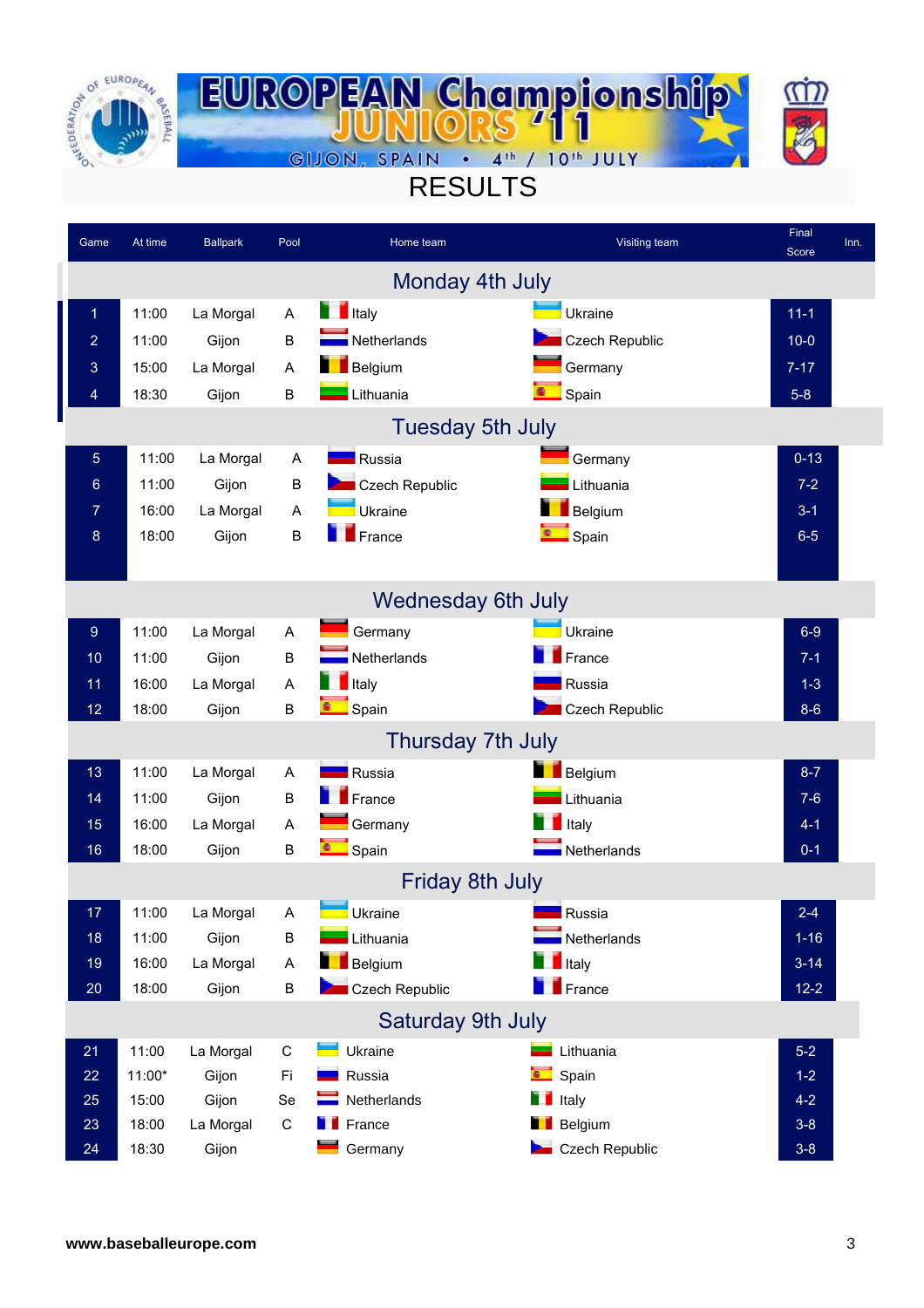

### **SCHEDULE**

|    |       |           |      | Sunday 10th July       |                      |  |
|----|-------|-----------|------|------------------------|----------------------|--|
| 26 | 10:00 | La Morgal |      | C <b>U</b> kraine      | <b>France</b>        |  |
| 28 | 11:00 | Gijon     | Fi.  | <b>Surfall</b> Germany | $\blacksquare$ Italy |  |
| 27 | 14:00 | La Morgal | C    | <b>Lithuania</b>       | <b>Belgium</b>       |  |
| 29 | 17:00 | Giion     | Fi i | Czech Republic         | $\equiv$ Netherlands |  |

|                |                      | <b>Standing Pool A</b> |           |                |            |             |
|----------------|----------------------|------------------------|-----------|----------------|------------|-------------|
| Pos            | Team                 | <b>GP</b>              | <b>WO</b> | LO             | <b>AVG</b> | <b>GB</b>   |
| 1              | Germany              | 4                      | 3         |                | 750        | 0           |
| $\overline{2}$ | $\blacksquare$ Italy | 4                      | 3         |                | 750        | $\mathbf 0$ |
| 3              | Russia               | 4                      | 2         | $\mathfrak{p}$ | 500        |             |
| 4              | Ukraine              | 4                      |           | 3              | 500        |             |
| $\overline{5}$ | <u>na</u><br>Belgium | 4                      | 0         | 4              | 0          | 3           |

|                |                 | <b>Standing Pool B</b> |                |     |            |           |
|----------------|-----------------|------------------------|----------------|-----|------------|-----------|
| Pos            | <b>Team</b>     | <b>GP</b>              | <b>WO</b>      | LO. | <b>AVG</b> | <b>GB</b> |
| 1              | Netherlands     | Δ                      | 4              | 0   | 1000       | 0         |
| $\overline{2}$ | Czech Republic  | 4                      | 2              | 2   | 500        | 2         |
| 3              | <b>C</b> Spain  | 4                      | 2              | 2   | 500        | 2         |
| $\overline{4}$ | <b>T</b> France | 4                      | $\overline{2}$ | 2   | 500        | 2         |
| 5              | Lithuania       |                        |                | 4   | 0          | 4         |

|                |                            | <b>Standing Pool C</b> |           |    |      |           |
|----------------|----------------------------|------------------------|-----------|----|------|-----------|
| Pos            | Team                       | GP                     | <b>WO</b> | LO | AVG  | <b>GB</b> |
|                | Ukraine                    |                        |           |    | 1000 |           |
| $\overline{2}$ | 'n<br>Belgium              | 2                      |           |    | 500  |           |
| 3              | $\blacksquare$ France<br>П | າ                      |           |    | 500  |           |
| 4              | Lithuania                  |                        |           |    |      |           |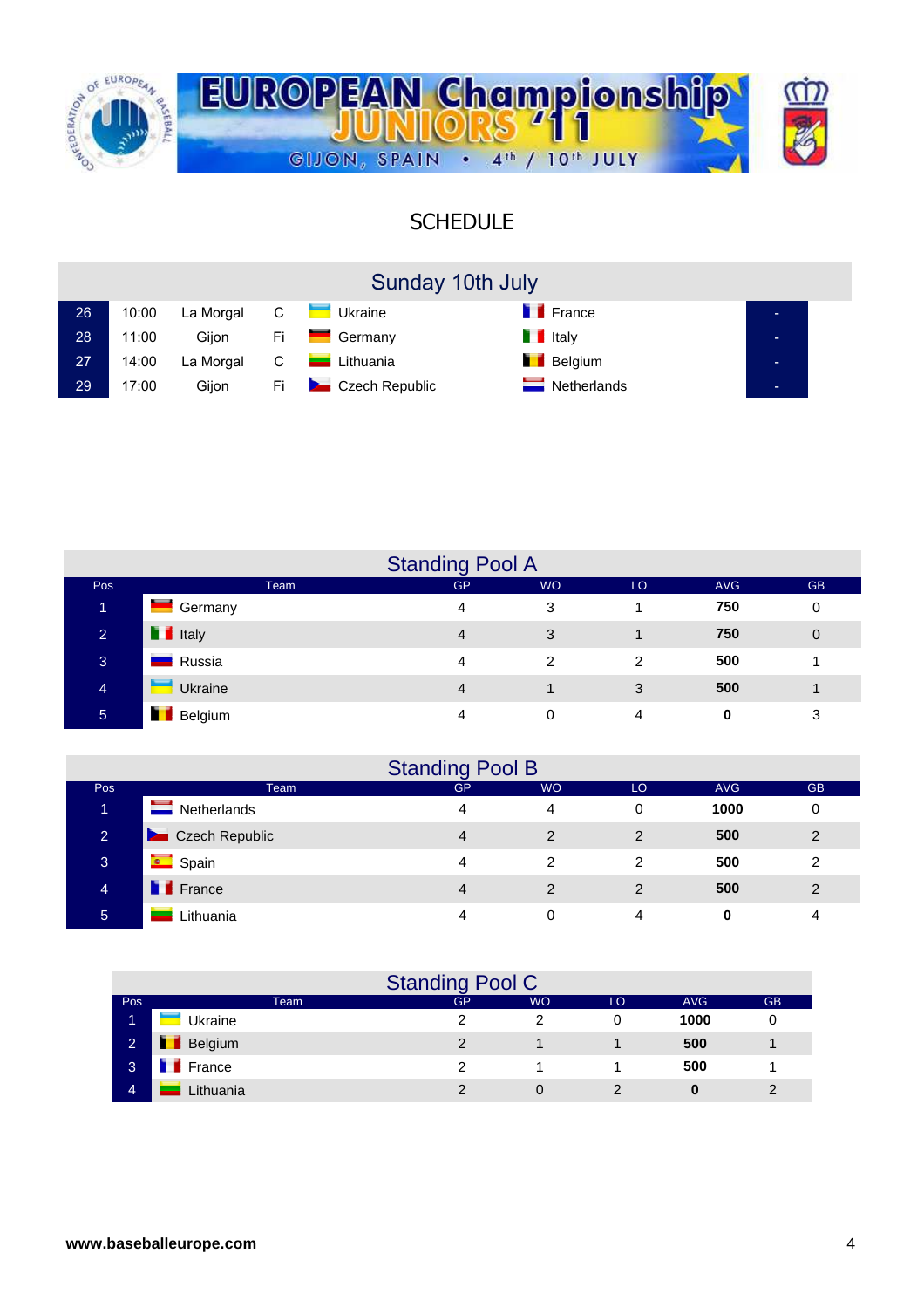

### **Game Summary 21**

Ukraine - Lithuania

|                                                                                                                         |             |             |             |              |              |                   |                          | LITHUANIA $2(0-5)$              |             |                |                |            |              |                          |                          |                                          |                |                |                |                                                      |              |             |          |
|-------------------------------------------------------------------------------------------------------------------------|-------------|-------------|-------------|--------------|--------------|-------------------|--------------------------|---------------------------------|-------------|----------------|----------------|------------|--------------|--------------------------|--------------------------|------------------------------------------|----------------|----------------|----------------|------------------------------------------------------|--------------|-------------|----------|
| Player<br>AB R H BI                                                                                                     |             |             |             |              |              |                   |                          |                                 |             |                |                |            |              |                          |                          | 2B 3B HR BB SB CS HP SH SF SO IBB KL GDP |                |                |                | PO.<br>--------------------                          | AE           |             |          |
| SIRGEDAS L 3b/ss                                                                                                        |             | $5\quad 0$  | $\mathbf 0$ | $\mathbf 0$  | 0            | $\mathbf{0}$      | $\overline{0}$           | 0                               |             | 0              | $\mathbf 0$    | 0          | $\mathbf{0}$ | $\mathbf 0$              | $\overline{\phantom{0}}$ | 0                                        |                | $\mathbf 0$    | 0              | 1                                                    | 3            | 1           |          |
| VILIMAS R ss/lf                                                                                                         |             | $3 \quad 0$ | 0           | $\Omega$     | 0            | 0                 | $\mathbf 0$              | $\mathbf{1}$                    |             | $\mathbf 0$    | $\Omega$       | 0          | $\mathbf 0$  | $\Omega$                 | $\overline{\phantom{0}}$ | 0                                        |                | $\mathbf 0$    | 0              | 0                                                    | $\mathbf{1}$ | 3           |          |
| BRADAUSKAS L 1b 3 0 0                                                                                                   |             |             |             | $\bigcirc$   | 0            | $\overline{0}$    | $\overline{\phantom{0}}$ | 1                               |             | 0              | $\Omega$       |            | $0\quad 0$   | $\mathbf{0}$             | $\overline{1}$           | 0                                        |                | 0              | 0              | - 11                                                 | 2            | 1           |          |
| MARTUNAS G c                                                                                                            | 4 1 1       |             |             | $\Omega$     |              | $0\quad 1$        | $\Omega$                 | $\overline{0}$                  |             | $\mathbf{0}$   | $\Omega$       |            |              | $0 \quad 0 \quad 0$      | $\overline{1}$           |                                          | $\mathbf{0}$   | $\Omega$       | $\Omega$       | 7                                                    | $\Omega$     | $\Omega$    |          |
| BAREIKA K p                                                                                                             | $4$ 1 2 1   |             |             |              | $0 \quad 0$  |                   |                          | $0\quad 0$                      |             | 2              | $\Omega$       |            | $0\quad 0$   | $\Omega$                 | $\Omega$                 | $\mathbf 0$                              |                | $\Omega$       | $\mathbf 0$    |                                                      | 1 7          | $\Omega$    |          |
| AUGULIS R 2b                                                                                                            | 3 0 3 0     |             |             |              | 0            | $\bigcirc$        | $\Omega$                 | $\overline{0}$                  |             | 1              | $\Omega$       |            | $0\quad 1$   | $\Omega$                 | $\overline{0}$           | $\mathbf 0$                              |                | $\Omega$       |                | $0 \quad 3 \quad 4$                                  |              | 1           |          |
| SEREICIKAS T rf 3 0 0 0                                                                                                 |             |             |             |              |              | $0\quad 0\quad 0$ |                          |                                 | 1 0         |                | $\overline{0}$ |            | $0\quad 0$   | $\Omega$                 | $\overline{2}$           |                                          | $\overline{0}$ | 0              |                | $0\qquad 0\qquad 0$                                  |              | $\mathbf 0$ |          |
| GRINYS M cf                                                                                                             | 4 0 1 0     |             |             |              |              |                   |                          | $0\quad 0\quad 0\quad 0$        |             | $\mathbf{0}$   |                |            |              | 0 0 0 0 1                |                          |                                          | $\overline{0}$ | $\mathbf{0}$   |                | $0\quad 1\quad 0$                                    |              | 0           |          |
| BUKAUSKAS M 1f                                                                                                          | 2 0 1 0     |             |             |              |              | $0 \quad 0$       | $\Omega$                 |                                 | $0\qquad 0$ |                | $\Omega$       |            | $0 \quad 0$  | $\Omega$<br>$\Omega$     |                          | 1 0<br>$\overline{0}$                    |                | $\Omega$       |                | $0\qquad 0\qquad 0$                                  |              | $\Omega$    |          |
| STADALNIKAS 3b                                                                                                          | 2 0 0 0     |             |             |              |              |                   |                          | $0\quad 0\quad 0\quad 0$        |             |                | $0\quad 0$     |            | $0\quad 0$   |                          |                          |                                          | $\overline{0}$ | $\Omega$       | 0              | 0                                                    | 2            | 1           |          |
| Totals                                                                                                                  | 33 2 8      |             |             | $\mathbf{1}$ | $\Omega$     | 1                 | $\mathbf 0$              | 3                               |             | 3              | $\bigcirc$     | $\Omega$   | 1            | $\Omega$                 | 6                        |                                          | $\Omega$       | $\Omega$       | $\Omega$       | 24 19                                                |              | 7           |          |
|                                                                                                                         |             |             |             |              |              |                   |                          | UKRAINE $5$ (3-2)               |             |                |                |            |              |                          |                          |                                          |                |                |                |                                                      |              |             |          |
| Player<br>AB R H BI                                                                                                     |             |             |             |              |              |                   |                          |                                 |             |                |                |            |              |                          |                          | 2B 3B HR BB SB CS HP SH SF SO IBB KL GDP |                |                |                | PO A E                                               |              |             |          |
| BORSCH A c 3 3 1 1                                                                                                      |             |             |             |              | $\circ$      | 0                 | $\mathbf{0}$             | $\overline{2}$                  |             | 0              | $\mathbf 0$    |            | $0\quad 0$   | $\circ$                  | $\overline{\phantom{0}}$ | $\mathbf{0}$                             |                | 0              | 0              |                                                      | 5 1          | 0           |          |
| $4\quad 0\quad 1$<br>BOIKO R ss                                                                                         |             |             |             | 2            | $\mathbf{0}$ |                   |                          | $0\quad 0\quad 0$               |             | 0              | $\overline{0}$ |            | $0\quad 1$   | $\circ$                  | $\overline{0}$           |                                          | $\overline{0}$ | $\mathbf{0}$   |                | $0 \t 4 \t 5$                                        |              | 0           |          |
| LOPATA A p                                                                                                              | 5 0 3 1     |             |             |              |              |                   |                          | $0\quad 0\quad 0\quad 0\quad 0$ |             | $\Omega$       |                |            |              |                          | $\overline{0}$           |                                          | $\Omega$       | $\Omega$       | $\overline{0}$ | $0\quad 2$                                           |              | $\Omega$    |          |
| BRECHKO D 2b 3 0 0 1                                                                                                    |             |             |             |              |              | $0\quad 0\quad 0$ |                          |                                 | 1 0         |                | $\Omega$       |            |              | 0 0 1 1                  |                          |                                          | $0\quad 1$     |                |                | $0 \quad 5 \quad 2$                                  |              | $\mathbf 0$ |          |
| VELUKIY I 1b                                                                                                            | $4 \t0 \t1$ |             |             | $\Omega$     |              | $0\quad 0\quad 0$ |                          | 1                               |             | $\overline{0}$ | $\mathbf{1}$   |            |              | $0\quad 0\quad 0\quad 0$ |                          |                                          | $\Omega$       | $\Omega$       |                | $0 10 0$                                             |              | 1           |          |
| AGAPOV A rf                                                                                                             | 4 1 1       |             |             | $\Omega$     | $0 \quad 0$  |                   |                          | $0\quad 0$                      |             | $\mathbf{0}$   |                |            |              | 0 0 0 0 2                |                          |                                          | $0\quad 1$     |                |                | $0\quad 1$                                           | $\mathbf 0$  | $\mathbf 0$ |          |
| $3 \quad 0 \quad 2 \quad 0$<br>VOZNIUK O 3b                                                                             |             |             |             |              | $0 \quad 0$  |                   |                          | $0\quad 0\quad 0$               |             |                |                |            |              | 0 0 1 0 1                |                          | $\overline{0}$                           |                | $\mathbf{0}$   |                | $0 \t 0 \t 4$                                        |              | 0           |          |
|                                                                                                                         |             |             |             |              |              |                   |                          |                                 |             |                |                |            |              |                          |                          |                                          |                |                |                |                                                      |              | $\Omega$    |          |
| TVERDOKHLEBO 1 f 3 1 0 0 0 0 0 1 0 0 0 0 0 0 0 0 0 0 1 0 9YDORUK S cf 3 0 0 0 0 0 0 1 0 1 0 0 0 2 0 0 0 1 0             |             |             |             |              |              |                   |                          |                                 |             |                |                |            |              |                          |                          |                                          |                |                |                |                                                      |              | 0           |          |
| Totals                                                                                                                  | 32 5 9 5    |             |             |              |              |                   |                          | 0 0 0 6                         |             |                | $0 \quad 2$    |            | $0\quad 2$   | $\mathbf{1}$             |                          | 6                                        | $\Omega$       | $\overline{2}$ | $\Omega$       | 27 14                                                |              | 1           |          |
| LITHUANIA                                                                                                               |             |             |             |              |              |                   |                          |                                 |             |                |                |            |              |                          |                          |                                          |                |                |                | IP H R ER BB SO WP HB BK IBB SH SF CI 2B 3B HR AB BF |              |             | FO GO NP |
| BAREIKA K L, 0-2 8.0 9 5 0 6 6                                                                                          |             |             |             |              |              |                   |                          |                                 | 1 0 0 0     |                |                |            |              |                          | $2\quad 1\quad 0$        |                                          |                |                |                | $0 \t 0 \t 0 \t 32 \t 41$                            |              |             | 2 12 127 |
| IP H R ER BB SO WP HB BK IBB SH SF CI 2B 3B HR AB BF FO GO NP<br>UKRAINE                                                |             |             |             |              |              |                   |                          |                                 |             |                |                |            |              |                          |                          |                                          |                |                |                |                                                      |              |             |          |
| LOPATA A W, 2-0 9.0 8 2 2 3 6                                                                                           |             |             |             |              |              |                   |                          |                                 | $0\quad 0$  |                |                | $0\quad 0$ |              |                          | $1 \quad 0 \quad 0$      |                                          |                |                |                | $0 \quad 1 \quad 0 \quad 33 \quad 37$                |              |             | 8 12 109 |
| Umpires - HP: VILLEGAS J M (ESP) 1B: BIRBALAS A (LTU) 3B: MALINOVSKIY A (UKR)<br>Start: 11:00 Time: 2:13 Attendance: 21 |             |             |             |              |              |                   |                          |                                 |             |                |                |            |              |                          |                          |                                          |                |                |                |                                                      |              |             |          |
| Weather: Cloudy<br>Game notes:                                                                                          |             |             |             |              |              |                   |                          |                                 |             |                |                |            |              |                          |                          |                                          |                |                |                |                                                      |              |             |          |

 SCORERS: TUYA C (ESP) TUYA J (ESP) DATA ENTRY: SANTOS S (ESP) T.C.: BUNTA Frantisek (SVK) Game: 21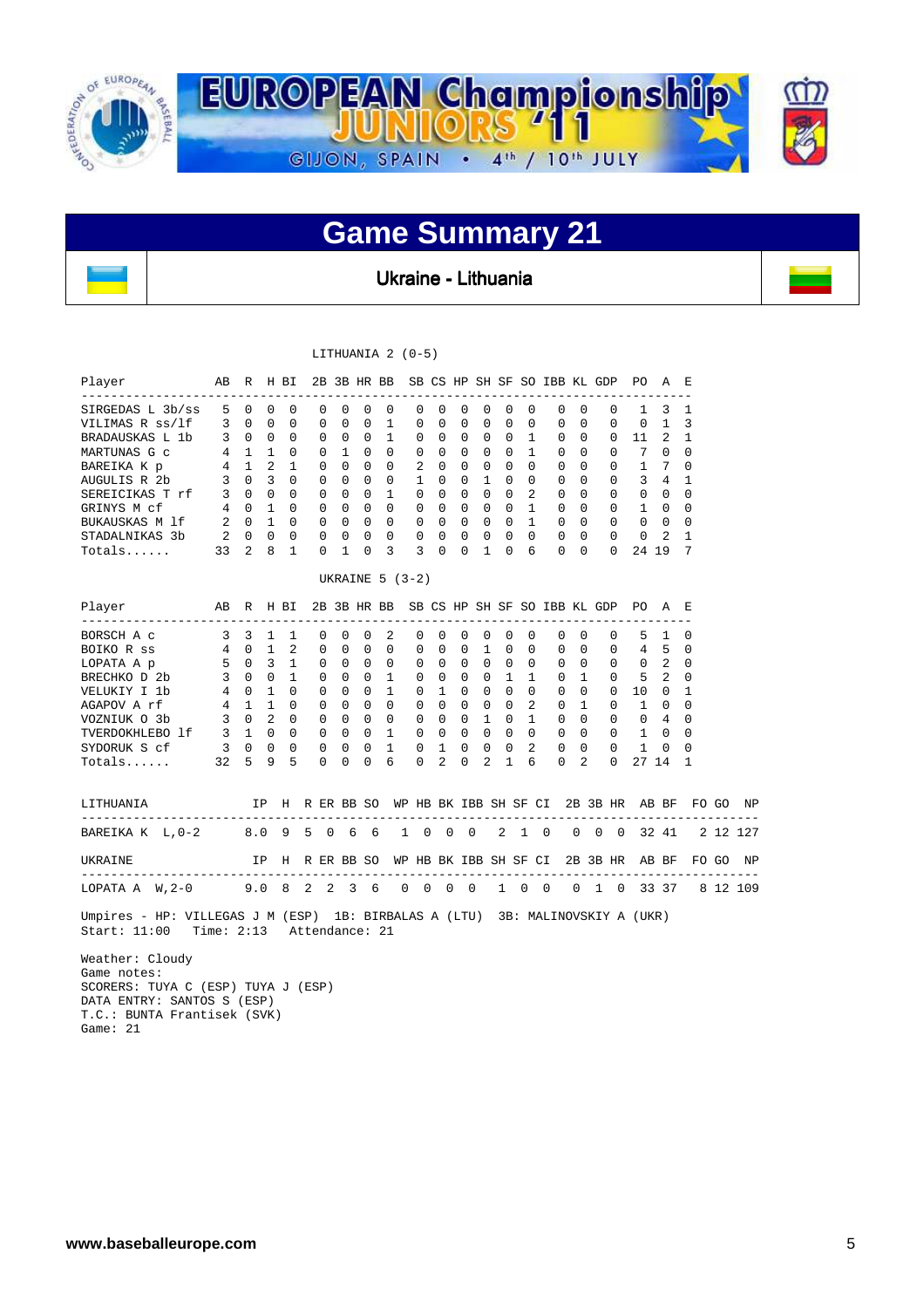

Russia-Spain

| R H BI<br>$---$<br>$\mathbf 0$<br>$\Omega$<br>$\Omega$<br>$\Omega$<br>$\mathbf 0$<br>1<br>0<br>$\mathbf{1}$<br>0<br>$\mathbf 0$<br>0<br>1<br>0<br>1<br>$\mathbf 0$<br>$\mathbf 0$<br>$\mathbf{1}$<br>$\Omega$<br>$\overline{2}$<br>$\Omega$<br>$0\quad 0$<br>$0\quad 0$<br>0<br>0<br>5<br>2<br>R<br>$- - -$<br>$\Omega$<br>$\mathbf{1}$<br>$\mathbf{1}$<br>$\mathbf 0$<br>1<br>1<br>$\Omega$<br>$\Omega$<br>2<br>$\mathbf{0}$ | $\mathbf 0$<br>$\Omega$<br>0<br>0<br>$\mathbf{0}$<br>$\Omega$<br>0<br>$\mathbf{1}$<br>$\Omega$<br>$\mathbf{1}$<br>$\Omega$<br>$\mathbf 0$<br>$\mathbf 0$<br>2<br>H BI<br>$\Omega$<br>0<br>0<br>$\Omega$<br>1<br>$\Omega$ | 0<br>$\Omega$<br>0<br>$\mathbf 0$<br>0<br>0<br>1<br>0<br>$\Omega$<br>$\Omega$<br>$\Omega$<br>$\mathbf 0$<br>$\mathbf 0$<br>1<br>$\mathbf{1}$<br>$\mathbf 0$<br>1<br>$\Omega$<br>$\mathbf 0$<br>$\Omega$ | $\Omega$<br>$\Omega$<br>$\mathbf 0$<br>$\mathbf 0$<br>0<br>$\Omega$<br>$\Omega$<br>$\mathbf 0$<br>$\Omega$<br>$\Omega$<br>$\Omega$<br>$\mathbf 0$<br>0<br>0<br>$\Omega$<br>$\mathbf 0$<br>$\mathbf 0$<br>$\Omega$<br>$\mathbf 0$ | $\mathbf 0$<br>$\Omega$<br>0<br>$\mathbf 0$<br>$\mathbf 0$<br>$\Omega$<br>0<br>0<br>$\Omega$<br>$\Omega$<br>$\Omega$<br>$\mathbf 0$<br>$\mathbf 0$<br>0<br>$\Omega$<br>$\mathbf 0$<br>0<br>$\mathbf 0$ | 1<br>$\Omega$<br>$\mathbf 0$<br>1<br>$\mathbf 0$<br>1<br>$\mathbf 0$<br>$\mathbf 0$<br>$\Omega$<br>$\Omega$<br>0<br>0<br>$\mathbf{1}$<br>4<br>$\Omega$<br>$\mathbf 0$<br>1<br>0 | 0<br>$\Omega$<br>0<br>0<br>0<br>0<br>0<br>$\mathbf 0$<br>$\Omega$<br>$\Omega$<br>$\Omega$<br>$\mathbf 0$<br>0<br>0<br>RUSSIA $1$ $(2-3)$<br>$\mathbf{1}$<br>1<br>1<br>$\Omega$ | $\Omega$<br>$\Omega$<br>$\mathbf{1}$<br>$\mathbf 0$<br>0<br>$\Omega$<br>0<br>$\mathbf 0$<br>$\Omega$<br>$\Omega$<br>$\mathbf{1}$<br>0<br>$\mathbf 0$<br>$\overline{2}$<br>$\Omega$<br>$\mathbf{1}$<br>0<br>$\Omega$ | 0<br>$\Omega$<br>0<br>0<br>0<br>0<br>0<br>0<br>$\Omega$<br>$\Omega$<br>$\Omega$<br>0<br>0<br>0<br>$\Omega$<br>0<br>0 | $\Omega$<br>$\Omega$<br>0<br>0<br>0<br>1<br>0<br>0<br>$\Omega$<br>$\Omega$<br>$\Omega$<br>$\mathbf 0$<br>0<br>1<br>$\Omega$<br>0<br>$\mathbf 0$ | $\Omega$<br>$\Omega$<br>$\mathbf 0$<br>$\mathbf 0$<br>$\Omega$<br>$\Omega$<br>$\Omega$<br>$\mathbf 0$<br>$\Omega$<br>$\Omega$<br>$\Omega$<br>$\Omega$<br>$\mathbf 0$<br>$\mathbf 0$<br>$\Omega$<br>$\Omega$ | 0<br>$\mathbf{1}$<br>0<br>$\mathbf{1}$<br>0<br>$\Omega$<br>1<br>$\mathbf 0$<br>$\Omega$<br>$\overline{2}$<br>$\Omega$<br>$\Omega$<br>$\mathbf{1}$<br>6<br>$\mathbf{1}$<br>$\Omega$ | 2B 3B HR BB SB CS HP SH SF SO IBB KL GDP<br>0<br>$\Omega$<br>0<br>0<br>0<br>0<br>0<br>0<br>$\Omega$<br>$\Omega$<br>0<br>$\mathbf 0$<br>0<br>0<br>2B 3B HR BB SB CS HP SH SF SO IBB KL GDP<br>$\Omega$<br>0 | $\Omega$<br>$\Omega$<br>0<br>1<br>$\Omega$<br>$\Omega$<br>0<br>0<br>$\Omega$<br>$\Omega$<br>$\Omega$<br>$\mathbf 0$<br>$\mathbf 0$<br>1<br>$\mathbf{1}$<br>$\mathbf 0$ |          | 0<br>$\Omega$<br>0<br>0<br>0<br>0<br>0<br>0<br>$\Omega$<br>$\Omega$<br>$\Omega$<br>0<br>0<br>0<br>$\Omega$<br>0 | PO<br>0<br>$\overline{a}$<br>1<br>1<br>1<br>1<br>2<br>$\mathbf 1$<br>$\Omega$<br>11<br>$\Omega$<br>$\overline{a}$<br>5<br>27 12<br>PO.<br>2<br>1 | A<br>$\mathbf{1}$<br>$\Omega$<br>5<br>$\mathbf 0$<br>0<br>3<br>0<br>0<br>2<br>$\Omega$<br>$\Omega$<br>$\mathbf 0$<br>1<br>A<br>$\Omega$<br>$\mathbf 1$ | E<br>0<br>$\Omega$<br>0<br>0<br>0<br>1<br>0<br>$\mathsf 0$<br>$\Omega$<br>1<br>0<br>0<br>0<br>2<br>E.<br>0<br>0 |   |                            |
|-------------------------------------------------------------------------------------------------------------------------------------------------------------------------------------------------------------------------------------------------------------------------------------------------------------------------------------------------------------------------------------------------------------------------------|--------------------------------------------------------------------------------------------------------------------------------------------------------------------------------------------------------------------------|---------------------------------------------------------------------------------------------------------------------------------------------------------------------------------------------------------|----------------------------------------------------------------------------------------------------------------------------------------------------------------------------------------------------------------------------------|--------------------------------------------------------------------------------------------------------------------------------------------------------------------------------------------------------|---------------------------------------------------------------------------------------------------------------------------------------------------------------------------------|--------------------------------------------------------------------------------------------------------------------------------------------------------------------------------|---------------------------------------------------------------------------------------------------------------------------------------------------------------------------------------------------------------------|----------------------------------------------------------------------------------------------------------------------|-------------------------------------------------------------------------------------------------------------------------------------------------|-------------------------------------------------------------------------------------------------------------------------------------------------------------------------------------------------------------|------------------------------------------------------------------------------------------------------------------------------------------------------------------------------------|------------------------------------------------------------------------------------------------------------------------------------------------------------------------------------------------------------|------------------------------------------------------------------------------------------------------------------------------------------------------------------------|----------|-----------------------------------------------------------------------------------------------------------------|--------------------------------------------------------------------------------------------------------------------------------------------------|--------------------------------------------------------------------------------------------------------------------------------------------------------|-----------------------------------------------------------------------------------------------------------------|---|----------------------------|
|                                                                                                                                                                                                                                                                                                                                                                                                                               |                                                                                                                                                                                                                          |                                                                                                                                                                                                         |                                                                                                                                                                                                                                  |                                                                                                                                                                                                        |                                                                                                                                                                                 |                                                                                                                                                                                |                                                                                                                                                                                                                     |                                                                                                                      |                                                                                                                                                 |                                                                                                                                                                                                             |                                                                                                                                                                                    |                                                                                                                                                                                                            |                                                                                                                                                                        |          |                                                                                                                 |                                                                                                                                                  |                                                                                                                                                        |                                                                                                                 |   |                            |
|                                                                                                                                                                                                                                                                                                                                                                                                                               |                                                                                                                                                                                                                          |                                                                                                                                                                                                         |                                                                                                                                                                                                                                  |                                                                                                                                                                                                        |                                                                                                                                                                                 |                                                                                                                                                                                |                                                                                                                                                                                                                     |                                                                                                                      |                                                                                                                                                 |                                                                                                                                                                                                             |                                                                                                                                                                                    |                                                                                                                                                                                                            |                                                                                                                                                                        |          |                                                                                                                 |                                                                                                                                                  |                                                                                                                                                        |                                                                                                                 |   |                            |
|                                                                                                                                                                                                                                                                                                                                                                                                                               |                                                                                                                                                                                                                          |                                                                                                                                                                                                         |                                                                                                                                                                                                                                  |                                                                                                                                                                                                        |                                                                                                                                                                                 |                                                                                                                                                                                |                                                                                                                                                                                                                     |                                                                                                                      |                                                                                                                                                 |                                                                                                                                                                                                             |                                                                                                                                                                                    |                                                                                                                                                                                                            |                                                                                                                                                                        |          |                                                                                                                 |                                                                                                                                                  |                                                                                                                                                        |                                                                                                                 |   |                            |
|                                                                                                                                                                                                                                                                                                                                                                                                                               |                                                                                                                                                                                                                          |                                                                                                                                                                                                         |                                                                                                                                                                                                                                  |                                                                                                                                                                                                        |                                                                                                                                                                                 |                                                                                                                                                                                |                                                                                                                                                                                                                     |                                                                                                                      |                                                                                                                                                 |                                                                                                                                                                                                             |                                                                                                                                                                                    |                                                                                                                                                                                                            |                                                                                                                                                                        |          |                                                                                                                 |                                                                                                                                                  |                                                                                                                                                        |                                                                                                                 |   |                            |
|                                                                                                                                                                                                                                                                                                                                                                                                                               |                                                                                                                                                                                                                          |                                                                                                                                                                                                         |                                                                                                                                                                                                                                  |                                                                                                                                                                                                        |                                                                                                                                                                                 |                                                                                                                                                                                |                                                                                                                                                                                                                     |                                                                                                                      |                                                                                                                                                 |                                                                                                                                                                                                             |                                                                                                                                                                                    |                                                                                                                                                                                                            |                                                                                                                                                                        |          |                                                                                                                 |                                                                                                                                                  |                                                                                                                                                        |                                                                                                                 |   |                            |
|                                                                                                                                                                                                                                                                                                                                                                                                                               |                                                                                                                                                                                                                          |                                                                                                                                                                                                         |                                                                                                                                                                                                                                  |                                                                                                                                                                                                        |                                                                                                                                                                                 |                                                                                                                                                                                |                                                                                                                                                                                                                     |                                                                                                                      |                                                                                                                                                 |                                                                                                                                                                                                             |                                                                                                                                                                                    |                                                                                                                                                                                                            |                                                                                                                                                                        |          |                                                                                                                 |                                                                                                                                                  |                                                                                                                                                        |                                                                                                                 |   |                            |
|                                                                                                                                                                                                                                                                                                                                                                                                                               |                                                                                                                                                                                                                          |                                                                                                                                                                                                         |                                                                                                                                                                                                                                  |                                                                                                                                                                                                        |                                                                                                                                                                                 |                                                                                                                                                                                |                                                                                                                                                                                                                     |                                                                                                                      |                                                                                                                                                 |                                                                                                                                                                                                             |                                                                                                                                                                                    |                                                                                                                                                                                                            |                                                                                                                                                                        |          |                                                                                                                 |                                                                                                                                                  |                                                                                                                                                        |                                                                                                                 |   |                            |
|                                                                                                                                                                                                                                                                                                                                                                                                                               |                                                                                                                                                                                                                          |                                                                                                                                                                                                         |                                                                                                                                                                                                                                  |                                                                                                                                                                                                        |                                                                                                                                                                                 |                                                                                                                                                                                |                                                                                                                                                                                                                     |                                                                                                                      |                                                                                                                                                 |                                                                                                                                                                                                             |                                                                                                                                                                                    |                                                                                                                                                                                                            |                                                                                                                                                                        |          |                                                                                                                 |                                                                                                                                                  |                                                                                                                                                        |                                                                                                                 |   |                            |
|                                                                                                                                                                                                                                                                                                                                                                                                                               |                                                                                                                                                                                                                          |                                                                                                                                                                                                         |                                                                                                                                                                                                                                  |                                                                                                                                                                                                        |                                                                                                                                                                                 |                                                                                                                                                                                |                                                                                                                                                                                                                     |                                                                                                                      |                                                                                                                                                 |                                                                                                                                                                                                             |                                                                                                                                                                                    |                                                                                                                                                                                                            |                                                                                                                                                                        |          |                                                                                                                 |                                                                                                                                                  |                                                                                                                                                        |                                                                                                                 |   |                            |
|                                                                                                                                                                                                                                                                                                                                                                                                                               |                                                                                                                                                                                                                          |                                                                                                                                                                                                         |                                                                                                                                                                                                                                  |                                                                                                                                                                                                        |                                                                                                                                                                                 |                                                                                                                                                                                |                                                                                                                                                                                                                     |                                                                                                                      |                                                                                                                                                 |                                                                                                                                                                                                             |                                                                                                                                                                                    |                                                                                                                                                                                                            |                                                                                                                                                                        |          |                                                                                                                 |                                                                                                                                                  |                                                                                                                                                        |                                                                                                                 |   |                            |
|                                                                                                                                                                                                                                                                                                                                                                                                                               |                                                                                                                                                                                                                          |                                                                                                                                                                                                         |                                                                                                                                                                                                                                  |                                                                                                                                                                                                        |                                                                                                                                                                                 |                                                                                                                                                                                |                                                                                                                                                                                                                     |                                                                                                                      |                                                                                                                                                 |                                                                                                                                                                                                             |                                                                                                                                                                                    |                                                                                                                                                                                                            |                                                                                                                                                                        |          |                                                                                                                 |                                                                                                                                                  |                                                                                                                                                        |                                                                                                                 |   |                            |
|                                                                                                                                                                                                                                                                                                                                                                                                                               |                                                                                                                                                                                                                          |                                                                                                                                                                                                         |                                                                                                                                                                                                                                  |                                                                                                                                                                                                        |                                                                                                                                                                                 |                                                                                                                                                                                |                                                                                                                                                                                                                     |                                                                                                                      |                                                                                                                                                 |                                                                                                                                                                                                             |                                                                                                                                                                                    |                                                                                                                                                                                                            |                                                                                                                                                                        |          |                                                                                                                 |                                                                                                                                                  |                                                                                                                                                        |                                                                                                                 |   |                            |
|                                                                                                                                                                                                                                                                                                                                                                                                                               |                                                                                                                                                                                                                          |                                                                                                                                                                                                         |                                                                                                                                                                                                                                  |                                                                                                                                                                                                        |                                                                                                                                                                                 |                                                                                                                                                                                |                                                                                                                                                                                                                     |                                                                                                                      |                                                                                                                                                 |                                                                                                                                                                                                             |                                                                                                                                                                                    |                                                                                                                                                                                                            |                                                                                                                                                                        |          |                                                                                                                 |                                                                                                                                                  |                                                                                                                                                        |                                                                                                                 |   |                            |
|                                                                                                                                                                                                                                                                                                                                                                                                                               |                                                                                                                                                                                                                          |                                                                                                                                                                                                         |                                                                                                                                                                                                                                  |                                                                                                                                                                                                        |                                                                                                                                                                                 |                                                                                                                                                                                |                                                                                                                                                                                                                     |                                                                                                                      |                                                                                                                                                 |                                                                                                                                                                                                             |                                                                                                                                                                                    |                                                                                                                                                                                                            |                                                                                                                                                                        |          |                                                                                                                 |                                                                                                                                                  |                                                                                                                                                        |                                                                                                                 |   |                            |
|                                                                                                                                                                                                                                                                                                                                                                                                                               |                                                                                                                                                                                                                          |                                                                                                                                                                                                         |                                                                                                                                                                                                                                  |                                                                                                                                                                                                        |                                                                                                                                                                                 |                                                                                                                                                                                |                                                                                                                                                                                                                     |                                                                                                                      |                                                                                                                                                 |                                                                                                                                                                                                             |                                                                                                                                                                                    |                                                                                                                                                                                                            |                                                                                                                                                                        |          |                                                                                                                 |                                                                                                                                                  |                                                                                                                                                        |                                                                                                                 |   |                            |
|                                                                                                                                                                                                                                                                                                                                                                                                                               |                                                                                                                                                                                                                          |                                                                                                                                                                                                         |                                                                                                                                                                                                                                  |                                                                                                                                                                                                        |                                                                                                                                                                                 |                                                                                                                                                                                |                                                                                                                                                                                                                     |                                                                                                                      |                                                                                                                                                 |                                                                                                                                                                                                             |                                                                                                                                                                                    |                                                                                                                                                                                                            |                                                                                                                                                                        |          |                                                                                                                 |                                                                                                                                                  |                                                                                                                                                        |                                                                                                                 |   |                            |
|                                                                                                                                                                                                                                                                                                                                                                                                                               |                                                                                                                                                                                                                          |                                                                                                                                                                                                         |                                                                                                                                                                                                                                  |                                                                                                                                                                                                        |                                                                                                                                                                                 |                                                                                                                                                                                |                                                                                                                                                                                                                     |                                                                                                                      |                                                                                                                                                 |                                                                                                                                                                                                             |                                                                                                                                                                                    |                                                                                                                                                                                                            |                                                                                                                                                                        |          |                                                                                                                 |                                                                                                                                                  |                                                                                                                                                        |                                                                                                                 |   |                            |
|                                                                                                                                                                                                                                                                                                                                                                                                                               |                                                                                                                                                                                                                          |                                                                                                                                                                                                         |                                                                                                                                                                                                                                  |                                                                                                                                                                                                        |                                                                                                                                                                                 |                                                                                                                                                                                |                                                                                                                                                                                                                     |                                                                                                                      |                                                                                                                                                 |                                                                                                                                                                                                             |                                                                                                                                                                                    |                                                                                                                                                                                                            |                                                                                                                                                                        |          |                                                                                                                 |                                                                                                                                                  |                                                                                                                                                        |                                                                                                                 |   |                            |
|                                                                                                                                                                                                                                                                                                                                                                                                                               |                                                                                                                                                                                                                          |                                                                                                                                                                                                         |                                                                                                                                                                                                                                  |                                                                                                                                                                                                        |                                                                                                                                                                                 |                                                                                                                                                                                |                                                                                                                                                                                                                     |                                                                                                                      |                                                                                                                                                 |                                                                                                                                                                                                             |                                                                                                                                                                                    |                                                                                                                                                                                                            |                                                                                                                                                                        |          |                                                                                                                 |                                                                                                                                                  |                                                                                                                                                        |                                                                                                                 |   |                            |
|                                                                                                                                                                                                                                                                                                                                                                                                                               |                                                                                                                                                                                                                          |                                                                                                                                                                                                         |                                                                                                                                                                                                                                  |                                                                                                                                                                                                        |                                                                                                                                                                                 |                                                                                                                                                                                |                                                                                                                                                                                                                     |                                                                                                                      |                                                                                                                                                 | $\mathbf 0$                                                                                                                                                                                                 | $\mathbf 0$                                                                                                                                                                        | 0                                                                                                                                                                                                          | 0                                                                                                                                                                      |          | 0                                                                                                               | 7                                                                                                                                                | 3                                                                                                                                                      | 0                                                                                                               |   |                            |
|                                                                                                                                                                                                                                                                                                                                                                                                                               |                                                                                                                                                                                                                          |                                                                                                                                                                                                         |                                                                                                                                                                                                                                  |                                                                                                                                                                                                        |                                                                                                                                                                                 |                                                                                                                                                                                |                                                                                                                                                                                                                     |                                                                                                                      | 0<br>$\mathbf 0$                                                                                                                                | $\Omega$                                                                                                                                                                                                    | 1                                                                                                                                                                                  | 0                                                                                                                                                                                                          | 1                                                                                                                                                                      |          | 0                                                                                                               | 2                                                                                                                                                | 5                                                                                                                                                      | 2                                                                                                               |   |                            |
|                                                                                                                                                                                                                                                                                                                                                                                                                               |                                                                                                                                                                                                                          |                                                                                                                                                                                                         |                                                                                                                                                                                                                                  | $\mathbf 0$                                                                                                                                                                                            | 0                                                                                                                                                                               | 0                                                                                                                                                                              | $\mathbf 0$                                                                                                                                                                                                         | 0                                                                                                                    | 0                                                                                                                                               | $\Omega$                                                                                                                                                                                                    | $\mathbf{0}$                                                                                                                                                                       | 0                                                                                                                                                                                                          | $\Omega$                                                                                                                                                               |          | 0                                                                                                               | 0                                                                                                                                                | $\mathbf 0$                                                                                                                                            | 0                                                                                                               |   |                            |
| $\Omega$<br>$\Omega$                                                                                                                                                                                                                                                                                                                                                                                                          |                                                                                                                                                                                                                          |                                                                                                                                                                                                         | $\Omega$                                                                                                                                                                                                                         | $\Omega$                                                                                                                                                                                               | $\Omega$                                                                                                                                                                        | $\Omega$                                                                                                                                                                       | $\Omega$                                                                                                                                                                                                            | $\Omega$                                                                                                             | $\Omega$                                                                                                                                        | $\Omega$                                                                                                                                                                                                    | $\Omega$                                                                                                                                                                           | $\Omega$                                                                                                                                                                                                   | $\Omega$                                                                                                                                                               |          | $\Omega$                                                                                                        | 0                                                                                                                                                | $\Omega$                                                                                                                                               | 0                                                                                                               |   |                            |
| $\mathbf 0$<br>$\mathbf 0$                                                                                                                                                                                                                                                                                                                                                                                                    | $\mathbf 0$                                                                                                                                                                                                              | 0                                                                                                                                                                                                       | 0                                                                                                                                                                                                                                | 0                                                                                                                                                                                                      | $\mathbf 0$                                                                                                                                                                     | 0                                                                                                                                                                              | $\mathbf 0$                                                                                                                                                                                                         | 0                                                                                                                    | 0                                                                                                                                               | $\mathbf 0$                                                                                                                                                                                                 | 0                                                                                                                                                                                  | 0                                                                                                                                                                                                          | 0                                                                                                                                                                      |          | 0                                                                                                               | 0                                                                                                                                                | 0                                                                                                                                                      | 1                                                                                                               |   |                            |
| $\mathbf 0$<br>0                                                                                                                                                                                                                                                                                                                                                                                                              | 0                                                                                                                                                                                                                        | $\mathbf 0$                                                                                                                                                                                             | $\mathbf 0$                                                                                                                                                                                                                      | $\mathbf 0$                                                                                                                                                                                            | 2                                                                                                                                                                               | 1                                                                                                                                                                              | $\mathbf 0$                                                                                                                                                                                                         | 0                                                                                                                    | 0                                                                                                                                               | $\mathbf 0$                                                                                                                                                                                                 | 0                                                                                                                                                                                  | 0                                                                                                                                                                                                          | 0                                                                                                                                                                      |          | 0                                                                                                               | 11                                                                                                                                               | 0                                                                                                                                                      | 0                                                                                                               |   |                            |
| $\mathbf{0}$<br>$\mathbf 0$                                                                                                                                                                                                                                                                                                                                                                                                   | $\mathbf{0}$                                                                                                                                                                                                             | $\mathbf 0$                                                                                                                                                                                             | 0                                                                                                                                                                                                                                | $\mathbf 0$                                                                                                                                                                                            | $\mathbf 0$                                                                                                                                                                     | 0                                                                                                                                                                              | $\mathbf 0$                                                                                                                                                                                                         | 0                                                                                                                    | 0                                                                                                                                               | $\mathbf 0$                                                                                                                                                                                                 | 0                                                                                                                                                                                  | 0                                                                                                                                                                                                          | $\mathbf 0$                                                                                                                                                            |          | 0                                                                                                               | 0                                                                                                                                                | $\mathbf 0$                                                                                                                                            | 0                                                                                                               |   |                            |
| $\Omega$<br>0                                                                                                                                                                                                                                                                                                                                                                                                                 | $\Omega$                                                                                                                                                                                                                 | $\Omega$                                                                                                                                                                                                | $\Omega$                                                                                                                                                                                                                         | $\Omega$                                                                                                                                                                                               | $\mathbf{1}$                                                                                                                                                                    | $\mathbf 0$                                                                                                                                                                    | $\Omega$                                                                                                                                                                                                            | $\Omega$                                                                                                             | $\Omega$                                                                                                                                        | $\Omega$                                                                                                                                                                                                    | $\mathbf{1}$                                                                                                                                                                       | 0                                                                                                                                                                                                          | $\Omega$                                                                                                                                                               |          | 0                                                                                                               | 2                                                                                                                                                | 6                                                                                                                                                      | 0                                                                                                               |   |                            |
| $\Omega$<br>$\Omega$                                                                                                                                                                                                                                                                                                                                                                                                          | $\Omega$                                                                                                                                                                                                                 | $\Omega$                                                                                                                                                                                                | $\Omega$                                                                                                                                                                                                                         | $\Omega$                                                                                                                                                                                               | $\mathbf{1}$                                                                                                                                                                    | $\Omega$                                                                                                                                                                       | $\Omega$                                                                                                                                                                                                            | $\Omega$                                                                                                             | $\Omega$                                                                                                                                        | $\Omega$                                                                                                                                                                                                    | $\mathbf{1}$                                                                                                                                                                       | $\Omega$                                                                                                                                                                                                   | $\mathbf{1}$                                                                                                                                                           |          | $\Omega$                                                                                                        | 1                                                                                                                                                | 4                                                                                                                                                      | $\Omega$                                                                                                        |   |                            |
| 0<br>$\mathbf{0}$                                                                                                                                                                                                                                                                                                                                                                                                             | $\mathbf 0$                                                                                                                                                                                                              | $\mathbf 0$                                                                                                                                                                                             | $\mathbf 0$                                                                                                                                                                                                                      | $\mathbf 0$                                                                                                                                                                                            | $\mathbf{0}$                                                                                                                                                                    | $\mathbf 0$                                                                                                                                                                    | $\mathbf 0$                                                                                                                                                                                                         | 0                                                                                                                    | $\mathbf 0$                                                                                                                                     | $\mathbf 0$                                                                                                                                                                                                 | $\mathbf 0$                                                                                                                                                                        | $\mathbf 0$                                                                                                                                                                                                | 0                                                                                                                                                                      |          | 0                                                                                                               | 0                                                                                                                                                | $\mathbf 0$                                                                                                                                            | 0                                                                                                               |   |                            |
| $\mathbf 0$<br>$\mathbf{0}$                                                                                                                                                                                                                                                                                                                                                                                                   | $\mathbf 0$                                                                                                                                                                                                              | $\mathbf 0$                                                                                                                                                                                             | $\mathbf 0$                                                                                                                                                                                                                      | $\mathbf 0$                                                                                                                                                                                            | 0                                                                                                                                                                               | $\mathbf 0$                                                                                                                                                                    | $\mathbf 0$                                                                                                                                                                                                         | 0                                                                                                                    | 0                                                                                                                                               | $\Omega$                                                                                                                                                                                                    | 1                                                                                                                                                                                  | 0                                                                                                                                                                                                          | $\Omega$                                                                                                                                                               |          | 0                                                                                                               | 1                                                                                                                                                | 1                                                                                                                                                      | 0                                                                                                               |   |                            |
| 0<br>0                                                                                                                                                                                                                                                                                                                                                                                                                        | $\mathbf{0}$                                                                                                                                                                                                             | $\mathbf 0$                                                                                                                                                                                             | 0                                                                                                                                                                                                                                | $\mathbf 0$                                                                                                                                                                                            | $\mathbf{0}$                                                                                                                                                                    | 0                                                                                                                                                                              | 0                                                                                                                                                                                                                   | $\mathbf 0$                                                                                                          | 0                                                                                                                                               | $\mathbf 0$                                                                                                                                                                                                 | $\mathbf 0$                                                                                                                                                                        | 0                                                                                                                                                                                                          | $\Omega$                                                                                                                                                               |          | $\mathbf{1}$                                                                                                    | 0                                                                                                                                                | $\mathbf 0$                                                                                                                                            | 0                                                                                                               |   |                            |
| 1<br>5                                                                                                                                                                                                                                                                                                                                                                                                                        | 1                                                                                                                                                                                                                        | 2                                                                                                                                                                                                       | 0                                                                                                                                                                                                                                | 0                                                                                                                                                                                                      | 5                                                                                                                                                                               | 4                                                                                                                                                                              | 1                                                                                                                                                                                                                   | 0                                                                                                                    | 0                                                                                                                                               | 0                                                                                                                                                                                                           | 5                                                                                                                                                                                  | 0                                                                                                                                                                                                          | 3                                                                                                                                                                      |          | 1                                                                                                               | 27                                                                                                                                               | 20                                                                                                                                                     | 3                                                                                                               |   |                            |
| IP                                                                                                                                                                                                                                                                                                                                                                                                                            |                                                                                                                                                                                                                          |                                                                                                                                                                                                         |                                                                                                                                                                                                                                  |                                                                                                                                                                                                        |                                                                                                                                                                                 |                                                                                                                                                                                |                                                                                                                                                                                                                     |                                                                                                                      |                                                                                                                                                 |                                                                                                                                                                                                             |                                                                                                                                                                                    |                                                                                                                                                                                                            |                                                                                                                                                                        |          |                                                                                                                 |                                                                                                                                                  |                                                                                                                                                        |                                                                                                                 |   | ΝP                         |
| 4.0                                                                                                                                                                                                                                                                                                                                                                                                                           | 2                                                                                                                                                                                                                        | 0                                                                                                                                                                                                       |                                                                                                                                                                                                                                  |                                                                                                                                                                                                        |                                                                                                                                                                                 | 1                                                                                                                                                                              |                                                                                                                                                                                                                     |                                                                                                                      | $\Omega$                                                                                                                                        | $\mathbf 0$                                                                                                                                                                                                 | 0                                                                                                                                                                                  | $\Omega$                                                                                                                                                                                                   | $\mathbf 0$                                                                                                                                                            | 0        | 0                                                                                                               |                                                                                                                                                  |                                                                                                                                                        | 3                                                                                                               | 6 | 32                         |
| 5.0                                                                                                                                                                                                                                                                                                                                                                                                                           | 3                                                                                                                                                                                                                        | $\mathbf{1}$                                                                                                                                                                                            |                                                                                                                                                                                                                                  |                                                                                                                                                                                                        |                                                                                                                                                                                 | 1                                                                                                                                                                              |                                                                                                                                                                                                                     |                                                                                                                      | $\Omega$                                                                                                                                        | 0                                                                                                                                                                                                           | $\Omega$                                                                                                                                                                           | $\Omega$                                                                                                                                                                                                   | 2                                                                                                                                                                      | $\Omega$ | $\Omega$                                                                                                        |                                                                                                                                                  |                                                                                                                                                        | 5                                                                                                               | 6 | 74                         |
| ΙP                                                                                                                                                                                                                                                                                                                                                                                                                            | Η                                                                                                                                                                                                                        |                                                                                                                                                                                                         |                                                                                                                                                                                                                                  |                                                                                                                                                                                                        |                                                                                                                                                                                 |                                                                                                                                                                                |                                                                                                                                                                                                                     |                                                                                                                      |                                                                                                                                                 |                                                                                                                                                                                                             |                                                                                                                                                                                    |                                                                                                                                                                                                            |                                                                                                                                                                        |          |                                                                                                                 |                                                                                                                                                  |                                                                                                                                                        |                                                                                                                 |   | ΝP                         |
| ---------------------------                                                                                                                                                                                                                                                                                                                                                                                                   |                                                                                                                                                                                                                          |                                                                                                                                                                                                         |                                                                                                                                                                                                                                  |                                                                                                                                                                                                        |                                                                                                                                                                                 |                                                                                                                                                                                |                                                                                                                                                                                                                     |                                                                                                                      |                                                                                                                                                 |                                                                                                                                                                                                             |                                                                                                                                                                                    |                                                                                                                                                                                                            |                                                                                                                                                                        |          |                                                                                                                 |                                                                                                                                                  |                                                                                                                                                        |                                                                                                                 |   |                            |
|                                                                                                                                                                                                                                                                                                                                                                                                                               |                                                                                                                                                                                                                          |                                                                                                                                                                                                         |                                                                                                                                                                                                                                  |                                                                                                                                                                                                        |                                                                                                                                                                                 |                                                                                                                                                                                |                                                                                                                                                                                                                     |                                                                                                                      |                                                                                                                                                 |                                                                                                                                                                                                             |                                                                                                                                                                                    |                                                                                                                                                                                                            |                                                                                                                                                                        |          |                                                                                                                 |                                                                                                                                                  |                                                                                                                                                        |                                                                                                                 |   |                            |
|                                                                                                                                                                                                                                                                                                                                                                                                                               | --------------------------                                                                                                                                                                                               |                                                                                                                                                                                                         |                                                                                                                                                                                                                                  | $\mathbf 0$<br>$\mathbf 1$<br>$9.0 \t5 \t2 \t1$                                                                                                                                                        | 4<br>1                                                                                                                                                                          | H R ER BB SO<br>$\overline{2}$<br>3<br>R ER BB SO<br>4 6                                                                                                                       | 1                                                                                                                                                                                                                   | $\mathbf 0$<br>0<br>$\overline{0}$<br>Time: 2h 35min Attendance: 165                                                 | 0<br>0                                                                                                                                          | $0\quad 0$                                                                                                                                                                                                  |                                                                                                                                                                                    |                                                                                                                                                                                                            | WP HB BK IBB SH SF CI<br>WP HB BK IBB SH SF CI<br>$1 \quad 0 \quad 0$                                                                                                  |          | $1 \quad 0$                                                                                                     | 2B 3B HR<br>2B 3B HR<br>$\overline{0}$                                                                                                           | Umpires - HP: BERKVENS W (NED) 1B: SUROVIAGIN B (RUS) 2B: MORENO J (ESP)                                                                               | AB BF<br>13 17<br>18 19<br>AB BF<br>31 36<br>SCORERS: MARTIN JJ (ESP), RODRIGUEZ R (ESP);                       |   | FO GO<br>FO GO<br>4 13 107 |

 DATA ENTRY: ESTEBAN R (ESP); T.C.: MEURANT J M (FRA), FANARA A (ITA); Game: 22

ļ,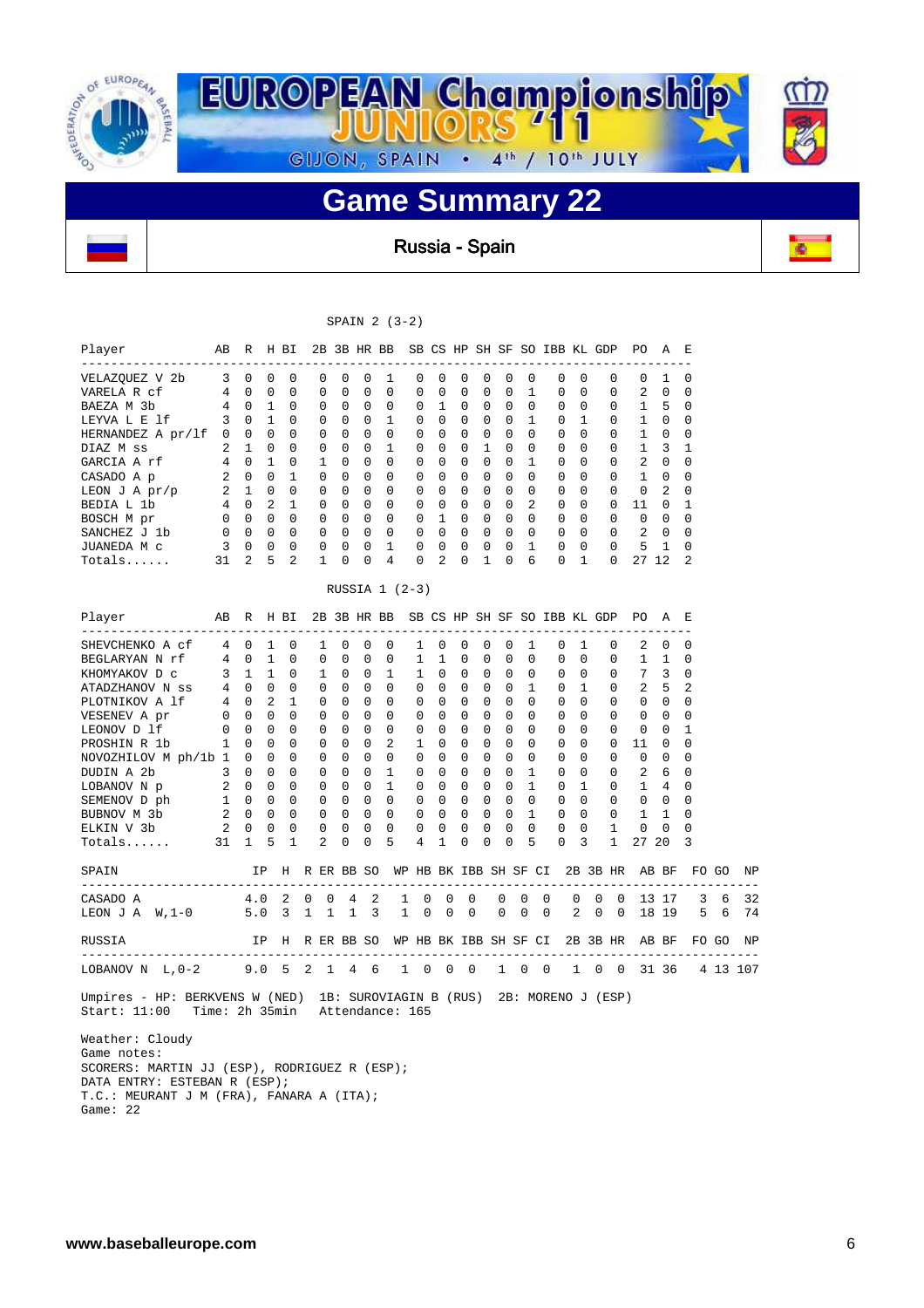

Netherlands - Italy

#### ITALY 2 (3-2)

| Player                                                                                                            | AВ             | R                 |                   | H BI             |   |                  | 2B 3B HR BB      |                  |                     |                       |                  |             |             |                            |                      |                                | SB CS HP SH SF SO IBB KL GDP |   |               |          | PO.         | Α                | Е            |                |    |
|-------------------------------------------------------------------------------------------------------------------|----------------|-------------------|-------------------|------------------|---|------------------|------------------|------------------|---------------------|-----------------------|------------------|-------------|-------------|----------------------------|----------------------|--------------------------------|------------------------------|---|---------------|----------|-------------|------------------|--------------|----------------|----|
| -----------------<br>BENETTI D SS                                                                                 | 4              | 0                 | 1                 | 0                |   | $\Omega$         | 0                | 0                | 0                   | 0                     | 1                |             | 0           | 0                          | 0                    | 2                              | 0                            |   | 0             | 0        | 2           | 4                | 0            |                |    |
| POMA S cf                                                                                                         | 4              | 0                 | 2                 | $\Omega$         |   | 0                | $\Omega$         | $\Omega$         | 0                   | 0                     | $\Omega$         |             | 0           | $\Omega$                   | $\Omega$             | 1                              | 0                            |   | 1             | 0        | 3           | $\Omega$         | 0            |                |    |
| GRIMAUDO A 1b                                                                                                     | 4              | 0                 | 2                 | 0                |   | 0                | 0                | 0                | 0                   | 0                     | 0                |             | 0           | 0                          | 0                    | $\mathbf{1}$                   | 0                            |   | 0             | 0        | 6           | 0                | 1            |                |    |
| RUSSO A rf                                                                                                        | 3              | 2                 | 2                 | $\mathbf 0$      |   | 2                | 0                | $\mathbf 0$      | 1                   | 0                     | $\mathbf 0$      |             | 0           | $\mathbf 0$                | $\mathbf 0$          | $\mathbf 0$                    | 0                            |   | $\Omega$      | 0        | 3           | 0                | 0            |                |    |
| MINEO A c                                                                                                         | 3              | 0                 | 0                 | 2                |   | 0                | 0                | 0                | 0                   | 0                     | 0                |             | 0           | 0                          | $\mathbf{1}$         | 0                              | 0                            |   | 0             | 0        | 5           | 1                | 0            |                |    |
| COLAIANNI R 3b                                                                                                    | 4              | $\Omega$          | $\Omega$          | $\Omega$         |   | $\Omega$         | $\Omega$         | $\Omega$         | $\Omega$            | $\Omega$              | $\Omega$         |             | $\Omega$    | $\Omega$                   | $\Omega$             | $\mathbf{1}$                   | $\Omega$                     |   | $\Omega$      | $\Omega$ | 2           | 2                | 0            |                |    |
| GRADALI L lf                                                                                                      | 3              | $\mathbf{0}$      | $\mathbf 0$       | 0                |   | $\mathbf 0$      | $\mathbf 0$      | $\mathbf 0$      | $\mathbf 0$         | $\mathbf 0$           | $\mathbf 0$      |             | $\mathbf 0$ | $\mathbf 0$                | $\mathbf 0$          | $\mathbf{1}$                   | 0                            |   | 1             | 0        | 3           | $\mathbf 0$      | 0            |                |    |
| MARANGONI N p                                                                                                     | 1              | $\Omega$          | $\Omega$          | $\Omega$         |   | $\Omega$         | $\Omega$         | $\Omega$         | $\Omega$            | $\Omega$              | $\Omega$         |             | $\Omega$    | $\Omega$                   | $\Omega$             | $\mathbf{1}$                   | $\Omega$                     |   | $\mathbf{1}$  | $\Omega$ | 0           | $\mathbf 0$      | $\Omega$     |                |    |
| ANSELMI D ph                                                                                                      | $\mathbf 1$    | $\mathbf{0}$      | $\mathbf{0}$      | 0                |   | 0                | $\mathbf 0$      | $\mathbf 0$      | $\mathbf 0$         | $\mathbf 0$           | $\mathbf 0$      |             | $\mathbf 0$ | 0                          | $\Omega$             | $\mathbf 0$                    | $\mathbf 0$                  |   | $\mathbf 0$   | 0        | 0           | $\mathbf 0$      | 0            |                |    |
| COZZOLINO F p                                                                                                     | 0              | $\mathbf{0}$      | 0                 | 0                |   | 0                | 0                | 0                | 0                   | 0                     | 0                |             | 0           | 0                          | $\Omega$             | 0                              | 0                            |   | $\Omega$      | 0        | 0           | 1                | 0            |                |    |
| SERVIDEI L p                                                                                                      | $\mathbf 1$    | $\mathbf 0$       | $\overline{0}$    | 0<br>$\mathbf 0$ |   | 0                | 0                | 0                | 0<br>$\mathbf 0$    | 0                     | 0                |             | 0<br>0      | 0                          | 0<br>$\Omega$        | $\mathbf{1}$<br>$\mathbf 0$    | 0                            |   | 1<br>$\Omega$ | 0        | 0           | 0                | 0            |                |    |
| VOLODIN G p                                                                                                       | 0<br>0         | $\mathbf{0}$<br>0 | 0<br>$\mathbf{0}$ | $\mathbf 0$      |   | 0<br>$\mathbf 0$ | 0<br>0           | 0<br>$\mathbf 0$ | 0                   | 0<br>0                | 0<br>$\mathbf 0$ |             | 0           | 0<br>0                     | $\mathbf 0$          | $\mathbf 0$                    | 0<br>$\mathbf 0$             |   | 0             | 0<br>0   | 0<br>0      | 0<br>$\mathbf 0$ | 0<br>0       |                |    |
| MORELLINI Y p<br>MERCURI M 2b                                                                                     | 3              | 0                 | $\mathbf 0$       | 0                |   | 0                | 0                | 0                | $\mathbf 0$         | 0                     | 0                |             | 0           | 0                          | $\mathbf 0$          | 1                              | 0                            |   | 1             | 0        | 0           | 2                | 0            |                |    |
|                                                                                                                   | 31             | 2                 | 7                 | 2                |   | 2                | 0                | 0                | 1                   | 0                     | 1                |             | 0           | $\Omega$                   | $\mathbf{1}$         | 9                              | $\Omega$                     |   | 5             | $\Omega$ | 24 10       |                  | 1            |                |    |
|                                                                                                                   |                |                   |                   |                  |   |                  |                  |                  |                     |                       |                  |             |             |                            |                      |                                |                              |   |               |          |             |                  |              |                |    |
|                                                                                                                   |                |                   |                   |                  |   |                  |                  |                  | NETHERLANDS 4 (5-0) |                       |                  |             |             |                            |                      |                                |                              |   |               |          |             |                  |              |                |    |
| Player<br>----------                                                                                              | AB             | R                 |                   | H BI             |   |                  |                  |                  | 2B 3B HR BB         |                       |                  |             |             |                            |                      |                                | SB CS HP SH SF SO IBB KL GDP |   |               |          | PO.         | A                | E.           |                |    |
| NIJHOF B lf/cf                                                                                                    | 3              | 0                 | 0                 | 0                |   | 0                | 0                | 0                | 2                   | 0                     | 0                |             | 0           | 0                          | $\mathbf 0$          | 0                              | 0                            |   | $\mathbf 0$   | 0        | 1           | 0                | 0            |                |    |
| VAN DER MEER SS                                                                                                   | 5              | 0                 | $\mathbf 0$       | 0                |   | 0                | 0                | $\mathbf 0$      | $\mathbf 0$         | 0                     | 0                |             | 0           | 0                          | $\mathbf 0$          | $\mathbf{1}$                   | 0                            |   | $\mathbf 0$   | 1        | 3           | 2                | 1            |                |    |
| KEMP U rf                                                                                                         | 4              | 0                 | 0                 | 0                |   | 0                | $\mathbf 0$      | 0                | 0                   | 0                     | $\mathbf 0$      |             | 0           | 0                          | $\Omega$             | 0                              | 0                            |   | $\Omega$      | 0        | 1           | 0                | 0            |                |    |
| CORNELISSE B 3b                                                                                                   | 2              | $\mathbf{1}$      | 0                 | $\mathbf 0$      |   | $\mathbf 0$      | $\mathbf 0$      | $\mathbf 0$      | $\mathbf{1}$        | 0                     | $\mathbf 0$      |             | 1           | $\mathbf 0$                | $\mathbf 0$          | $\mathbf 0$                    | 0                            |   | 0             | 0        | 0           | 2                | 0            |                |    |
| VAN D SANDEN Cf                                                                                                   | 2              | 0                 | $\mathbf{0}$      | 0                |   | $\mathbf 0$      | $\mathbf 0$      | $\mathbf 0$      | 0                   | $\mathbf 0$           | 0                |             | 0           | $\mathbf 0$                | $\mathbf 0$          | 2                              | 0                            |   | 0             | 0        | 0           | 0                | 0            |                |    |
| ENGELHARDT R ph/lf 2                                                                                              |                | $\mathbf 0$       | 0                 | 0                |   | 0                | 0                | $\mathbf 0$      | 0                   | 0                     | $\mathbf 0$      |             | 0           | $\mathbf 0$                | $\mathbf 0$          | 1                              | 0                            |   | $\mathbf 0$   | 0        | 0           | 0                | 0            |                |    |
| NIEVELD K 1b                                                                                                      | 3              | 2                 | 2                 | $\Omega$         |   | 0                | $\Omega$         | $\Omega$         | 1                   | 0                     | $\Omega$         |             | $\Omega$    | $\Omega$                   | $\Omega$             | $\Omega$                       | 0                            |   | $\Omega$      | 0        | 11          | 1                | 0            |                |    |
| VAN DOESBURG C                                                                                                    | 3              | $\mathbf{1}$      | 2                 | 2                |   | $\mathbf 0$      | 0                | $\mathbf 0$      | $\mathbf{1}$        | $\mathbf 0$           | 0                |             | 0           | 0                          | $\mathbf 0$          | $\mathbf 0$                    | $\mathbf 0$                  |   | $\mathbf 0$   | 0        | 9           | $\mathbf 0$      | 0            |                |    |
| TRUE D 2b                                                                                                         | $\overline{2}$ | 3 0<br>$0\quad 0$ | 2                 | 1<br>$\mathbf 0$ |   | 1<br>0           | 0<br>$\mathbf 0$ | 0<br>$\mathbf 0$ | 1<br>0              | 0<br>$\mathbf 0$      | 0<br>$\mathbf 0$ |             | 0<br>0      | $\mathbf 0$<br>$\mathbf 0$ | $\Omega$<br>$\Omega$ | $\overline{0}$<br>$\mathbf{1}$ | 0<br>$\mathbf 0$             |   | 0<br>$\Omega$ | 0<br>0   | 1<br>0      | 4<br>2           | 0<br>0       |                |    |
| SCHEL R p<br>ANGELA J p                                                                                           | 1              | $\mathbf{0}$      | 1                 | $\mathbf{1}$     |   | 0                | 0                | 0                | $\mathbf 0$         | 0                     | 0                |             | 0           | 1                          | 0                    | $\mathbf 0$                    | 0                            |   | 0             | 0        | $\mathbf 1$ | 0                | 0            |                |    |
| $Totals$                                                                                                          | 30             | 4                 | 7                 | 4                |   | 1                | 0                | $\mathbf 0$      | 6                   | 0                     | 0                |             | 1           | 1                          | $\mathbf 0$          | 5                              | 0                            |   | $\mathbf 0$   | 1        | 27 11       |                  | 1            |                |    |
|                                                                                                                   |                |                   |                   |                  |   |                  |                  |                  |                     |                       |                  |             |             |                            |                      |                                |                              |   |               |          |             |                  |              |                |    |
| ITALY<br>--------------------------                                                                               |                |                   | IP                |                  |   |                  | H R ER BB SO     |                  |                     | WP HB BK IBB SH SF CI |                  |             |             |                            |                      |                                |                              |   |               | 2B 3B HR |             | AB BF            |              | FO GO          | NP |
| MARANGONI N L, 0-1                                                                                                |                | 4.0               |                   | 4                | 2 | 1                | 1                | 3                |                     | 1                     | 0                | 0           | 0           |                            | 0                    | 0                              | $\Omega$                     | 1 | 0             | 0        |             | 17 18            | 6            | 3              | 46 |
| COZZOLINO F                                                                                                       |                | 1.2               |                   | 2                | 2 | 2                | 2                | $\overline{2}$   |                     | 0                     | 0                | 0           | 0           |                            | 0                    | 0                              | 0                            | 0 | 0             | 0        | 7           | 9                | $\mathbf{1}$ | 2              | 45 |
| SERVIDEI L                                                                                                        |                | 1.0               |                   | 1                | 0 | 0                | 1                | 0                |                     | 0                     | 1                | 0           | 0           |                            | 0                    | 0                              | 0                            | 0 | 0             | 0        | 4           | 6                | 2            | -1             | 19 |
| VOLODIN G                                                                                                         |                | 0.2               |                   | 0                | 0 | 0                | 2                | 0                |                     | 0                     | 0                | 0           | 0           |                            | 1                    | 0                              | 0                            | 0 | 0             | 0        | 1           | 4                | 1            | 1              | 9  |
| MORELLINI Y                                                                                                       |                | 0.2               |                   | 0                | 0 | $\mathbf 0$      | $\mathbf 0$      | 0                |                     | 0                     | 0                | 0           | 0           |                            | 0                    | 0                              | 0                            | 0 | 0             | 0        | 1           | 1                | 0            | 1              | 3  |
| NETHERLANDS                                                                                                       |                |                   |                   | IP H             |   |                  | R ER BB SO       |                  |                     | WP HB BK IBB SH SF CI |                  |             |             |                            |                      |                                |                              |   |               | 2B 3B HR |             | AB BF            |              | FO GO          | ΝP |
| ----------------------------<br>SCHEL $R$ W, $2-0$                                                                |                | 5.1               |                   | 6                | 1 | 1                | 1                | 7                |                     | 2                     | 0                | 0           | 0           |                            | 0                    | 0                              | $- - -$<br>0                 | 1 | 0             | 0        |             | 21 22            |              | 2 6            | 71 |
| ANGELA J S, 1                                                                                                     |                | 3.2               |                   | $\mathbf{1}$     |   | $1 \quad 0$      | $\overline{0}$   | 2                |                     | $\mathbf{0}$          | 0                | $\mathbf 0$ | $\mathbf 0$ |                            | 0                    | 1                              | 0                            |   | $1 \quad 0$   |          | $0$ 10 11   |                  |              | 3 <sub>5</sub> | 27 |
| Umpires - HP: LAUTIER F (FRA) 1B: CERNY T (CZE) 2B: MORENO J (ESP)<br>Start: 15:00 Time: 2h 32min Attendance: 184 |                |                   |                   |                  |   |                  |                  |                  |                     |                       |                  |             |             |                            |                      |                                |                              |   |               |          |             |                  |              |                |    |
| Weather: Cloudy                                                                                                   |                |                   |                   |                  |   |                  |                  |                  |                     |                       |                  |             |             |                            |                      |                                |                              |   |               |          |             |                  |              |                |    |
| Game notes:                                                                                                       |                |                   |                   |                  |   |                  |                  |                  |                     |                       |                  |             |             |                            |                      |                                |                              |   |               |          |             |                  |              |                |    |
| SCORERS: RODRIGUEZ R (ESP), MARTIN JJ (ESP);                                                                      |                |                   |                   |                  |   |                  |                  |                  |                     |                       |                  |             |             |                            |                      |                                |                              |   |               |          |             |                  |              |                |    |
| DATA ENTRY: ESTEBAN R (ESP);                                                                                      |                |                   |                   |                  |   |                  |                  |                  |                     |                       |                  |             |             |                            |                      |                                |                              |   |               |          |             |                  |              |                |    |

 T.C.: MENENDEZ J (ESP), MEURANT J M (FRA), Game: 25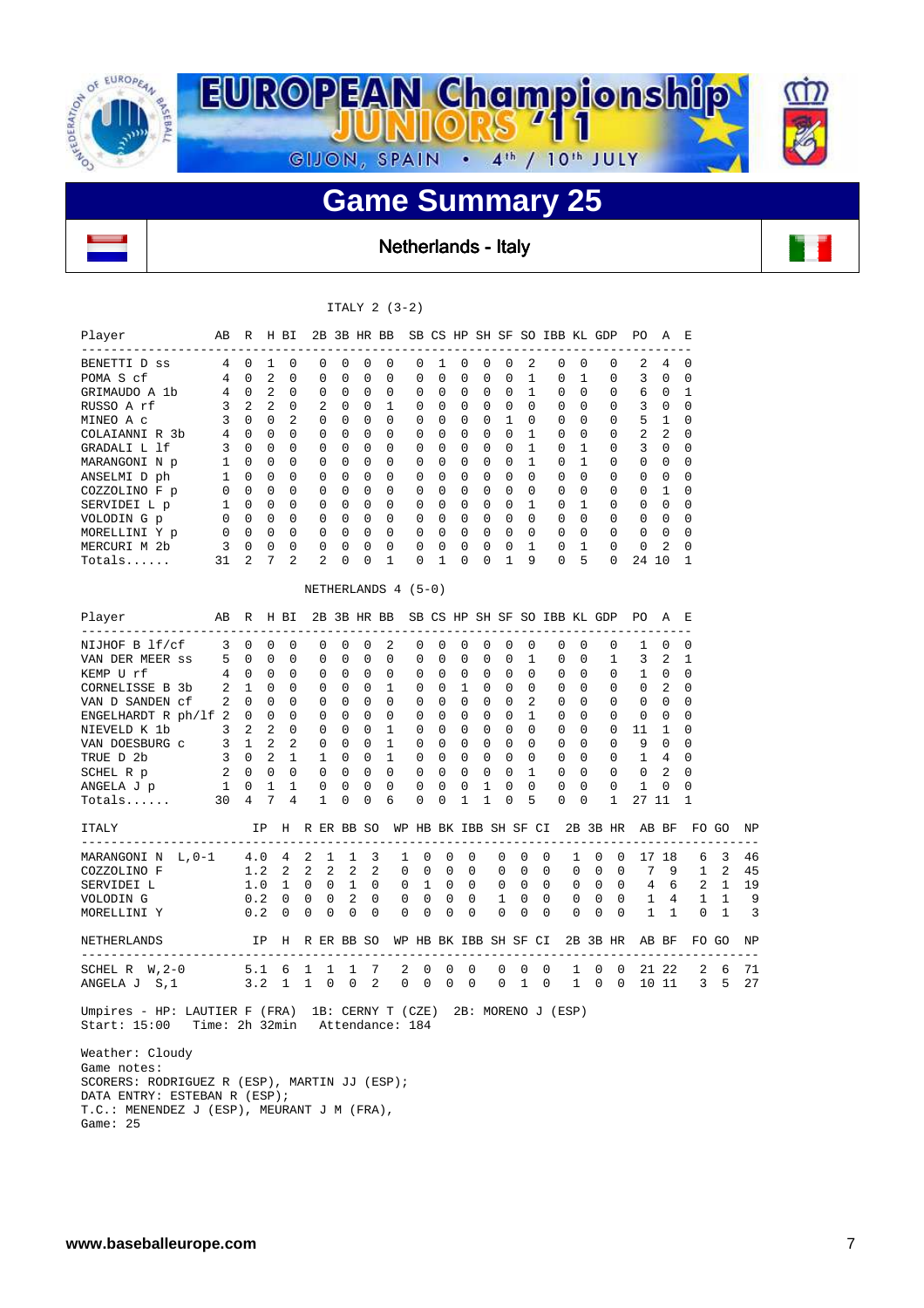

France - Belgium

|                                                                                                              |                |              |                |              |             |              |                |             | BELGIUM 8 $(1-4)$ |                       |             |   |                            |              |                |                              |                |              |             |                |              |                |       |       |
|--------------------------------------------------------------------------------------------------------------|----------------|--------------|----------------|--------------|-------------|--------------|----------------|-------------|-------------------|-----------------------|-------------|---|----------------------------|--------------|----------------|------------------------------|----------------|--------------|-------------|----------------|--------------|----------------|-------|-------|
| Player                                                                                                       | AВ             | R            |                | H BI         |             |              | 2B 3B HR BB    |             |                   |                       |             |   |                            |              |                | SB CS HP SH SF SO IBB KL GDP |                |              |             | PO.            | A            | Е              |       |       |
| JANSSENS W 2b                                                                                                | 4              | $\Omega$     | $\Omega$       | $\Omega$     |             | $\Omega$     | $\Omega$       | $\Omega$    | $\mathbf{1}$      | $\Omega$              | $\Omega$    |   | $\Omega$<br>$\Omega$       | $\Omega$     | 1              |                              | $\Omega$       | $\mathbf{1}$ | $\Omega$    | $\Omega$       | 3            | $\Omega$       |       |       |
| VERAGHERT T 3b                                                                                               | 5              | $\mathbf{1}$ | $\mathbf{1}$   | $\mathbf{1}$ |             | $\Omega$     | $\Omega$       | $\Omega$    | $\Omega$          | $\Omega$              | $\Omega$    |   | $\Omega$<br>$\Omega$       | $\Omega$     | $\overline{2}$ |                              | $\Omega$       | 2            | $\Omega$    | 0              | $\mathbf{1}$ | $\Omega$       |       |       |
| VANDENABEELE 1b                                                                                              | 5              | $\mathbf{1}$ | $\mathbf{1}$   | $\Omega$     |             | 0            | $\Omega$       | $\Omega$    | $\mathbf 0$       | 0                     | $\Omega$    |   | $\Omega$<br>0              | $\Omega$     | $\Omega$       |                              | 0              | $\Omega$     | $\Omega$    | 8              | 3            | 0              |       |       |
| ROEVENS R ss                                                                                                 | 4              | 2            | 1              | 0            |             | 1            | $\mathbf 0$    | $\mathbf 0$ | 1                 | 0                     | $\mathbf 0$ |   | 0<br>0                     | $\mathbf 0$  | 0              |                              | 0              | $\mathbf 0$  | 0           | 0              | 4            | 1              |       |       |
| BOERMANS S p/cf                                                                                              |                | 4 1          | $\Omega$       | $\mathbf{1}$ |             | $\Omega$     | $\Omega$       | $\Omega$    | $\Omega$          | $\mathbf{1}$          | $\Omega$    |   | $\mathbf{1}$<br>$\Omega$   | $\Omega$     | $\Omega$       |                              | $\Omega$       | $\Omega$     | $\Omega$    | 3              | $\Omega$     | 0              |       |       |
| VAN D BRANDE 1f                                                                                              | 4              | $\mathbf{1}$ | $\mathbf{1}$   | 2            |             | $\mathbf{1}$ | $\Omega$       | $\Omega$    | $\mathbf 0$       | $\Omega$              | $\Omega$    |   | 1<br>$\Omega$              | $\Omega$     | $\Omega$       |                              | 0              | $\Omega$     | $\Omega$    | 1              | $\Omega$     | 0              |       |       |
| SOREE J rf                                                                                                   | $\overline{a}$ | $\Omega$     | $\mathbf 0$    | $\Omega$     |             | $\Omega$     | $\Omega$       | 0           | $\mathbf 0$       | 0                     | $\Omega$    |   | 0<br>0                     | $\Omega$     | $\overline{2}$ |                              | 0              | $\mathbf{1}$ | 0           | $\mathbf{1}$   | $\mathbf 0$  | 0              |       |       |
| VAN EXTERGEM rf                                                                                              | 2              | $\mathbf{0}$ | $\overline{0}$ | 0            |             | $\mathbf 0$  | $\mathbf 0$    | 0           | $\mathbf 0$       | $\mathbf 0$           | $\mathbf 0$ |   | 0<br>0                     | $\mathbf 0$  | $\mathbf 0$    |                              | $\mathbf 0$    | $\mathbf 0$  | 0           | 1              | 0            | 0              |       |       |
| D OLIVEIRA R C                                                                                               | 4              | 2            | 3              | 3            |             | 1            | $\Omega$       | $\Omega$    | $\Omega$          | $\Omega$              | $\Omega$    |   | $\Omega$<br>$\Omega$       | $\Omega$     | $\Omega$       |                              | 0              | $\Omega$     | $\Omega$    | 10             | 1            | 1              |       |       |
| VAN NUFFEL B cf/p                                                                                            | 2              | $\Omega$     | 1              | $\mathbf{1}$ |             | $\mathbf{1}$ | $\Omega$       | $\Omega$    | $\overline{2}$    | $\Omega$              | $\Omega$    |   | $\Omega$<br>$\Omega$       | $\Omega$     | $\Omega$       |                              | $\Omega$       | $\Omega$     | $\Omega$    | 3              | $\Omega$     | $\mathbf{1}$   |       |       |
| Totals                                                                                                       | 36             | 8            | 8              | 8            |             | 4            | $\Omega$       | $\Omega$    | 4                 | $\mathbf{1}$          | $\Omega$    |   | 2<br>$\Omega$              | $\Omega$     | 5              |                              | $\Omega$       | 4            | 0           | 27 12          |              | 3              |       |       |
|                                                                                                              |                |              |                |              |             |              |                |             | FRANCE $3(2-3)$   |                       |             |   |                            |              |                |                              |                |              |             |                |              |                |       |       |
| Player<br>----------------                                                                                   | АB             | R            |                | H BI         |             |              | 2B 3B HR BB    |             |                   |                       |             |   |                            |              |                | SB CS HP SH SF SO IBB KL GDP |                |              |             | PO.            | A            | E              |       |       |
| COMBES 0 2b                                                                                                  | 5              | $\Omega$     | $\mathbf{1}$   | $\Omega$     |             | 0            | $\Omega$       | $\Omega$    | $\Omega$          | $\Omega$              | 1           |   | $\Omega$<br>$\Omega$       | $\Omega$     | 1              |                              | $\Omega$       | 1            | $\Omega$    | 1              | $\mathbf{1}$ | $\Omega$       |       |       |
| NEUMANN S cf                                                                                                 | 3              | $\mathbf{1}$ | $\mathbf{1}$   | $\Omega$     |             | $\Omega$     | $\Omega$       | $\Omega$    | 2                 | $\Omega$              | $\Omega$    |   | $\Omega$<br>$\Omega$       | $\Omega$     | $\Omega$       |                              | $\Omega$       | $\Omega$     | $\Omega$    | $\overline{a}$ | $\Omega$     | $\Omega$       |       |       |
| VILLANUEVA Y SS                                                                                              | 5              | 1            | $\overline{2}$ | $\Omega$     |             | 0            | $\Omega$       | $\mathbf 0$ | 0                 | 0                     | $\Omega$    |   | 0<br>0                     | $\Omega$     | $\Omega$       |                              | 0              | $\Omega$     | 0           | 3              | 2            | 0              |       |       |
| PAZ A 3b                                                                                                     | 4              | $\mathbf{1}$ | 1              | 1            |             | $\Omega$     | $\mathbf 0$    | $\mathbf 0$ | 1                 | 0                     | $\Omega$    |   | 0<br>0                     | $\Omega$     | $\mathbf 0$    |                              | 0              | $\Omega$     | $\Omega$    | 1              | 5            | 0              |       |       |
| LAKMECHE T C                                                                                                 | 2              | $\Omega$     | $\Omega$       | $\Omega$     |             | $\Omega$     | $\Omega$       | $\Omega$    | 3                 | $\Omega$              | $\Omega$    |   | $\Omega$<br>$\Omega$       | $\Omega$     | $\Omega$       |                              | $\Omega$       | $\Omega$     | $\Omega$    | 6              | $\Omega$     | $\Omega$       |       |       |
| DAGNEAU B 1b                                                                                                 | 4              | $\Omega$     | $\Omega$       | $\Omega$     |             | $\Omega$     | $\Omega$       | $\Omega$    | $\mathbf{1}$      | $\Omega$              | $\Omega$    |   | $\Omega$<br>$\Omega$       | $\Omega$     | 3              |                              | 0              | $\Omega$     | $\Omega$    | 12             | $\mathbf{1}$ | $\mathbf{1}$   |       |       |
| BERNARD C 1f                                                                                                 | 2              | $\Omega$     | $\Omega$       | $\Omega$     |             | $\Omega$     | $\Omega$       | $\Omega$    | $\mathbf 0$       | 0                     | $\Omega$    |   | 0<br>0                     | $\Omega$     | $\mathbf{1}$   |                              | $\mathbf 0$    | $\Omega$     | 0           | $\mathbf 0$    | $\Omega$     | 0              |       |       |
| BLONDIN T ph/lf                                                                                              | $\mathbf 1$    | $\mathbf{0}$ | 0              | $\Omega$     |             | $\Omega$     | $\mathbf 0$    | $\mathbf 0$ | $\mathbf{1}$      | 0                     | $\Omega$    |   | 0<br>0                     | $\Omega$     | $\mathbf 0$    |                              | 0              | $\Omega$     | 0           | 0              | $\mathbf 0$  | 0              |       |       |
| FACCENDI D p                                                                                                 | 0              | $\mathbf{0}$ | 0              | $\mathbf 0$  |             | 0            | $\mathbf 0$    | $\mathbf 0$ | $\mathbf 0$       | 0                     | $\mathbf 0$ |   | 0<br>0                     | $\mathbf 0$  | $\mathbf 0$    |                              | 0              | $\mathbf 0$  | 0           | 0              | 1            | 0              |       |       |
| SCHLEGEL K p                                                                                                 |                | $3 \quad 0$  | $\mathbf{1}$   | $\Omega$     |             | $\Omega$     | $\mathbf 0$    | $\mathbf 0$ | $\mathbf 0$       | $\mathbf 0$           | $\Omega$    |   | $\mathbf 0$<br>$\mathbf 0$ | $\Omega$     | $\overline{a}$ |                              | $\mathbf 0$    | 2            | $\mathbf 0$ | $\mathbf{1}$   | 1            | 0              |       |       |
| NAHAS A p                                                                                                    | 1              | $\mathbf 0$  | 0              | $\Omega$     |             | $\mathbf 0$  | $\Omega$       | 0           | $\mathbf 0$       | $\mathbf 0$           | $\Omega$    |   | 0<br>0                     | $\Omega$     | $\mathbf{1}$   |                              | $\mathbf 0$    | $\Omega$     | $\mathbf 0$ | $\Omega$       | $\mathbf{1}$ | $\Omega$       |       |       |
| BRELLE T rf                                                                                                  | 4              | $\mathbf 0$  | $\mathbf{1}$   | $\Omega$     |             | 0            | 0              | 0           | $\mathbf 0$       | 0                     | $\mathbf 0$ |   | $\mathbf 0$<br>0           | $\mathbf{0}$ | $\Omega$       |                              | 0              | $\Omega$     | 0           | 1              | 0            | 0              |       |       |
| Totals                                                                                                       | 34             | 3            | 7              | 1            |             | 0            | 0              | $\Omega$    | 8                 | 0                     | 1           |   | 0<br>0                     | $\Omega$     | 8              |                              | $\Omega$       | 3            | 0           | 27 12          |              | 1              |       |       |
| <b>BELGIUM</b>                                                                                               |                |              | ΙP             | $--$         |             |              | H R ER BB SO   |             |                   | WP HB BK IBB SH SF CI |             |   |                            |              |                |                              |                |              | 2B 3B HR    |                | AB BF        |                | FO GO | ΝP    |
| BOERMANS S W, 1-0                                                                                            |                | 5.0          |                | 5            | 3           | 1            | 5              | 5           |                   | 1                     | 0           | 0 | $\Omega$                   | 0            | 0              | 0                            | 0              | 0            | $\Omega$    |                | 21 26        | 5              |       | 5 105 |
| VAN NUFFEL B S, 1                                                                                            |                | 4.0          |                | 2            | $\mathbf 0$ | $\mathbf{0}$ | 3              | 3           |                   | 0                     | 0           | 0 | $\Omega$                   | 0            | $\mathbf 0$    | $\Omega$                     | 0              | $\Omega$     | $\Omega$    |                | 13 16        | 3              | 5     | 71    |
| FRANCE<br>--------------                                                                                     |                |              | ΙP             | н<br>$- - -$ |             |              | R ER BB SO     |             |                   | WP HB BK IBB SH SF CI |             |   |                            |              |                |                              |                |              | 2B 3B HR    |                | AB BF        |                | FO GO | ΝP    |
| FACCENDI D L, 0-1                                                                                            |                | 1.0          |                | 2            | 5           | 5            | 3              | 1           |                   | 0                     | 2           | 0 | $\Omega$                   | 0            | $\mathbf 0$    | $\Omega$                     | 1              | 0            | $\Omega$    |                | 5 10         | 0              | 2     | 32    |
| SCHLEGEL K                                                                                                   |                | 5.1          |                | 5            | 3           | 3            | $\mathbf 0$    | 3           |                   | 1                     | $\mathbf 0$ | 0 | 0                          | $\mathbf 0$  | 0              | 0                            | $\overline{a}$ | 0            | $\mathbf 0$ |                | 21 21        | 4              | 9     | 78    |
| NAHAS A                                                                                                      |                | 2.2          |                | 1            | 0           | 0            | $\mathbf{1}$   | 1           |                   | 0<br>0                |             | 0 | $\mathbf 0$                | 0            | $\mathbf 0$    | 0                            | $\mathbf{1}$   | $\Omega$     | 0           |                | 10 11        | $\overline{4}$ | 3     | 44    |
| Umpires - HP: BIRBALAS A (LTU) 1B: MALINOVSKIY A (UKR) 3B: URQUIJO G (ESP)<br>Start: 16:00<br>Weather: Rainy | Time: $3:07$   |              |                |              |             |              | Attendance: 46 |             |                   |                       |             |   |                            |              |                |                              |                |              |             |                |              |                |       |       |

 Game notes: SCORERS: TUYA J (ESP) TUYA C (ESP) DATA ENTRY: SANTOS S (ESP) T.C.: BUNTA Frantisek (SVK) 31 min. rain delay Game: 23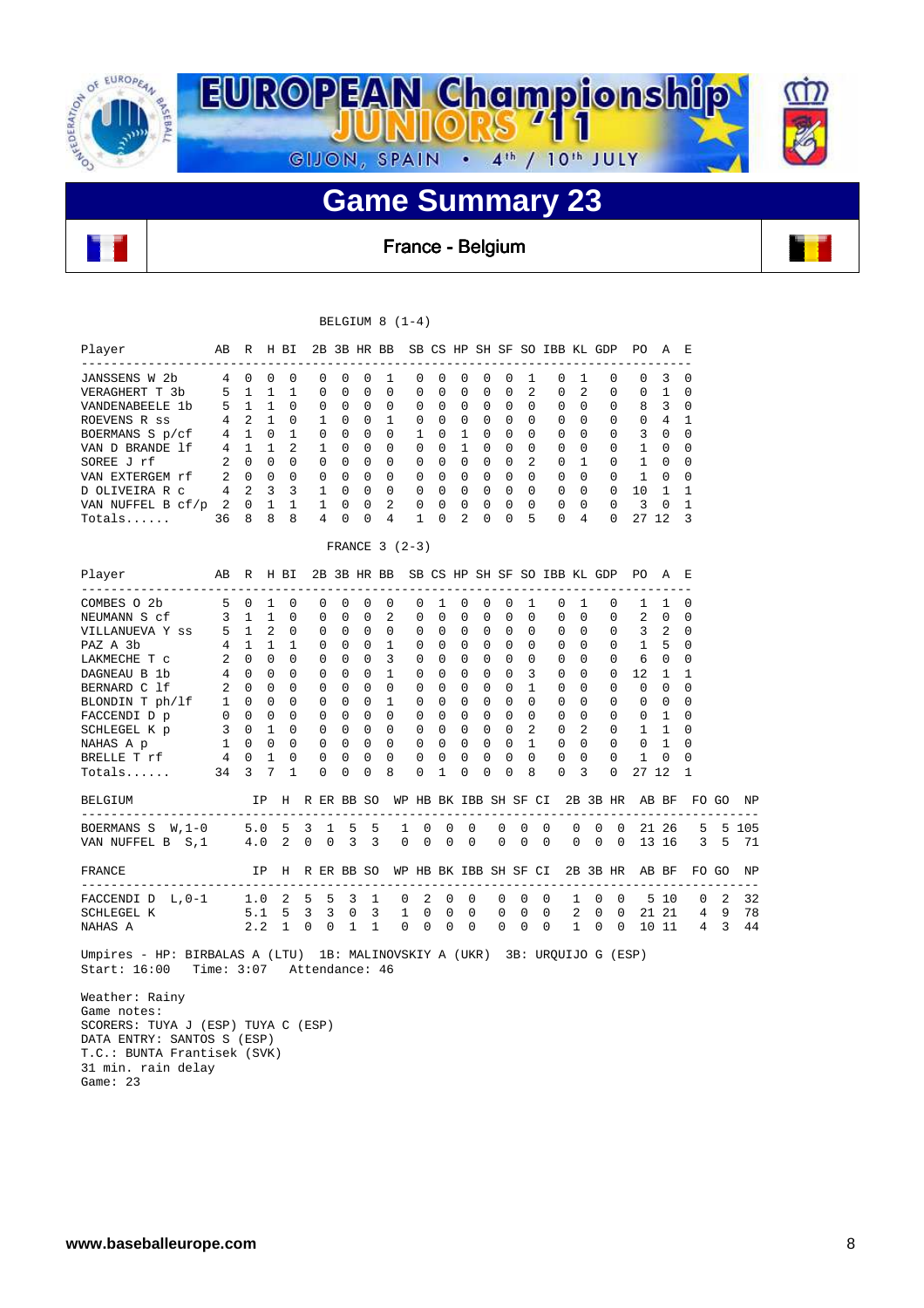

### **Game Summary 24**

Germany - Czech Republic

| R<br>1<br>$\mathbf{1}$<br>$\mathbf{0}$<br>2<br>$\Omega$<br>$\Omega$<br>$\Omega$<br>R | $\Omega$<br>2<br>$\mathbf{1}$<br>$\overline{2}$<br>$4 \quad 3$<br>$\Omega$<br>$0\quad 1$<br>$\mathbf{1}$<br>$\Omega$<br>8 10 | H BI<br>$\Omega$<br>0<br>$\mathbf{1}$<br>$\Omega$<br>$\Omega$<br>$\mathbf{1}$<br>2<br>$\mathbf{1}$<br>$\Omega$<br>5 |                  | 0<br>$\mathbf 0$<br>0<br>$\Omega$<br>$\mathbf 0$<br>$\Omega$<br>$\Omega$<br>$\mathbf{1}$<br>$\Omega$ | $\Omega$<br>$\mathbf 0$<br>$\Omega$<br>$\Omega$<br>$\Omega$<br>$\Omega$<br>0<br>$\Omega$ | $\Omega$<br>0<br>0<br>$\Omega$<br>0<br>$\Omega$ | 1<br>$\mathbf 0$<br>$\mathbf 0$<br>$\Omega$<br>1 | 0<br>$\mathbf 0$<br>0<br>$\Omega$<br>0      | $\Omega$<br>0<br>$\Omega$<br>$\Omega$ | $\Omega$<br>$\mathbf 0$<br>0 | $\Omega$<br>$\overline{c}$ | $\mathbf 0$<br>$\mathbf 0$ | 1<br>$\mathbf 0$ | 2B 3B HR BB SB CS HP SH SF SO IBB KL GDP<br>0<br>0 | $\Omega$<br>$\mathbf 0$                                                                |                                                              | 0<br>0                                                                                                                                                     | PO.<br>$\Omega$<br>10 | AE<br>1<br>1   | 0<br>0                                            |   |                                                   |
|--------------------------------------------------------------------------------------|------------------------------------------------------------------------------------------------------------------------------|---------------------------------------------------------------------------------------------------------------------|------------------|------------------------------------------------------------------------------------------------------|------------------------------------------------------------------------------------------|-------------------------------------------------|--------------------------------------------------|---------------------------------------------|---------------------------------------|------------------------------|----------------------------|----------------------------|------------------|----------------------------------------------------|----------------------------------------------------------------------------------------|--------------------------------------------------------------|------------------------------------------------------------------------------------------------------------------------------------------------------------|-----------------------|----------------|---------------------------------------------------|---|---------------------------------------------------|
|                                                                                      |                                                                                                                              |                                                                                                                     |                  |                                                                                                      |                                                                                          |                                                 |                                                  |                                             |                                       |                              |                            |                            |                  |                                                    |                                                                                        |                                                              |                                                                                                                                                            |                       |                |                                                   |   |                                                   |
|                                                                                      |                                                                                                                              |                                                                                                                     |                  |                                                                                                      |                                                                                          |                                                 |                                                  |                                             |                                       |                              |                            |                            |                  |                                                    |                                                                                        |                                                              |                                                                                                                                                            |                       |                |                                                   |   |                                                   |
|                                                                                      |                                                                                                                              |                                                                                                                     |                  |                                                                                                      |                                                                                          |                                                 |                                                  |                                             |                                       |                              |                            |                            |                  |                                                    |                                                                                        |                                                              |                                                                                                                                                            |                       |                |                                                   |   |                                                   |
|                                                                                      |                                                                                                                              |                                                                                                                     |                  |                                                                                                      |                                                                                          |                                                 |                                                  |                                             |                                       |                              | 0                          | $\Omega$                   | $\mathbf{1}$     | 0                                                  | $\Omega$                                                                               |                                                              | 0                                                                                                                                                          | 3                     | 0              | $\Omega$                                          |   |                                                   |
|                                                                                      |                                                                                                                              |                                                                                                                     |                  |                                                                                                      |                                                                                          |                                                 |                                                  |                                             |                                       | 1                            | $\Omega$                   | $\Omega$                   | $\Omega$         | $\Omega$                                           | $\Omega$                                                                               |                                                              | $\Omega$                                                                                                                                                   | 1                     | $\Omega$       | $\Omega$                                          |   |                                                   |
|                                                                                      |                                                                                                                              |                                                                                                                     |                  |                                                                                                      |                                                                                          |                                                 |                                                  |                                             | $\Omega$                              | 0                            | 0                          | $\Omega$                   | 1                | 0                                                  | $\Omega$                                                                               |                                                              | 0                                                                                                                                                          | 0                     | $\mathbf 0$    | 1                                                 |   |                                                   |
|                                                                                      |                                                                                                                              |                                                                                                                     |                  |                                                                                                      |                                                                                          |                                                 | $\mathbf{1}$                                     | $\Omega$                                    | $\Omega$                              | $\Omega$                     | $\overline{a}$             | $\Omega$                   | $\Omega$         | $\Omega$                                           | $\Omega$                                                                               |                                                              | $\Omega$                                                                                                                                                   | 10                    | 1              | $\mathbf{1}$                                      |   |                                                   |
|                                                                                      |                                                                                                                              |                                                                                                                     |                  |                                                                                                      |                                                                                          | 0                                               | 3                                                | $\mathbf 0$                                 | $\Omega$                              | 0                            | 0                          | $\Omega$                   | 1                | 0                                                  | $\mathbf{1}$                                                                           |                                                              | 0                                                                                                                                                          | 2                     | 3              | 0                                                 |   |                                                   |
|                                                                                      |                                                                                                                              |                                                                                                                     |                  |                                                                                                      |                                                                                          | $\Omega$                                        | $\mathbf 0$                                      | $\Omega$                                    | $\Omega$                              | $\Omega$                     | $\Omega$                   | $\Omega$                   | $\overline{2}$   | $\Omega$                                           | $\mathbf{1}$                                                                           |                                                              | $\Omega$                                                                                                                                                   | $\mathbf{1}$          | 3              | $\Omega$                                          |   |                                                   |
|                                                                                      |                                                                                                                              |                                                                                                                     |                  |                                                                                                      | $\Omega$                                                                                 | $\Omega$                                        | $\mathbf{1}$                                     | $\Omega$                                    | $\Omega$                              | $\Omega$                     | $\Omega$                   | $\Omega$                   | $\mathbf{1}$     | 0                                                  | $\Omega$                                                                               |                                                              | $\Omega$                                                                                                                                                   | $\Omega$              | 3              | 3                                                 |   |                                                   |
|                                                                                      |                                                                                                                              |                                                                                                                     |                  | 1                                                                                                    | $\Omega$                                                                                 | $\Omega$                                        | 7                                                | $\Omega$                                    | $\Omega$                              | 1                            | 4                          | $\Omega$                   | 7                | 0                                                  | 2                                                                                      |                                                              | 0                                                                                                                                                          | 27 12                 |                | 5                                                 |   |                                                   |
|                                                                                      |                                                                                                                              |                                                                                                                     |                  |                                                                                                      |                                                                                          |                                                 |                                                  | GERMANY $3$ (3-2)                           |                                       |                              |                            |                            |                  |                                                    |                                                                                        |                                                              |                                                                                                                                                            |                       |                |                                                   |   |                                                   |
|                                                                                      |                                                                                                                              | H BI                                                                                                                |                  |                                                                                                      | 2B 3B HR BB                                                                              |                                                 |                                                  |                                             |                                       |                              |                            |                            |                  | SB CS HP SH SF SO IBB KL GDP                       |                                                                                        |                                                              |                                                                                                                                                            | PO.                   | AE             |                                                   |   |                                                   |
| 1                                                                                    | 1                                                                                                                            | 0                                                                                                                   |                  | 0                                                                                                    | 0                                                                                        | $\mathbf 0$                                     | $\mathbf 0$                                      | 0                                           | 0                                     | 0                            | 0                          | $\mathbf 0$                | 2                | 0                                                  | 2                                                                                      |                                                              | 0                                                                                                                                                          | 1                     | 0              | 1                                                 |   |                                                   |
| 2                                                                                    | 2                                                                                                                            | $\mathbf{1}$                                                                                                        |                  | $\mathbf{1}$                                                                                         | $\Omega$                                                                                 | 0                                               | $\Omega$                                         | $\Omega$                                    | $\Omega$                              | $\Omega$                     | 0                          | $\Omega$                   | $\Omega$         | 0                                                  | $\Omega$                                                                               |                                                              | $\Omega$                                                                                                                                                   | $\Omega$              | $\Omega$       | $\Omega$                                          |   |                                                   |
| 0                                                                                    | 2                                                                                                                            | 1                                                                                                                   |                  | 0                                                                                                    | 0                                                                                        | 0                                               | 1                                                | 0                                           | 1                                     | 0                            | 0                          | 0                          | $\Omega$         | 0                                                  | 0                                                                                      |                                                              | 0                                                                                                                                                          | 3                     | 0              | 0                                                 |   |                                                   |
| $\Omega$                                                                             | $\Omega$                                                                                                                     | $\mathbf{1}$                                                                                                        |                  | $\Omega$                                                                                             | $\Omega$                                                                                 | $\Omega$                                        | $\Omega$                                         | $\Omega$                                    | $\Omega$                              | $\Omega$                     | $\Omega$                   | $\mathbf{1}$               | $\Omega$         | $\Omega$                                           | $\Omega$                                                                               |                                                              | $\Omega$                                                                                                                                                   | 12                    | $\Omega$       | $\mathbf{1}$                                      |   |                                                   |
| $\Omega$                                                                             | $\Omega$                                                                                                                     | $\Omega$                                                                                                            |                  | $\Omega$                                                                                             | $\Omega$                                                                                 | 0                                               | $\Omega$                                         | $\Omega$                                    | $\Omega$                              | $\Omega$                     | $\Omega$                   | $\Omega$                   | $\mathbf{1}$     | $\Omega$                                           | $\Omega$                                                                               |                                                              | $\Omega$                                                                                                                                                   | 4                     | 1              | 1                                                 |   |                                                   |
| $\Omega$                                                                             | $\Omega$                                                                                                                     | $\Omega$                                                                                                            |                  | $\Omega$                                                                                             | 0                                                                                        | $\mathbf 0$                                     | $\mathbf 0$                                      | 0                                           | $\mathbf 0$                           | 0                            | 0                          | $\Omega$                   | 2                |                                                    |                                                                                        |                                                              | 0                                                                                                                                                          | 1                     | 3              | 0                                                 |   |                                                   |
| $\Omega$                                                                             | $\Omega$                                                                                                                     | $\Omega$                                                                                                            |                  | 0                                                                                                    | $\Omega$                                                                                 | $\Omega$                                        | $\Omega$                                         | $\Omega$                                    | $\Omega$                              | $\Omega$                     | $\Omega$                   | $\Omega$                   | $\Omega$         |                                                    |                                                                                        |                                                              | $\Omega$                                                                                                                                                   | 5                     | 3              | 1                                                 |   |                                                   |
| $\Omega$                                                                             | $\Omega$                                                                                                                     | $\Omega$                                                                                                            |                  | 0                                                                                                    | $\Omega$                                                                                 | 0                                               | 1                                                | 0                                           | 0                                     | 0                            | 0                          | $\Omega$                   | $\Omega$         |                                                    |                                                                                        |                                                              | 0                                                                                                                                                          | 1                     | 3              | 0                                                 |   |                                                   |
| $\Omega$                                                                             | $\Omega$                                                                                                                     | $\Omega$                                                                                                            |                  | 0                                                                                                    | $\Omega$                                                                                 | $\Omega$                                        | $\mathbf 0$                                      | $\mathbf 0$                                 | $\Omega$                              | $\mathbf 0$                  | 0                          | $\Omega$                   | $\Omega$         |                                                    |                                                                                        |                                                              | 0                                                                                                                                                          | 0                     | $\mathbf 0$    | 0                                                 |   |                                                   |
| $\Omega$                                                                             | $\Omega$                                                                                                                     | $\Omega$                                                                                                            |                  | $\Omega$                                                                                             | $\Omega$                                                                                 | 0                                               | $\Omega$                                         | $\Omega$                                    | $\Omega$                              | $\Omega$                     | $\Omega$                   | $\Omega$                   | 1                |                                                    |                                                                                        |                                                              | 0                                                                                                                                                          | $\Omega$              | $\overline{2}$ | $\Omega$                                          |   |                                                   |
| $\Omega$                                                                             | $\mathbf 0$                                                                                                                  | 0                                                                                                                   |                  | 0                                                                                                    | $\mathbf 0$                                                                              | $\mathbf 0$                                     | 0                                                | 0                                           | $\mathbf 0$                           | 0                            | 0                          | $\mathbf 0$                | $\overline{2}$   |                                                    |                                                                                        |                                                              | 0                                                                                                                                                          | 0                     | 3              | 0                                                 |   |                                                   |
| 0                                                                                    | $\mathbf 0$                                                                                                                  | 0                                                                                                                   |                  | $\mathbf 0$                                                                                          | $\mathbf 0$                                                                              | $\mathbf 0$                                     | $\mathbf 0$                                      | 0                                           | 0                                     | 0                            | 0                          | $\mathbf 0$                | $\mathbf 0$      |                                                    |                                                                                        |                                                              | 0                                                                                                                                                          | 0                     | 1              | 0                                                 |   |                                                   |
| $\Omega$                                                                             | $\Omega$                                                                                                                     | $\Omega$                                                                                                            |                  | 0                                                                                                    | $\mathbf 0$                                                                              | $\mathbf 0$                                     | $\mathbf 0$                                      | 0                                           | $\Omega$                              | 0                            | 0                          | $\Omega$                   | $\Omega$         |                                                    |                                                                                        |                                                              | 0                                                                                                                                                          | 0                     | $\Omega$       | $\Omega$                                          |   |                                                   |
| $\Omega$                                                                             | $\mathbf 0$                                                                                                                  | $\Omega$                                                                                                            |                  | $\mathbf 0$                                                                                          | $\mathbf 0$                                                                              | $\mathbf 0$                                     | $\mathbf 0$                                      | 0                                           | $\Omega$                              | 0                            | 0                          | $\Omega$                   | $\Omega$         |                                                    |                                                                                        |                                                              | 0                                                                                                                                                          | 0                     | 1              | 0                                                 |   |                                                   |
| $\mathbf 0$                                                                          | $\Omega$                                                                                                                     | $\Omega$                                                                                                            |                  | $\Omega$                                                                                             | $\Omega$                                                                                 | $\Omega$                                        | $\Omega$                                         | $\Omega$                                    | 0                                     | $\Omega$                     | $\Omega$                   | $\Omega$                   | $\mathbf{1}$     |                                                    |                                                                                        |                                                              | $\Omega$                                                                                                                                                   | $\Omega$              | $\Omega$       | $\Omega$                                          |   |                                                   |
| 3                                                                                    | 5                                                                                                                            | 3                                                                                                                   |                  | 1                                                                                                    | $\Omega$                                                                                 | $\Omega$                                        | 2                                                | 0                                           | 1                                     | $\Omega$                     | $\Omega$                   | $\mathbf{1}$               | 9                |                                                    |                                                                                        |                                                              | $\Omega$                                                                                                                                                   |                       |                | 4                                                 |   |                                                   |
|                                                                                      |                                                                                                                              |                                                                                                                     |                  |                                                                                                      |                                                                                          |                                                 |                                                  |                                             |                                       |                              |                            |                            |                  |                                                    |                                                                                        |                                                              |                                                                                                                                                            |                       |                |                                                   |   | NP                                                |
|                                                                                      |                                                                                                                              | 5                                                                                                                   |                  | 2                                                                                                    | 2                                                                                        |                                                 |                                                  |                                             |                                       |                              |                            |                            | $\mathbf{1}$     |                                                    |                                                                                        | $\mathbf 0$                                                  | $\overline{0}$                                                                                                                                             |                       |                |                                                   |   |                                                   |
|                                                                                      |                                                                                                                              | Н                                                                                                                   |                  |                                                                                                      |                                                                                          |                                                 |                                                  |                                             |                                       |                              |                            |                            |                  |                                                    |                                                                                        |                                                              |                                                                                                                                                            |                       |                |                                                   |   | ΝP                                                |
|                                                                                      |                                                                                                                              |                                                                                                                     | 5                | 4                                                                                                    | 3                                                                                        |                                                 |                                                  |                                             |                                       |                              |                            | 2                          | $\mathbf 0$      | $\mathbf 0$                                        | 0                                                                                      | 0                                                            | 0                                                                                                                                                          |                       |                |                                                   | 5 | 83                                                |
|                                                                                      |                                                                                                                              | 1                                                                                                                   | 2                | 0                                                                                                    | 3                                                                                        |                                                 |                                                  |                                             |                                       |                              |                            | 1                          | 0                | 0                                                  | 0                                                                                      | 0                                                            | 0                                                                                                                                                          |                       |                |                                                   | 4 | 45                                                |
|                                                                                      |                                                                                                                              | 3                                                                                                                   | $\mathbf{1}$     | $\mathbf{1}$                                                                                         | $\mathbf{1}$                                                                             | $\overline{a}$                                  |                                                  |                                             |                                       |                              |                            |                            |                  |                                                    |                                                                                        |                                                              |                                                                                                                                                            |                       |                |                                                   |   |                                                   |
|                                                                                      |                                                                                                                              | IP.<br>--------------<br>9.0<br>ΙP<br>3.0<br>2.0                                                                    | 4.0 <sub>6</sub> |                                                                                                      | 3 <sup>7</sup>                                                                           |                                                 |                                                  | H R ER BB SO<br>- 9<br>R ER BB SO<br>4<br>1 | 1<br>0<br>1                           | 0<br>1<br>0                  | $\mathbf 0$<br>0<br>0      | $\mathbf{0}$<br>0<br>0     |                  | $\mathbf{0}$                                       | $\Omega$<br>WP HB BK IBB SH SF CI<br>$\overline{\phantom{0}}$<br>WP HB BK IBB SH SF CI | 0<br>0<br>0<br>0<br>$\Omega$<br>0<br>0<br>0<br>0<br>$\Omega$ | 1<br>$\Omega$<br>$\Omega$<br>$\Omega$<br>$\Omega$<br>$\Omega$<br>$\mathbf 0$<br>$\Omega$<br>$\Omega$<br>$\mathbf{1}$<br>$\overline{4}$<br>-----------<br>1 | 2B 3B HR<br>2B 3B HR  |                | 27 17<br>AB BF<br>33 36<br>AB BF<br>17 23<br>9 13 |   | FO GO<br>6 11 106<br>FO GO<br>3<br>$4\phantom{0}$ |

Start: 18:30 Time: 2:31 Attendance: 150

 Weather: Cloudy Game notes: SCORERS: ESTEBAN R (ESP), RODRIGUEZ R (ESP); DATA ENTRY: GONZALEZ H (ESP);  $\mathtt{T.C.}$  : FANARA A (ITA), MENENDEZ J (ESP); WOHRL M faced 1 batter in the 5th. Game: 24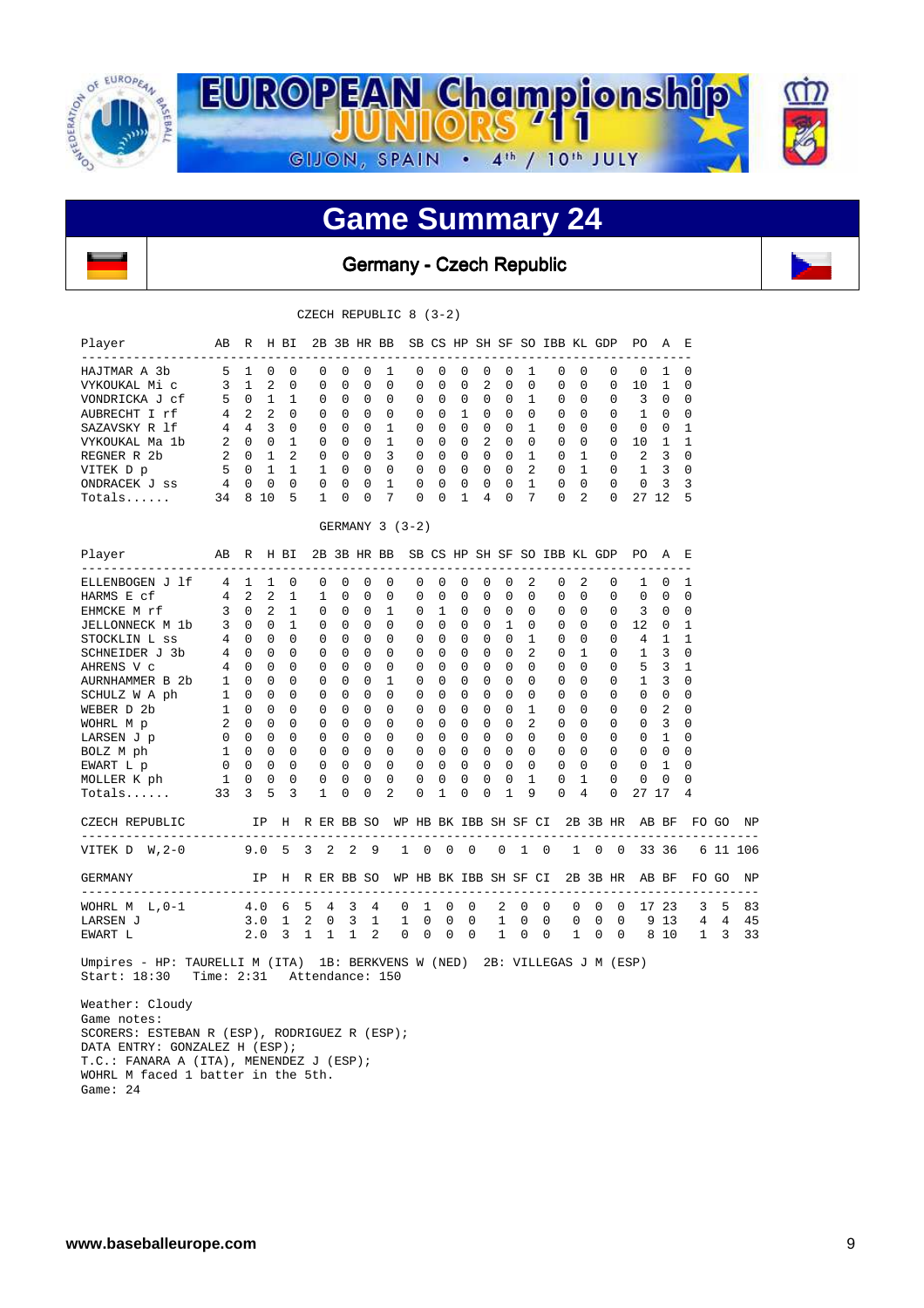

### Belgium BEL

(All games Sorted by Batting avg)

record: 1-4

| Player               | <b>AVG</b> | $GP - GS$ | AB  | R              | Н              | 2B       | 3B | <b>HR</b> | RBI            | TB | SLG <sup>§</sup> |                         | BB HBP         | SO GDP       |          | OB%    | SF             | SH       | SB-ATT   | PO. | Α        | E              | FLD%   |
|----------------------|------------|-----------|-----|----------------|----------------|----------|----|-----------|----------------|----|------------------|-------------------------|----------------|--------------|----------|--------|----------------|----------|----------|-----|----------|----------------|--------|
| 15 VANDENABEELE Thom | .375       | $5 - 5$   | 2.4 | 3              | 9              | $\Omega$ | 0  | 0         | 2              | 9  | .375             |                         | $\Omega$       |              | $\Omega$ | .400   | $\Omega$       | $\Omega$ | $0 - 0$  | 42  |          |                | .980   |
| 2 SIPS Kenneth       | .364       | $4 - 4$   | 11  |                | 4              | $\Omega$ |    | $\Omega$  |                | 6  | .545             | $\overline{\mathbf{c}}$ |                | 3            |          | .500   | $\Omega$       |          | $0 - 0$  | 7   | 0        |                | .875   |
| 9 D OLIVEIRA Roy     | .308       | $5 - 5$   | 13  | $\mathfrak{D}$ | 4              | 2        | 0  | $\Omega$  | 5.             | 6  | .462             |                         | $\mathfrak{D}$ |              | $\Omega$ | .412   |                | $\Omega$ | $0 - 1$  | 27  | 8        | 3              | .921   |
| 24 VERAGHTERT Tim    | .267       | $5 - 5$   | 15  | 3              |                | $\Omega$ | 0  | $\Omega$  | $\mathfrak{D}$ | 4  | 267              | 6                       | 0              | 5            | $\Omega$ | .476   | $\Omega$       | $\Omega$ | $1 - 1$  | 0   | 8        | $\mathfrak{D}$ | .800   |
| 3 ROEVENS Robin      | .263       | $5 - 5$   | 19  | 4              |                | 2        | 0  | $\Omega$  | 2              |    | .368             | 3                       | $\Omega$       | 2            |          | .364   | 0              | 0        | $0 - 0$  | 9   | 13       | ર              | .880   |
| 10 JANSSENS Wesley   | .167       | $5 - 5$   | 18  | 3              |                | $\Omega$ | O  | 0         | 0              | 3  | .167             | $\mathfrak{D}$          | $\Omega$       |              |          | .250   | $\Omega$       |          | $1 - 2$  | 5   | 11       | 2.             | .889   |
| 13 BOERMANS Sam      | .111       | $5 - 4$   | 18  | 3              |                | $\Omega$ | 0  | 0         |                |    | .111             | 2                       |                | 3            |          | .238   | 0              | $\Omega$ | $1 - 1$  | 10  | 2        | 2              | .857   |
| -------------        |            |           |     |                |                |          |    |           |                |    |                  |                         |                |              |          |        |                |          |          |     |          |                |        |
| 6 VAN DE VELDE Kenn  | .500       | $2 - 0$   | 2   |                |                | $\Omega$ | 0  | $\Omega$  | 0              |    | .500             | 0                       | 0              | 0            | 0        | .500   | $\Omega$       | $\Omega$ | $0 - 0$  | 0   |          |                | 01.000 |
| 32 VAN DEN BRANDE Be | .429       | $3 - 1$   |     | 3              | 3              |          | 0  | $\Omega$  | 2              | 4  | .571             |                         |                | 0            |          | .556   | $\Omega$       | $\Omega$ | $0 - 0$  |     | $\Omega$ |                | 01.000 |
| 27 SOREE Julien      | .222       | $4 - 2$   | 9   | $\Omega$       | 2              |          | 0  | $\Omega$  | 2              | 3  | .333             | U                       | 0              | 6            |          | .222   | $\Omega$       | $\Omega$ | $0 - 0$  | 3   | $\Omega$ |                | 01.000 |
| 17 VAN NUFFEL Ben    | .222       | $3 - 3$   | 9   | $\Omega$       | $\mathfrak{D}$ |          | 0  | $\Omega$  |                | 3  | .333             | 3                       | $\Omega$       | 4            |          | .417   | $\Omega$       | $\Omega$ | $0 - 0$  | 9   | $\Omega$ | 2              | .818   |
| 8 VAN EXTERGEM Sam.  | .083       | $4 - 2$   | 12  | 2              |                | $\Omega$ | 0  | $\Omega$  | 2              | 1  | .083             | 0                       |                | 2            |          | .154   | $\Omega$       | $\Omega$ | $0 - 0$  | 4   |          |                | 01.000 |
| 54 GERARD Tom        | .000       | $1 - 1$   | 3   | $\Omega$       | 0              | $\Omega$ | 0  | $\Omega$  | 0              | 0  | .000             | 0                       | 0              |              | $\Omega$ | .000   | $\Omega$       | $\Omega$ | $0 - 0$  | 3   | 0        |                | 01.000 |
| 23 DESMEDT Kevin     | .000       | $1 - 0$   |     | $\Omega$       | O              | $\Omega$ | 0  | 0         | <sup>n</sup>   | 0  | . 000            | 0                       | <sup>n</sup>   |              |          | .000   | $\Omega$       | $\Omega$ | $0 - 0$  | 0   | 0        | 0              | .000   |
| 19 GOYENS Virgile    | .000       | $1 - 0$   |     | $\Omega$       | O              | $\Omega$ | 0  | 0         | 0              | 0  | .000             | U                       | <sup>n</sup>   | U            |          | .000   | $\Omega$       | $\Omega$ | $0 - 0$  | 0   |          |                | 01.000 |
| 18 VAN GAEVER Brian. | .000       | $1 - 1$   |     | $\Omega$       | $\Omega$       | $\Omega$ | 0  | 0         | $\cap$         | 0  | .000             |                         | $\Omega$       | <sup>n</sup> |          | 01.000 | $\Omega$       | $\Omega$ | $0 - 0$  | 0   | 2        |                | 01.000 |
| 46 VERDUYCKT Luigi.  | .000       | $3 - 1$   | 0   | 0              | 0              | 0        | 0  | $\Omega$  | $\Omega$       | 0  | .000             |                         | $\Omega$       | 0            |          | 01.000 | 0              | $\Omega$ | $0 - 0$  | 0   | $\Omega$ | 0              | .000   |
| 7 VAN DEN HEUVEL JO  | .000       | $1 - 1$   | 0   |                | 0              | $\Omega$ | O  | 0         | 0              | 0  | .000             |                         | $\Omega$       | 0            |          | 01.000 | $\Omega$       | $\Omega$ | $0 - 0$  | 0   | 3        |                | 01.000 |
|                      | .245       | $5 - 5$   | 163 | 26             | 40             |          |    | 0         | 20             | 49 | .301             | 24                      | 6              | 30           | 2        | .361   |                | 2        | $3 - 5$  | 120 | 57       | 16             | .917   |
| Opponents            | .331       | $5 - 5$   | 163 | 45             | 54             |          |    | 0         | 35             | 67 | .411             | 33                      | 5              | 28           |          | .453   | $\mathfrak{D}$ | 6        | $8 - 14$ | 126 | 57       | 10             | .948   |

LOB - Team (44), Opp (44). DPs turned - Team (5), Opp (2). Picked off - D OLIVEIRA R 1.

|                           |      |         |                |          |              |               |          | (All games Sorted by Earned run avg) |    |              |    |    |     |          |          |          |     |          |               |          |              |                |                |
|---------------------------|------|---------|----------------|----------|--------------|---------------|----------|--------------------------------------|----|--------------|----|----|-----|----------|----------|----------|-----|----------|---------------|----------|--------------|----------------|----------------|
| Player                    | ERA  | $W-L$   | APP            | GS       |              | CG SHO/CBO SV |          | ΙP                                   | Н  | R            | ER | BB | SO. | 2B       | 3B       | HR       |     | AB B/Avq | WP HBP        |          | BK           | SFA SHA        |                |
| 13 BOERMANS Sam           | 1.80 | $1 - 0$ |                |          | $\Omega$     | 0/0           | 0        | 5.0                                  |    |              |    | 5  | 5.  | $\Omega$ | $\Omega$ | $\Omega$ | 21  | .238     |               | $\Omega$ | $\Omega$     | $\Omega$       | $\Omega$       |
| 3 ROEVENS Robin           | 2.25 | $0 - 1$ |                |          |              | 0/0           | $\Omega$ | 8.0                                  |    | 3            | 2. |    | Б.  | $\Omega$ | $\Omega$ | $\Omega$ | 30  | .233     |               | $\Omega$ | $\Omega$     |                | $\overline{1}$ |
| 18 VAN GAEVER Brian.      | 6.35 | $0 - 1$ |                |          | 0            | 0/0           | $\Omega$ | 5.2                                  | 11 | б            | 4  |    |     | 2        | 0        | $\Omega$ | 25  | .440     | 2             | $\Omega$ |              | $\Omega$       | $\overline{2}$ |
| . <u>.</u> .              |      |         |                |          |              |               |          |                                      |    |              |    |    |     |          |          |          |     |          |               |          |              |                |                |
| 17 VAN NUFFEL Ben         | 0.00 | $0 - 0$ | $\mathfrak{D}$ | $\Omega$ | $\Omega$     | 0/0           |          | 4.2                                  |    | <sup>n</sup> |    |    |     | $\Omega$ | $\Omega$ | $\Omega$ | 14  | .143     | $\Omega$      | $\Omega$ | $\Omega$     | $\Omega$       | $\Omega$       |
| 32 VAN DEN BRANDE Be      | 3.86 | $0 - 0$ |                | $\Omega$ | $\Omega$     | 0/0           |          | 4.2                                  | 6  | 2            | 2  |    |     |          |          | $\Omega$ | 19  | .316     | $\Omega$      | 0        | $\Omega$     |                | $\Omega$       |
| 23 DESMEDT Kevin 10.80    |      | $0 - 0$ |                | $\Omega$ | 0            | 0/0           |          | 3.1                                  |    |              |    |    |     |          |          |          | 13  | .308     | 0             |          |              | 0              |                |
| 19 GOYENS Virgile 16.20   |      | $0 - 0$ |                | 0        | 0            | 0/0           |          | 1.2                                  |    |              |    |    |     | $\Omega$ |          | 0        | R   | .375     |               | 0        | <sup>n</sup> | $\Omega$       |                |
| 7 VAN DEN HEUVEL Jo 16.88 |      | $0 - 1$ |                |          | n            | 0/0           |          | 2.2                                  |    |              |    |    |     | $\Omega$ |          | 0        | 9   | .444     |               |          | <sup>n</sup> | 0              | $\Omega$       |
| 46 VERDUYCKT Luigi 31.50  |      | $0 - 1$ |                |          | <sup>n</sup> | 0/0           | 0.       | 2.0                                  |    | 8            |    | ર  |     | 2        | 0        | $\Omega$ | 10  | .500     | 2.            |          |              | 0              |                |
| 6 VAN DE VELDE Kenn 34.71 |      | $0 - 0$ |                | 0        | 0            | 0/0           |          | 2.1                                  |    | 10           | 9  | 6  |     |          |          |          | 14  | .500     | $\mathcal{L}$ |          | $\Omega$     | 0              | $\Omega$       |
| Totals                    | 8.32 | $1 - 4$ |                |          |              | 0/0           |          | 40.0                                 | 54 | 45           | 37 | スス | 28  |          |          |          | 163 | .331     | 10            | 5.       | 3            | $\mathfrak{D}$ | 6              |
| Opponents                 | 3.43 | $4 - 1$ |                |          |              | 0/0           |          | 42.0                                 | 40 | 26           | 16 | 24 | 30  |          |          |          | 163 | .245     |               | 6        |              |                | 2              |

PB - Team (2), D OLIVEIRA R 2, Opp (2). Pickoffs - Team (1), VAN D HEUVEL 1, Opp (1). SBA/ATT - D OLIVEIRA R (6-11), VAN D<br>HEUVEL (2-4), VAN D BRANDE (1-3), ROEVENS R (2-3), VAN DE VELDE (2-2), GERARD T (2-2), VAN NUFFEL B

|                         |                |                |                |          | (All games Sorted by Fielding pct) |                |                |                |         |          |            |
|-------------------------|----------------|----------------|----------------|----------|------------------------------------|----------------|----------------|----------------|---------|----------|------------|
| Player                  | C              | P <sub>0</sub> | A              | E.       | FLD%                               | DPs            |                | SBA CSB        | SBA%    | PB       | CI         |
| VAN EXTERGEM Sam.<br>8. | 5              | 4              | 1              | $\Omega$ | 1.000                              | 1              | 0              | 0              | $- - -$ | $\Omega$ | $\Omega$   |
| SOREE Julien<br>27      | 3              | 3              | $\Omega$       | 0        | 1,000                              | $\Omega$       | 0              | 0              | $--$    | 0        | 0          |
| 54 GERARD Tom           | 3              | 3              | $\Omega$       | 0        | 1,000                              | 0              | $\mathfrak{D}$ | 0              | 1,000   | 0        | $\Omega$   |
| VAN DEN HEUVEL JO       | 3              | $\Omega$       | 3              | 0        | 1,000                              | 0              | $\mathfrak{D}$ | $\mathfrak{D}$ | .500    | $\Omega$ | $\Omega$   |
| VAN GAEVER Brian.<br>18 | $\mathfrak{D}$ | 0              | $\mathfrak{D}$ | 0        | 1,000                              | <sup>n</sup>   | <sup>n</sup>   | 0              | $---$   | $\Omega$ | $\Omega$   |
| VAN DE VELDE Kenn<br>6  | 1              | $\Omega$       | 1              | $\Omega$ | 1,000                              | 0              | $\mathfrak{D}$ | 0              | 1,000   | $\Omega$ | $\Omega$   |
| VAN DEN BRANDE Be<br>32 | 1              | 1              | $\Omega$       | $\Omega$ | 1,000                              | 0              |                | $\mathfrak{D}$ | .333    | $\Omega$ | $\Omega$   |
| 19 GOYENS Virgile       | 1              | $\Omega$       | 1              | $\Omega$ | 1,000                              | 0              | 0              | 0              | $---$   | $\Omega$ | $\Omega$   |
| 15 VANDENABEELE Thom    | 50             | 42             | 7              | 1        | .980                               | 3              | 0              | 0              | $- - -$ | $\Omega$ | 0          |
| 9 D OLIVEIRA Roy        | 38             | 27             | 8              | 3        | .921                               | 1              | 6              | 5              | .545    | 2        | 0          |
| 10 JANSSENS Wesley      | 18             | 5              | 11             | 2        | .889                               | $\mathfrak{D}$ | 0              | 0              | $-- -$  | $\Omega$ | $\Omega$   |
| 3 ROEVENS Robin         | 25             | 9              | 13             | 3        | .880                               | 3              | $\mathfrak{D}$ | 1.             | .667    | 0        | $\Omega$   |
| 2 SIPS Kenneth          | 8              | 7              | $\Omega$       | 1        | .875                               | 0              | 0              | 0              | $---$   | $\Omega$ | $\Omega$   |
| BOERMANS Sam<br>13.     | 14             | 10             | $\mathfrak{D}$ | 2        | .857                               | 0              | 0              | 0              | $- - -$ | 0        | $\Omega$   |
| VAN NUFFEL Ben<br>17    | 11             | 9              | 0              | 2        | .818                               | 0              | 0              | 1              | .000    | 0        | 0          |
| 24 VERAGHTERT Tim       | 10             | 0              | 8              | 2        | .800                               | <sup>n</sup>   | <sup>n</sup>   | 0              | $-- -$  | $\Omega$ | $\Omega$   |
| 23 DESMEDT Kevin        | $\Omega$       | 0              | $\Omega$       | $\Omega$ | .000                               | 0              | 0              | 0              | $- - -$ | $\Omega$ | 0          |
| 46 VERDUYCKT Luigi      | 0              | 0              | $\Omega$       | $\Omega$ | .000                               | $\Omega$       | 1              | <sup>0</sup>   | 1.000   | $\Omega$ | $\Omega$   |
| Totals                  | 193            | 120            | 57             | 16       | .917                               | 5              | 8              | 6              | .571    | 2        | 0          |
| Opponents               | 193            | 126            | 57             | 10       | .948                               | 2              | 3              | $\mathfrak{D}$ | .600    | 2        | $^{\circ}$ |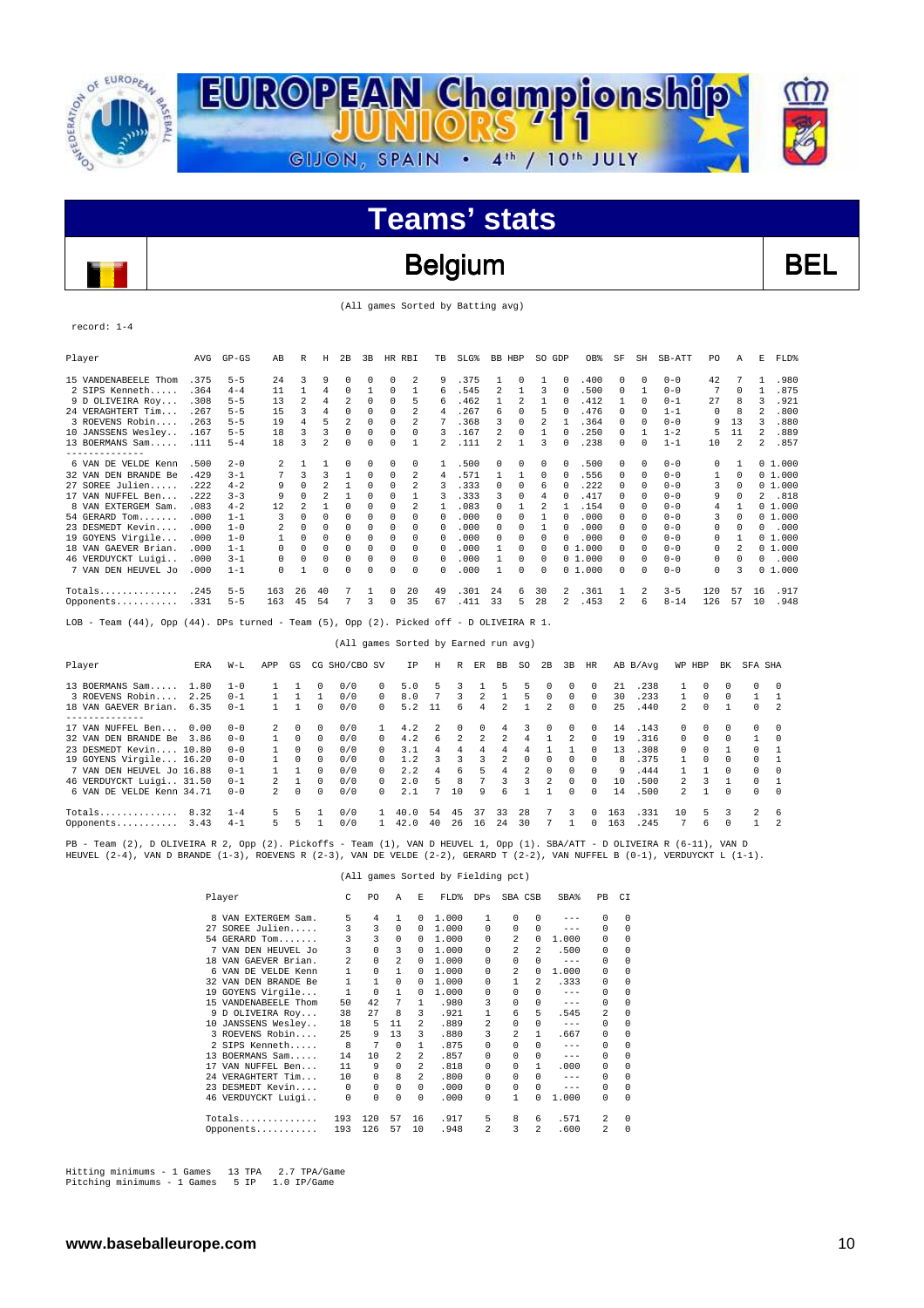

Czech Republic CZE

(All games Sorted by Batting avg)

#### record: 3-2

| Player                                                                                                    | AVG   | $GP - GS$ | AB  | R        | Н        | 2B       | 3B       |             | HR RBI   | TB       | SLG <sup>§</sup> | BB. | HBP      | SO GDP   |          | OB%  | SF       | SH           | SB-ATT   | PO. | Α        | Е  | FLD%   |
|-----------------------------------------------------------------------------------------------------------|-------|-----------|-----|----------|----------|----------|----------|-------------|----------|----------|------------------|-----|----------|----------|----------|------|----------|--------------|----------|-----|----------|----|--------|
| 3 SAZAVSKY Richard.                                                                                       | .467  | $5 - 3$   | 15  |          |          | $\Omega$ |          | $\Omega$    | 2        | 9        | .600             | 2.  |          |          | $\Omega$ | .526 |          | $\Omega$     | $0 - 0$  |     |          |    | .667   |
| 34 VONDRICKA Jan                                                                                          | .368  | $5 - 5$   | 19  | ঽ        |          |          | 0        | $\Omega$    | 3        | 8        | .421             | 2   | $\Omega$ | 5        | $\Omega$ | .429 | 0        |              | $0 - 0$  |     | $\Omega$ |    | .875   |
| 31 AUBRECHT Ivan                                                                                          | .357  | $5 - 5$   | 14  | 5        |          |          |          | $\Omega$    | 3        |          | .500             | 3   | 4        |          |          | .571 |          |              | $1 - 1$  | 8   |          |    | 01.000 |
| 50 REGNER Robert.                                                                                         | . 333 | $5 - 5$   | 15  | 3        |          | $\Omega$ |          | $\Omega$    | 5.       | 5        | .333             | 4   | $\Omega$ | 5        |          | .474 | $\Omega$ |              | $0 - 0$  | 6   | 11       | 2  | .895   |
| 14 VYKOUKAL Michael.                                                                                      | .278  | $5 - 5$   | 18  | 3        |          | 0        | 0        | $\mathbf 0$ |          | 5        | .278             | 0   | 0        | 2        | 0        | .278 | 0        | 3            | $0 - 0$  | 42  | 6        |    | 01.000 |
| 38 ONDRACEK Jakub                                                                                         | .211  | $5 - 5$   | 19  | 3        | 4        | 0        | 0        | $\mathbf 0$ | 2        | 4        | .211             |     | $\Omega$ |          |          | .250 | 0        | $\Omega$     | $1 - 1$  | 5   | 9        | 6  | .700   |
| 42 HAJTMAR Adam                                                                                           | .167  | $5 - 5$   | 18  | 4        | ς        | $\Omega$ | 0        | $\Omega$    |          | 3        | .167             | 2.  | 3        | 4        | $\Omega$ | .348 | 0        | $\Omega$     | $1 - 3$  | 2   | 10       |    | .923   |
|                                                                                                           |       |           |     |          |          |          |          |             |          |          |                  |     |          |          |          |      |          |              |          |     |          |    |        |
| 40 VYKOUKAL Marko                                                                                         | .625  | $3 - 3$   | 8   | 2        | 5        |          |          | 0           | 4        |          | 8 1.000          |     | $\Omega$ | $\Omega$ | $\Omega$ | .667 | 0        | 2            | $0 - 0$  | 11  | 2        |    | .929   |
| 48 VITEK Daniel.<br>1.1111                                                                                | .250  | $2 - 2$   | 8   |          |          |          | 0        | $^{\circ}$  |          | 3        | .375             | 0   | 0        | 3        | $\Omega$ | .250 | 0        |              | $1 - 1$  |     | 5        |    | 01.000 |
| 30 JUNEC Tomas                                                                                            | .200  | $3 - 2$   |     | n        |          | 0        | 0        | $^{\circ}$  | 0        |          | .200             | 0   | O        |          |          | .200 | 0        | n            | $0 - 0$  |     | 0        |    | 01.000 |
| $52$ NOVAK Jan                                                                                            | .167  | $3 - 1$   | 6   | 2        |          |          | 0        | $\Omega$    |          |          | .333             |     | $\Omega$ | 2        |          | .286 | 0        | 0            | $0 - 0$  | 7   |          | 2  | .800   |
| 7 SOVA Marek                                                                                              | .000  | $3 - 3$   | 8   | $\Omega$ | 0        | $\Omega$ | $\Omega$ | $\Omega$    |          | 0        | .000             | n.  | $\Omega$ |          |          | .000 | 0        | <sup>n</sup> | $0 - 1$  | 22  |          |    | 01.000 |
| 33 HAMZA Ivan                                                                                             | .000  | $1 - 0$   | 2   | 0        | 0        | 0        | 0        | $\Omega$    | 0        | $\Omega$ | .000             | 0   | $\Omega$ | $\Omega$ |          | .000 | 0        | <sup>n</sup> | $0 - 0$  | 2   |          |    | 01.000 |
| 5 GRAN Marek                                                                                              | .000  | $1 - 1$   | 2.  | $\Omega$ | $\Omega$ | 0        |          | $\Omega$    | $\Omega$ | 0        | .000             | 0   | $\Omega$ |          | $\Omega$ | .000 | 0        | $\Omega$     | $0 - 0$  |     | 3        |    | .800   |
| Totals                                                                                                    | .287  | $5 - 5$   | 157 | 33       | 45       | 6        | 2        | $\Omega$    | 25       | 55       | .350             | 16  | 8        | 28       |          | .379 |          | 9            | $4 - 7$  | 122 | 51       | 15 | .920   |
| Opponents                                                                                                 | .244  | $5 - 5$   | 160 | 25       | 39       | 4        | 3        | 0           | 22       | 49       | .306             | 19  | $\Omega$ | 44       | $\Omega$ | .320 | 2        |              | $5 - 11$ | 120 | 61       | 15 | .923   |
| Team $(39)$ , Opp $(36)$ . DPs turned - Team $(0)$ , Opp $(4)$ . CI - Team $(0)$ , Opp $(1)$ .<br>$LOB -$ |       |           |     |          |          |          |          |             |          |          |                  |     |          |          |          |      |          |              |          |     |          |    |        |

|  |  |  |  |  | (All games Sorted by Earned run avg) |  |  |  |
|--|--|--|--|--|--------------------------------------|--|--|--|
|--|--|--|--|--|--------------------------------------|--|--|--|

| Player                 | ERA  | W-L     | APP            | GS            |          | CG SHO/CBO SV |              | ΙP      | Н             | R        | ER            | BB     | SO.           | 2B            | 3B           | HR           |     | AB B/Avg | WP HBP         |            | BK           | SFA SHA        |           |
|------------------------|------|---------|----------------|---------------|----------|---------------|--------------|---------|---------------|----------|---------------|--------|---------------|---------------|--------------|--------------|-----|----------|----------------|------------|--------------|----------------|-----------|
| 48 VITEK Daniel        | 1.12 | $2 - 0$ | $\mathfrak{D}$ | 2             |          | 0/0           | $\Omega$     | 16.0    | 8             | 5.       | $\mathcal{L}$ | 5.     | 20            |               | <sup>n</sup> | $\Omega$     | 58  | .138     | $\mathcal{R}$  | $^{\circ}$ | $\Omega$     |                | - 0       |
| 40 VYKOUKAL Marko      | 4.50 | $1 - 1$ | $\mathfrak{D}$ | $\mathcal{L}$ |          | 0/0           |              | 0, 12.0 | 16            | 6.       | 6             |        | 13            |               |              | $^{\circ}$   | 54  | .296     | $\Omega$       | $^{\circ}$ | 0            | 0              | - 0       |
| 33 HAMZA Ivan          | 0.00 | $0 - 0$ |                |               | $\cap$   | 0/0           | $\Omega$     | 2.0     | $\cap$        | $\Omega$ | $^{\circ}$    |        |               |               | <sup>n</sup> | $\Omega$     | -6  | . 000    |                | 0          |              | $\cap$         | $\Omega$  |
| 5 GRAN Marek           | 2.25 | $0 - 0$ |                |               | $\Omega$ | 0/0           | $\mathsf{O}$ | 4.0     | 3             | 3        |               | б.     | $\mathcal{L}$ | $\Omega$      | $\Omega$     | $^{\circ}$   | 12  | .250     | $\overline{2}$ | $\Omega$   | <sup>n</sup> | <sup>n</sup>   |           |
| $52$ NOVAK Jan         | 4.91 | $0 - 0$ |                | $\Omega$      | $\Omega$ | 0/0           | $\mathsf{O}$ | 3.2     | $\mathcal{L}$ | 2.       | $\mathcal{L}$ | 2      | 6.            |               |              |              |     | .182     |                | $\Omega$   | $\cap$       | $\cap$         |           |
| 35 VANEK Frantisek     | 9.00 | $0 - 0$ |                |               | $\Omega$ | 0/0           | $\cap$       | 2.0     |               |          |               |        |               |               |              | $\mathbf{v}$ | 9   | .333     | n.             | $\Omega$   | $\cap$       | $\Omega$       | $\cap$    |
| 47 DEDEK Vojetch 27.00 |      | $0 - 0$ |                | $\Omega$      | $\Omega$ | 0/0           | $\Omega$     | 0.2     | 4             | 4        | $\mathcal{L}$ | $\cap$ | $\Omega$      | $\mathcal{L}$ | $\cap$       | $\Omega$     | 6   | 667      | $\cap$         | $\Omega$   | $\Omega$     |                | $\bigcap$ |
| 30 JUNEC Tomas 54.00   |      | $0 - 1$ |                |               | $\Omega$ | 0/0           | $\cap$       | 0.1     | ર             | 3        | $\mathcal{L}$ |        |               | $\cap$        | $\cap$       | $\Omega$     | 4   | .750     |                | $\Omega$   | $\Omega$     | $\cap$         | $\Omega$  |
| Totals                 | 3.76 | $3 - 2$ | 5.             |               |          | 0/0           | $^{\circ}$   | 40.2    | 39            | 25       |               | 19     | 44            | 4             | ર            | $^{\circ}$   | 160 | .244     | 8.             | $\Omega$   | $\Omega$     | $\mathfrak{D}$ | 2         |
| Opponents $4.50$       |      | $2 - 3$ |                |               |          | 1/1           |              | 40.0    | 45            | 33       | $20^{\circ}$  | 16     | 28            | 6             |              | $\mathbf{r}$ | 157 | 287      |                | R          |              |                | - q       |

PB - Team (2), VYKOUKAL Mi 2, Opp (3). Pickoffs - Team (1), VITEK D 1. SBA/ATT - VYKOUKAL Mi (5-8), VYKOUKAL Ma (1-2), GRAN M<br>(0-2), NOVAK J (1-2), VITEK D (1-2), VANEK F (1-1), JUNEC T (0-1), HAMZA I (1-1).

#### (All games Sorted by Fielding pct)

|    | Player               | C   | PO                      | Α        | Е        | FLD%  | <b>DPs</b> | SBA CSB      |   | SBA%    | PB       | CI       |
|----|----------------------|-----|-------------------------|----------|----------|-------|------------|--------------|---|---------|----------|----------|
|    | 14 VYKOUKAL Michael. | 48  | 42                      | 6        | 0        | 1,000 | 0          | 5            | 3 | .625    | 2        | $\Omega$ |
| 7  | SOVA Marek           | 24  | 22                      | 2        | 0        | 1,000 | 0          | 0            |   | $---$   | $\Omega$ | $\Omega$ |
|    | 31 AUBRECHT Ivan     | 8   | 8                       | $\Omega$ | 0        | 1,000 | 0          |              | 0 | $-- -$  | 0        | $\Omega$ |
|    | $30$ JUNEC Tomas     | 7   | 7                       | $\Omega$ | 0        | 1,000 | 0          | <sup>n</sup> | 1 | .000    | 0        | $\Omega$ |
|    | 48 VITEK Daniel      | 6   | 1                       | 5        | 0        | 1,000 | 0          |              |   | .500    | 0        | $\Omega$ |
|    | 33 HAMZA Ivan        | 3   | $\overline{\mathbf{c}}$ | 1        | 0        | 1,000 | 0          |              |   | 1.000   | 0        | 0        |
|    | 40 VYKOUKAL Marko    | 14  | 11                      | 2        | 1        | .929  | 0          |              |   | .500    | 0        | 0        |
|    | 42 HAJTMAR Adam      | 13  | 2                       | 10       | 1        | .923  | 0          | <sup>n</sup> | 0 | $---$   | 0        | $\Omega$ |
|    | 50 REGNER Robert     | 19  | 6                       | 11       | 2        | .895  | 0          | 0            | 0 | $- - -$ | 0        | $\Omega$ |
|    | 34 VONDRICKA Jan     | 8   | 7                       | $\Omega$ | 1        | .875  | 0          | 0            | 0 | $-- -$  | 0        | $\Omega$ |
|    | $52$ NOVAK Jan       | 10  | 7                       |          | 2        | .800  | 0          |              |   | .500    | 0        | 0        |
|    | $5$ GRAN Marek       | 5   |                         | 3        | 1        | .800  | 0          |              | 2 | .000    | 0        | $\Omega$ |
|    | 38 ONDRACEK Jakub    | 20  | 5                       | 9        | 6        | .700  | 0          | <sup>n</sup> | 0 | $---$   | 0        | $\Omega$ |
|    | 3 SAZAVSKY Richard.  | 3   | 1                       | 1        | 1        | .667  | 0          | 0            | 0 | $- - -$ | 0        | $\Omega$ |
|    | 35 VANEK Frantisek   | 0   | 0                       | $\Omega$ | $\Omega$ | .000  | 0          |              | 0 | 1.000   | 0        | $\Omega$ |
| 47 | DEDEK Vojetch        | 0   | 0                       | 0        | 0        | .000  | 0          | 0            | 0 | $- - -$ | 0        | $\Omega$ |
|    | $Totals$             | 188 | 122                     | 51       | 15       | .920  | 0          | 5            | 6 | .455    | 2        | $\Omega$ |
|    | Opponents            | 196 | 120                     | 61       | 15       | .923  | 4          | 4            | 3 | .571    | 3        |          |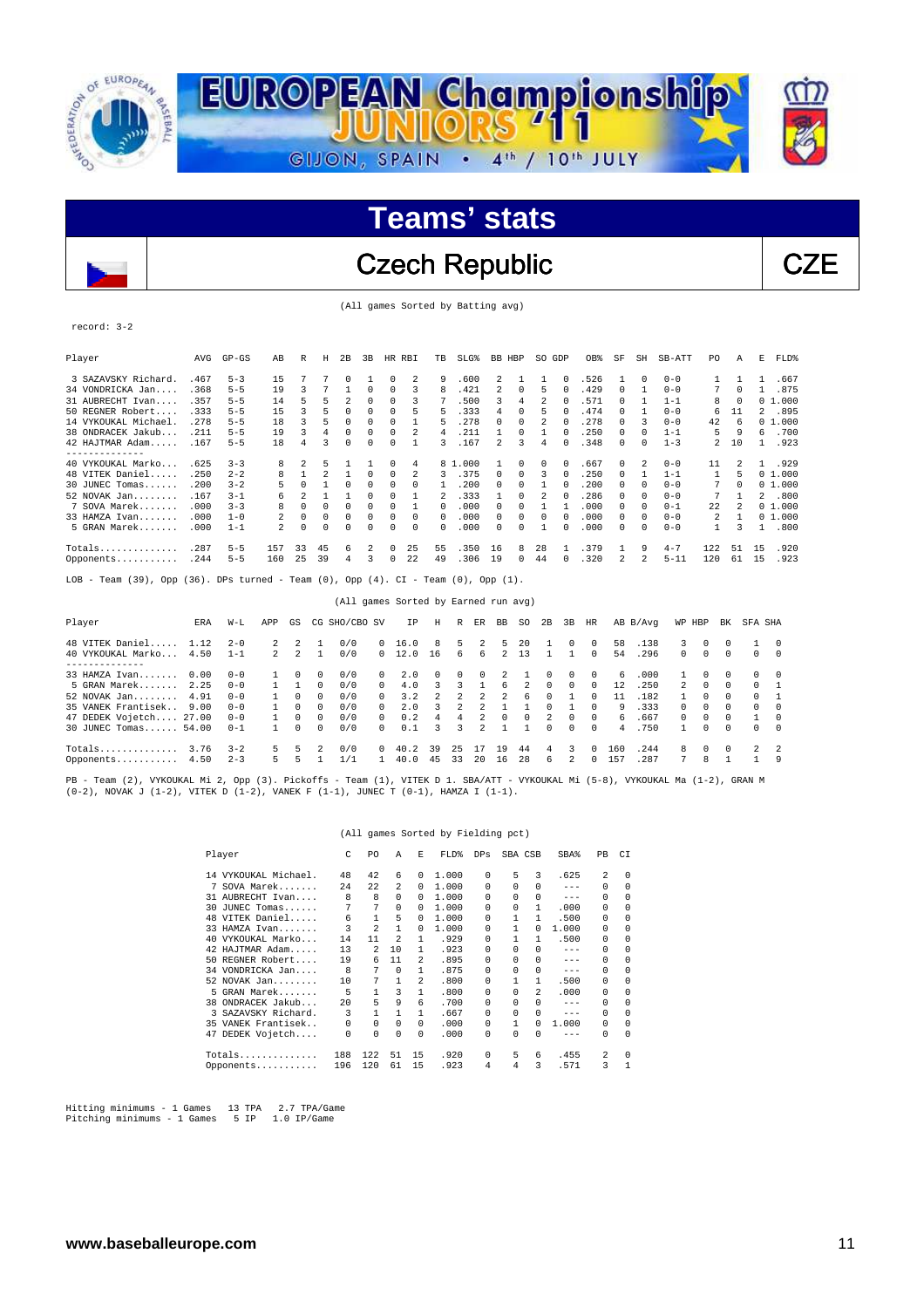

### France FRA

(All games Sorted by Batting avg)

record: 2-3

| Player               | AVG   | $GP - GS$ | AB       | R        | Н        | 2B       | 3B             | HR RBI      |          | TB           | $SLG$ $%$ | BB HBP |                          | SO.      | GDP            | OB <sup>8</sup> | SF           | SH       | SB-ATT  | PO. | Α        | E<br>FLD%  |
|----------------------|-------|-----------|----------|----------|----------|----------|----------------|-------------|----------|--------------|-----------|--------|--------------------------|----------|----------------|-----------------|--------------|----------|---------|-----|----------|------------|
| 33 VILLANUEVA Yannic | .333  | $5 - 5$   | 18       | 3        | 6        | n        | 2              | 0           | 2        | 10           | .556      | 2      |                          |          | $\Omega$       | .429            | 0            | $\Omega$ | $1 - 2$ | 16  | 8        | .923<br>2  |
| 31 NEUMANN Sebastien | .294  | $5 - 5$   | 17       | 3        | 5        | 2        | 0              | 0           | 3        |              | .412      |        | 0                        | 3        | $\Omega$       | .400            | 0            |          | $0 - 0$ | 8   | 2        | 01.000     |
| Andy<br>35 PAZ       | .263  | $5 - 5$   | 19       |          | 5        | $\Omega$ | $\Omega$       | $\Omega$    |          | 5            | .263      |        | $\Omega$                 |          |                | .286            |              | $\Omega$ | $2 - 3$ | 16  | 8        | 01.000     |
| 39 DAGNEAU Bastien.  | .167  | $5 - 5$   | 18       |          |          | $\Omega$ | 0              | $\mathbf 0$ |          | 3            | .167      |        | $\Omega$                 | 6        | 0              | .211            | $\Omega$     | $\Omega$ | $0 - 1$ | 33  | 2        | .921<br>3  |
| 41 COMBES Oscar      | .158  | $5 - 5$   | 19       | 3        |          |          |                | 0           |          | 4            | .211      | 2      | $^{\circ}$               | 3        | $\Omega$       | .238            | $\Omega$     | $\Omega$ | $1 - 2$ | 6   | 6        | .800<br>3  |
| 34 LAKMECHE Theo     | .133  | $5 - 5$   | 15       | 3        | 2        |          | 0              | $\Omega$    | 0        | 3            | .200      | 4      | $\overline{\mathcal{L}}$ | 3        | $\Omega$       | .381            | $\Omega$     | $\Omega$ | $0 - 0$ | 28  | 6        | 01.000     |
|                      |       |           |          |          |          |          |                |             |          |              |           |        |                          |          |                |                 |              |          |         |     |          |            |
| 46 BRELLE Theo       | .250  | $2 - 1$   | 4        |          |          | $\Omega$ | $\Omega$       | 0           | 0        |              | 250       | 0      | 0                        | 0        | $\Omega$       | .250            | $\Omega$     | $\Omega$ | $0 - 0$ | 2   | $\Omega$ | 01.000     |
| 54 SCHLEGEL Keenan.  | .200  | $2 - 0$   |          | 0        |          | $\Omega$ |                | 0           | 0        |              | .200      | 0      | $\Omega$                 | 2        |                | .200            | 0            | $\Omega$ | $0 - 0$ |     | 3        | 01.000     |
| 30 RODRIGUEZ Benjami | .200  | $3 - 1$   |          | n        |          | $\Omega$ | 0              | $\Omega$    | 0        |              | .200      |        | n                        |          |                | .333            | 0            | $\Omega$ | $0 - 0$ | 3   | 1        | 01.000     |
| 47 MESGUICH Camille  | .143  | $3 - 3$   |          |          |          | $\Omega$ |                | 0           | 0        |              | .143      |        | $\Omega$                 |          | $\Omega$       | .143            | $\Omega$     |          | $0 - 0$ | 4   | 0        | 01.000     |
| 48 BERNARD Cyprien.  | .091  | $5 - 5$   | 11       |          |          | $\Omega$ |                | $\mathbf 0$ | 2        |              | .091      | 2      | $\Omega$                 | 5        | n              | .231            | 0            | $\Omega$ | $0 - 0$ | 7   | 2        | 01.000     |
| 50 BLONDIN Thibault  | .000  | $4 - 0$   |          | $\Omega$ | 0        | $\Omega$ | 0              | 0           | $\Omega$ | 0            | .000      |        | 0                        | 3        | n              | .200            | 0            | $\Omega$ | $0 - 0$ | 0   | 0        | .000<br>0  |
| 52 ROY Alexandre     | . 000 | $2 - 2$   |          | n        | $\Omega$ | $\Omega$ | 0              | $\Omega$    | 0        | 0            | .000      | 0      | $\Omega$                 |          | n              | . 000           | $\Omega$     | $\Omega$ | $0 - 0$ | 0   | 1        | 01.000     |
| 38 POURCEL Baptiste  | .000  | $3 - 0$   |          |          | $\Omega$ | $\Omega$ | 0              | $\circ$     | 0        | $\Omega$     | .000      |        | $\Omega$                 | 2        | $\Omega$       | .250            | $\Omega$     | $\Omega$ | $0 - 0$ | 2   | -1       | 01.000     |
| 42 MOTTAY Jonathan.  | .000  | $2 - 0$   |          | $\Omega$ | $\Omega$ | $\Omega$ | 0              | 0           | 0        | 0            | .000      |        | $\Omega$                 |          |                | .250            | 0            | n        | $0 - 0$ | 0   | ٦        | .750       |
| 44 VAN HEYNINGE Davi | .000  | $2 - 1$   |          | n        | $\Omega$ | $\Omega$ | 0              | 0           | $\Omega$ | $\Omega$     | .000      | 0      | $\Omega$                 |          |                | .000            | $\Omega$     | $\Omega$ | $0 - 0$ | 0   | 5        | 01.000     |
| 45 NAHAS Antoine     | .000  | $1 - 0$   |          | n        | $\Omega$ | $\Omega$ |                | $\mathbf 0$ | 0        | 0            | .000      |        | $\Omega$                 |          |                | .000            | $\Omega$     | $\Omega$ | $0 - 0$ | 0   |          | 01.000     |
| 43 DAVID Erwan       | .000  | $1 - 0$   |          | n        | $\Omega$ | $\Omega$ | 0              | $\circ$     | 0        | $\Omega$     | .000      | 0      | 0                        | 0        | n              | .000            | 0            | $\Omega$ | $0 - 0$ | 0   | 0        | .000<br>0  |
| 51 FACCENDI Dennis.  | .000  | $2 - 1$   | $\Omega$ |          | $\Omega$ | $\Omega$ | 0              | 0           | 0        | $\Omega$     | .000      | 0      | $^{\circ}$               | $\Omega$ | $\Omega$       | .000            | $\Omega$     | $\Omega$ | $0 - 0$ | 0   | 1        | 01.000     |
| 32 MONBEIG Maximin.  | .000  | $2 - 1$   | $\Omega$ | n        | $\Omega$ | $\Omega$ |                | $\Omega$    | 0        | <sup>n</sup> | .000      | U.     | $\Omega$                 | U        |                | .000            | <sup>0</sup> | $\Omega$ | $0 - 0$ | 0   | 2        | 01.000     |
| Totals               | .187  | $5 - 5$   | 155      | 19       | 29       | 4        | 2.             | $\Omega$    | 16       | 37           | .239      | 19     | 3                        | 39       | $\mathfrak{D}$ | .287            | 1            | 2        | $4 - 8$ | 126 | 52       | 9<br>.952  |
| Opponents            | .284  | $5 - 5$   | 162      | 38       | 46       | 16       | $\mathfrak{D}$ | $\Omega$    | 36       | 66           | .407      | 33     | 4                        | 36       |                | .411            | ς            | 6        | $6 - 8$ | 126 | 51       | .932<br>13 |

LOB - Team (37), Opp (47). DPs turned - Team (1), Opp (2). CI - Team (1), PAZ A 1. Picked off - RODRIGUEZ B 1.

|  | (All games Sorted by Earned run avg) |  |  |  |
|--|--------------------------------------|--|--|--|
|  |                                      |  |  |  |

| Player               | ERA   | $W-L$   | APP          | GS       | CG SHO/CBO SV |              | IP.  | Н  | R  | ER. | BB | SO. | 2B             | 3B           | HR           |     | AB B/Avq | WP HBP               |          | BK         | SFA SHA  |                |
|----------------------|-------|---------|--------------|----------|---------------|--------------|------|----|----|-----|----|-----|----------------|--------------|--------------|-----|----------|----------------------|----------|------------|----------|----------------|
| 44 VAN HEYNINGE Davi | 3.00  | $0 - 0$ | 2            |          | 0/0           | 0            | 6.0  |    | 3  |     | 12 | 9.  | 0              |              | 0            | 17  | .118     | $\mathbf{2}^{\circ}$ | $\Omega$ | $^{\circ}$ | 0        |                |
| 42 MOTTAY Jonathan   | 5.14  | $1 - 0$ | 3.           | $\Omega$ | 0/0           |              | 7.0  | 9  | ь  |     |    |     | 3              | $\Omega$     | 0            | 2.8 | .321     |                      | 0        | $\cap$     |          | $\overline{2}$ |
| 54 SCHLEGEL Keenan   | 5.59  | $0 - 0$ | 2            | $\Omega$ | 0/0           | 0            | 9.2  | 10 | б. | 6.  |    |     | 6              |              | 0            | 36  | .278     |                      | 0        |            | 0        |                |
| 52 ROY Alexandre     | 7.50  | $0 - 2$ | 2.           |          | 0/0           | 0            | 6.0  |    |    | ъ.  |    | 4   | 2              | 2            | 0            | 27  | .407     | $\Omega$             | 0        | $\Omega$   | 2        | $\overline{0}$ |
| -----------          |       |         |              |          |               |              |      |    |    |     |    |     |                |              |              |     |          |                      |          |            |          |                |
| 35 PAZ<br>Andy       | 0.00  | $1 - 0$ | 2.           | $\Omega$ | 0/0           |              | 4.2  |    |    |     |    | 8   | 0              |              | 0            | 15  | .067     | $\cap$               | 0        |            |          | $\Omega$       |
| 31 NEUMANN Sebastien | 0.00  | $0 - 0$ |              | $\Omega$ | 0/0           | 0            | 0.2  |    |    |     |    | 0   |                | <sup>n</sup> | 0            |     | .333     | $\Omega$             | 0        | $\cap$     | 0        | $\Omega$       |
| 45 NAHAS Antoine     | 2.70  | $0 - 0$ | 2.           | $\Omega$ | 0/0           |              | 3.1  |    |    |     |    |     |                |              | 0            | 14  | .214     | 0                    |          | $^{\circ}$ | $\Omega$ | $\Omega$       |
| 32 MONBEIG Maximin   | 12.00 | $0 - 0$ | $\mathbf{2}$ |          | 0/0           | 0.           | 3.0  | 6  | a  |     |    |     | $\mathfrak{D}$ | <sup>n</sup> | 0            | 14  | .429     |                      |          | $\cap$     | $\Omega$ | $\overline{2}$ |
| 43 DAVID Erwan 13.50 |       | $0 - 0$ |              | $\Omega$ | 0/0           | <sup>n</sup> | 0.2  |    |    |     |    |     | <sup>n</sup>   | <sup>n</sup> | <sup>n</sup> |     | 333      | $\cap$               | $\Omega$ |            | $\cap$   | $\Omega$       |
| 51 FACCENDI Dennis   | 45.00 | $0 - 1$ |              |          | 0/0           | 0            | 1.0  |    | Б. |     |    |     |                | <sup>n</sup> | $\Omega$     | 5.  | 400      | $\Omega$             | 2        | $\Omega$   | 0        | $\Omega$       |
| Totals               | 6.00  | $2 - 3$ | 5.           | ь        | 0/0           |              | 42.0 | 46 | 38 | 28  | 33 | 36  | 16             |              | 0            | 162 | .284     | 5.                   | 4        |            | 3        | -6             |
| Opponents            | 2.57  | $3 - 2$ | 5.           |          | 0/0           |              | 42.0 | 29 | 19 | 12  | 19 | 39  | 4              |              |              | 155 | .187     | 3                    |          |            |          | $\mathfrak{D}$ |

PB - Team (0), Opp (3). Pickoffs - Team (2), ROY A 1, VAN HEYNINGE 1, Opp (1). SBA/ATT - LAKMECHE T (6-7), PAZ A (2-3), DAVID<br>E (2-2), MOTTAY J (1-1), SCHLEGEL K (0-1), MONBEIG M (0-1), NAHAS A (1-1).

|                         |               |                |                |          | (All games Sorted by Fielding pct) |              |          |              |         |          |            |
|-------------------------|---------------|----------------|----------------|----------|------------------------------------|--------------|----------|--------------|---------|----------|------------|
| Player                  | $\mathcal{C}$ | P <sub>0</sub> | A              | E.       | FLD%                               | DPs          | SBA CSB  |              | SBA%    | PB       | CI         |
| 34 LAKMECHE Theo        | 34            | 28             | 6              | 0        | 1,000                              | 1            | 6        | $\mathbf{1}$ | .857    | 0        | $\Omega$   |
| $35$ PAZ Andy           | 24            | 16             | 8              | 0        | 1,000                              | 0            |          | 1.           | .667    | 0        | 1          |
| 31 NEUMANN Sebastien    | 10            | 8              | 2              | 0        | 1,000                              | $\Omega$     | $\Omega$ | $\Omega$     | $---$   | 0        | 0          |
| 48 BERNARD Cyprien      | 9             | 7              | 2              | $\Omega$ | 1,000                              | 0            | $\Omega$ | 0            | $-- -$  | 0        | $\Omega$   |
| 44 VAN HEYNINGE Davi    | 5             | $\Omega$       | 5              | 0        | 1,000                              | 1            | 0        | 0            | $-- -$  | $\Omega$ | $\Omega$   |
| MESGUICH Camille.<br>47 | 4             | 4              | $\mathbf 0$    | 0        | 1.000                              | 0            | 0        | 0            | $- - -$ | $\Omega$ | $\Omega$   |
| 54 SCHLEGEL Keenan      | 4             | 1              | 3              | 0        | 1,000                              | 0            | $\Omega$ | 1            | .000    | 0        | 0          |
| 30 RODRIGUEZ Benjami    | 4             | 3              | $\mathbf{1}$   | 0        | 1,000                              | 0            | 0        | 0            | $-- -$  | 0        | 0          |
| 38 POURCEL Baptiste.    | 3             | 2              | $\mathbf{1}$   | 0        | 1,000                              | <sup>n</sup> | 0        | 0            | $---$   | $\Omega$ | $\Omega$   |
| 32 MONBEIG Maximin      | 2             | 0              | 2              | 0        | 1,000                              | 0            | 0        | 1            | .000    | 0        | $^{\circ}$ |
| 46 BRELLE Theo          | 2             | $\mathfrak{D}$ | 0              | 0        | 1,000                              | 0            | $\Omega$ | 0            | $-- -$  | 0        | $\Omega$   |
| 52 ROY Alexandre        | $\mathbf{1}$  | 0              | $\mathbf{1}$   | 0        | 1,000                              | 0            | 0        | 0            | $- - -$ | 0        | 0          |
| 45 NAHAS Antoine        | 1             | $\Omega$       | $\mathbf{1}$   | $\Omega$ | 1,000                              | 0            | 1        | 0            | 1,000   | $\Omega$ | $\Omega$   |
| FACCENDI Dennis<br>51.  | 1             | 0              | $\mathbf{1}$   | 0        | 1,000                              | 0            | 0        | 0            | $-- -$  | $\Omega$ | 0          |
| 33 VILLANUEVA Yannic    | 26            | 16             | 8              | 2        | .923                               | 0            | 0        | 0            | $-- -$  | $\Omega$ | 0          |
| 39 DAGNEAU Bastien      | 38            | 33             | $\mathfrak{D}$ | 3        | .921                               |              | 0        | 0            | $- - -$ | $\Omega$ | $\Omega$   |
| 41 COMBES Oscar         | 15            | 6              | 6              | 3        | .800                               | 0            | 0        | 0            | $- - -$ | $\Omega$ | $\Omega$   |
| 42 MOTTAY Jonathan      | 4             | 0              | 3              | 1        | .750                               | 0            | 1        | 0            | 1,000   | 0        | 0          |
| 43 DAVID Erwan          | 0             | $\Omega$       | $\Omega$       | 0        | .000                               | $\Omega$     | 2        | 0            | 1,000   | $\Omega$ | 0          |
| 50 BLONDIN Thibault.    | 0             | 0              | $\Omega$       | 0        | .000                               | 0            | 0        | $\Omega$     | $- - -$ | 0        | $\Omega$   |
| Totals                  | 187           | 126            | 52             | 9        | .952                               | 1            | 6        | 2            | .750    | 0        | 1          |
| Opponents               | 190           | 126            | 51             | 13       | .932                               | 2            | 4        | 4            | .500    | 3        | 0          |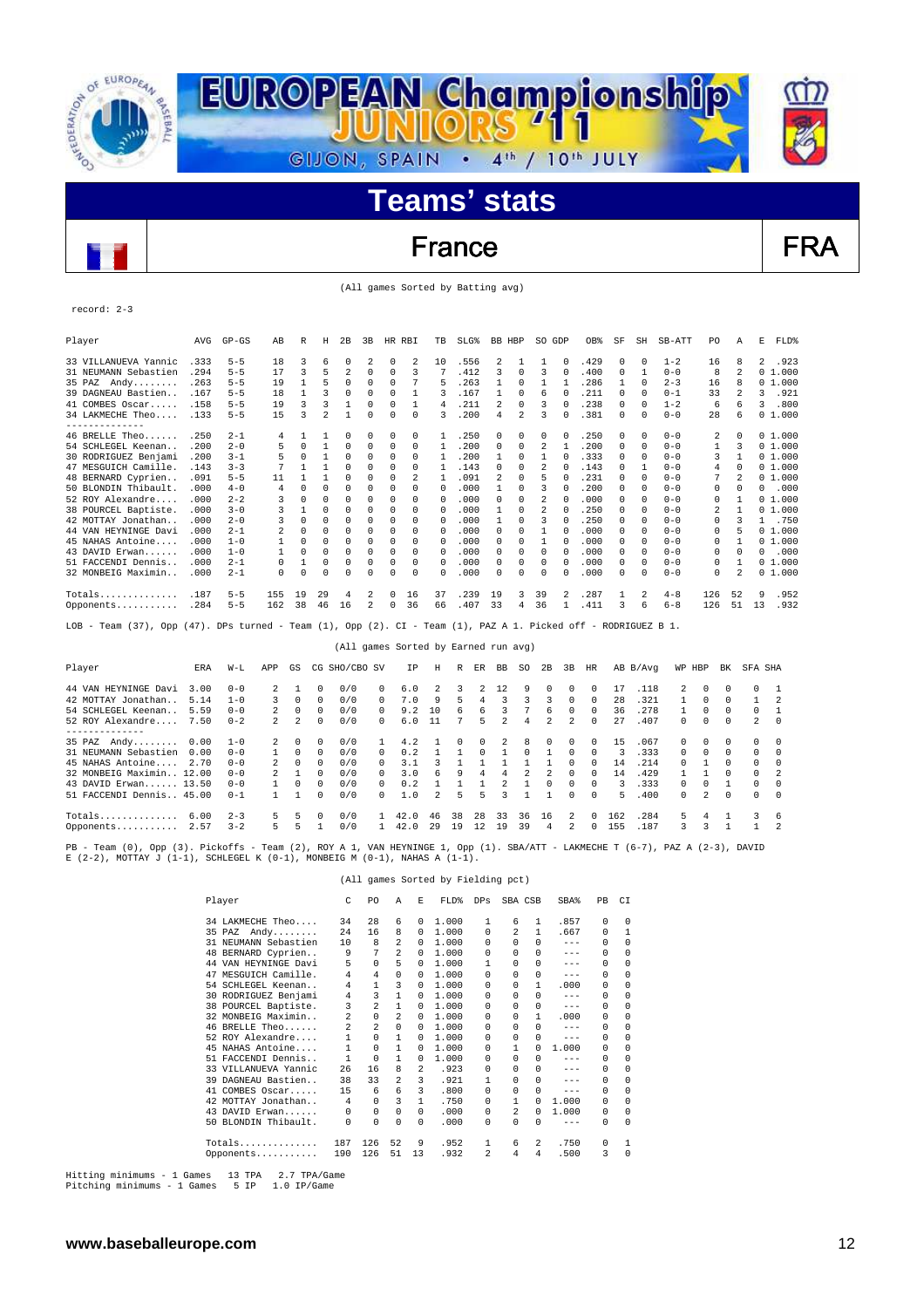

### Germany GER

(All games Sorted by Batting avg)

record: 3-2

| <b>AVG</b><br>Player         | $GP - GS$ | AB  | R        | Н  | 2B       | 3B | HR       | RBI | TB | $SLG$ $%$ | BB HBP |                | SO. | GDP      | OB%                    | SF       | SH       | SB-ATT    | PO.      | Α        | E   | FLD%   |
|------------------------------|-----------|-----|----------|----|----------|----|----------|-----|----|-----------|--------|----------------|-----|----------|------------------------|----------|----------|-----------|----------|----------|-----|--------|
| 17 HARMS Eric<br>.476        | $5 - 5$   | 21  | 6        | 10 |          | 0  | $\Omega$ | 7   | 13 | .619      | 3      | $\Omega$       | 5   | $\Omega$ | .542                   | $\Omega$ | $\Omega$ | $2 - 2$   | 7        | $\Omega$ |     | 01.000 |
| 28 EHMCKE Maik<br>.412       | $5 - 5$   | 17  | 5        |    | $\Omega$ | 0  | $\Omega$ | 5   |    | .412      | 8      | 0              | 2   |          | .600                   | 0        | $\Omega$ | $1 - 2$   | 11       | $\Omega$ |     | 01.000 |
| 33 JELLONNECK Marius<br>.368 | $5 - 5$   | 19  | 2        |    | 2        | 0  | $\Omega$ | 5   | 9  | 474       |        | $\mathfrak{D}$ | 3   |          | .435                   |          | $\Omega$ | $0 - 0$   | 36       | 5        |     | .953   |
| 19 AURNHAMMER Bruno.<br>.333 | $5 - 5$   | 12  | 4        | 4  |          | 0  | $\Omega$ | 5   | 4  | .333      | 4      |                |     |          | .550                   |          | $\Omega$ | $0 - 0$   | 11       | 10       |     | .913   |
| 15 STOCKLIN Lennard<br>.318  | $5 - 5$   | 22  | 5        |    | $\Omega$ | 3  | $\Omega$ | 6   | 13 | .591      | 2      |                | 5   |          | .360                   |          | $\Omega$ | $0 - 0$   | 8        | 11       |     | .905   |
| 5 AHRENS Vincent.<br>.313    | $5 - 5$   | 16  | 5        | 5  | $\Omega$ | 0  | $\Omega$ | 2   | 5  | .313      | 6      |                |     |          | .500                   | 0        |          | $3 - 3$   | 35       | 6        |     | .953   |
| .167<br>3 ELLENBOGEN Jonath  | $5 - 5$   | 18  | 8        |    | $\Omega$ | 0  | $\Omega$ |     | 3  | .167      | 6      |                | 4   |          | .423                   | 0        | $\Omega$ | $4 - 7$   | 8        | $\Omega$ |     | .889   |
| .158<br>16 SCHENEIDER Jonath | $5 - 5$   | 19  | 5        | ς  | $\Omega$ | 0  | $\Omega$ | 0   | 3  | .158      | 5      |                | 4   |          | .333                   | 0        | $\Omega$ | $1 - 2$   |          | 11       |     | .947   |
| -------------                |           |     |          |    |          |    |          |     |    |           |        |                |     |          |                        |          |          |           |          |          |     |        |
| 7 WEBER Danilo.<br>.333<br>. | $2 - 0$   | 3   | $\Omega$ |    | $\Omega$ | 0  | $\Omega$ | 0   |    | 333       | 0      | 0              |     | U        | .333                   | 0        | $\Omega$ | $0 - 0$   | $\Omega$ |          |     | 01.000 |
| 32 WOHRL Michael.<br>.200    | $2 - 2$   | 5   | 2        |    |          | 0  | 0        | 0   |    | 200       | 0      | 0              | 3   |          | .200                   | $\Omega$ | $\Omega$ | $0 - 0$   | $\Omega$ | 4        |     | 01.000 |
| .000<br>31 BOLZ Marvin       | $4 - 1$   | 6   | n        |    |          | 0  | 0        | 0   | 0  | .000      | 0      |                |     |          | .000                   | 0        | $\Omega$ | $0 - 0$   | 4        | $\Omega$ |     | 01.000 |
| 1 SCHULZ Wolfgang A<br>.000  | $3 - 0$   |     | $\Omega$ |    |          | U  | 0        | 0   | 0  | .000      | 0      |                |     |          | .000                   | 0        | $\Omega$ | $0 - 0$   | 0        | $\Omega$ | 0   | .000   |
| 8 MOLLER Kevin<br>.000       | $3 - 0$   |     | $\Omega$ | 0  | $\Omega$ | 0  | 0        | 0   | 0  | .000      |        | 0              |     |          | .333                   | 0        | $\Omega$ | $1 - 1$   | 0        | $\Omega$ | 0   | .000   |
| 11 TRISL Kevin<br>.000       | $1 - 0$   |     | 0        | 0  | 0        | 0  | 0        | 0   | 0  | .000      | 0      | 0              |     |          | .000                   | 0        | $\Omega$ | $0 - 0$   | 0        |          |     | 01.000 |
| .000<br>$10$ BEIGEL Tim      | $1 - 1$   |     | $\Omega$ | 0  | 0        | 0  | 0        | 0   | 0  | .000      |        |                |     |          | .500                   |          |          | $0 - 0$   |          |          |     | 01.000 |
| .000<br>2 EWART Leroy        | $1 - 0$   |     | $\Omega$ | U  |          | U  | O        | 0   | 0  | .000      | 0      |                |     |          | .000                   | 0        | $\Omega$ | $0 - 0$   | 0        |          |     | 01.000 |
| 14 NEUHAUSER Philipp<br>.000 | $1 - 1$   | 0   |          | 0  | $\Omega$ | 0  | $\Omega$ | 0   | 0  | .000      |        |                | 0   |          | .000<br>0 <sub>1</sub> | $\Omega$ | 3        | $0 - 0$   | 0        | 0        | 0   | .000   |
| .289<br>$Totals$             | $5 - 5$   | 166 | 43       | 48 | 5        | 3  | $\Omega$ | 32  | 59 | . 355     | 38     |                | 38  | 4        | .435                   | 3        | 5        | $12 - 17$ | 129      | 53       | 1 O | .948   |
| .271<br>Opponents            | $5 - 5$   | 166 | 25       | 45 | 8        | 0  |          | 19  | 56 | .337      | 31     | 5              | 33  |          | .397                   | 2        | 5        | $2 - 5$   | 126      | 61       | 17  | .917   |

LOB - Team (52), Opp (57). DPs turned - Team (2), Opp (5). Picked off - AHRENS V 1.

|                           |      |         |                |               |          |               |          | (All games Sorted by Earned run avg) |    |               |          |    |    |                |          |          |     |          |              |            |          |               |                |
|---------------------------|------|---------|----------------|---------------|----------|---------------|----------|--------------------------------------|----|---------------|----------|----|----|----------------|----------|----------|-----|----------|--------------|------------|----------|---------------|----------------|
| Player                    | ERA  | $W-L$   | APP            | GS            |          | CG SHO/CBO SV |          | ΙP                                   | Н  | R.            | ER.      | BB | SO | 2B             | 3B       | HR.      |     | AB B/Avq | WP HBP       |            | BK       | SFA SHA       |                |
| 4 LARSEN James            | 1.50 | $0 - 1$ | $\mathcal{R}$  | 0             | 0        | 0/1           | 0        | 6.0                                  | 3  | 5.            |          | 4  | 2. | 0              | 0        | $\Omega$ | 19  | .158     | $\mathbf{2}$ | $^{\circ}$ |          |               | $\mathbf{1}$   |
| 33 JELLONNECK Marius      | 1.59 | $1 - 0$ |                |               | $\Omega$ | 0/0           | $\cap$   | 5.2                                  | 5. |               |          | 6  | Б. | $\Omega$       | $\cap$   | $\Omega$ | 21  | .238     | $\mathbf{1}$ | $\Omega$   | $\Omega$ | $\Omega$      | $\Omega$       |
| 2 EWART Leroy             | 1.69 | $0 - 0$ | $\overline{a}$ | 0             | 0        | 0/0           |          | 5.1                                  |    |               |          |    |    | 2              | $\Omega$ | $\Omega$ | 19  | .263     | $\Omega$     | $\Omega$   | $\Omega$ | $\Omega$      | - 1            |
| 10 BEIGEL Tim             | 3.00 | $0 - 0$ |                |               | $\Omega$ | 0/0           | $\Omega$ | 6.0                                  | 6  |               |          |    |    | $\mathcal{L}$  | $\Omega$ | $\Omega$ | 2.4 | .250     |              |            | $\Omega$ | $\Omega$      | $\Omega$       |
| 32 WOHRL Michael          | 4.50 | $0 - 1$ | $\overline{2}$ | $\mathcal{L}$ | $\Omega$ | 0/1           | $\cap$   | 8.0                                  | q  | 5.            | 4        | 5  | 10 | $\Omega$       | $\Omega$ | $\Omega$ | 32  | .281     | $\cap$       |            | $\Omega$ | $\Omega$      | $\overline{2}$ |
| 14 NEUHAUSER Philipp 6.75 |      | $1 - 0$ |                |               | 0        | 0/0           | $\cap$   | 5.1                                  |    |               |          | 6  | 4  | $\mathcal{L}$  | $\Omega$ | $\Omega$ | 23  | .304     |              | 3          | $\Omega$ | $\Omega$      | $\Omega$       |
| .                         |      |         |                |               |          |               |          |                                      |    |               |          |    |    |                |          |          |     |          |              |            |          |               |                |
| 9 BOTTGER Niklas          | 0.00 | $0 - 0$ |                | 0             | $\Omega$ | 0/1           | $\cap$   | 1.0                                  |    | 0             | $\Omega$ |    |    | $\Omega$       | $\Omega$ | $\Omega$ | 4   | .250     | $\Omega$     | 0          | $\Omega$ | $\Omega$      | $\Omega$       |
| 7 WEBER Danilo            | 6.75 | $0 - 0$ |                | 0             | $\Omega$ | 0/0           | $\Omega$ | 2.2                                  | 5  | $\mathcal{L}$ |          |    |    | $^{\circ}$     | $\Omega$ | $\Omega$ | 12  | .417     | $\Omega$     | $\Omega$   | $\Omega$ | 0             | $\overline{0}$ |
| 6 THIEBEN Daniel          | 9.00 | $1 - 0$ | $2^{\circ}$    | $\Omega$      | $\Omega$ | 0/1           | $\cap$   | 3.0                                  |    |               |          |    |    | $\mathfrak{D}$ | $\Omega$ |          | 12. | .333     | 0            | $\Omega$   | $\Omega$ |               | $\overline{1}$ |
| Totals                    | 3.77 | $3 - 2$ | 5.             | 5.            | 0        | 1/1           |          | 43.0                                 | 45 | 25            | 18       | 31 | 33 | 8              | 0        |          | 166 | .271     | 5.           | 5.         | $\Omega$ | $\mathcal{L}$ | -5             |
| Opponents $6.43$          |      | $2 - 3$ | 5.             | 5             |          | 0/0           | $\Omega$ | 42.0                                 | 48 | 43            | 30       | 38 | 38 | 5              | 3        | $\Omega$ | 166 | .289     | 5.           |            | 4        | 3             | $-5$           |
|                           |      |         |                |               |          |               |          |                                      |    |               |          |    |    |                |          |          |     |          |              |            |          |               |                |

Pickoffs - Team (2), JELLONNECK M 1, WOHRL M 1. SBA/ATT - AHRENS V (2-4), BEIGEL T (1-2), BOTTGER N (1-1), THIEBEN D (0-1), WOHRL M (0-1).

|  |  |  |  |  | (All games Sorted by Fielding pct) |  |  |
|--|--|--|--|--|------------------------------------|--|--|
|--|--|--|--|--|------------------------------------|--|--|

|    | Player               | C              | P <sub>0</sub> | Α            | E.       | FLD%  | DPs          | SBA CSB        |                | SBA%    | PB       | CI       |
|----|----------------------|----------------|----------------|--------------|----------|-------|--------------|----------------|----------------|---------|----------|----------|
| 28 | EHMCKE Maik          | 11             | 11             | 0            | 0        | 1,000 | 0            | 0              | 0              | $--$    | $\Omega$ | 0        |
| 17 | HARMS Eric           | 7              | 7              | $\Omega$     | $\Omega$ | 1.000 | 0            | 0              | $\Omega$       | $- - -$ | $\Omega$ | $\Omega$ |
| 32 | WOHRL Michael        | 4              | 0              | 4            | 0        | 1.000 | 0            | 0              | 1              | .000    | 0        | 0        |
| 31 | BOLZ Marvin          | 4              | 4              | 0            | 0        | 1,000 | 0            | 0              | 0              | $---$   | $\Omega$ | $\Omega$ |
|    | 10 BEIGEL Tim        | $\mathfrak{D}$ | 1              | 1            | 0        | 1,000 | $\Omega$     |                | 1              | .500    | 0        | $\Omega$ |
|    | 7 WEBER Danilo       | $\mathfrak{D}$ | 0              | 2            | 0        | 1,000 | <sup>n</sup> | <sup>n</sup>   | 0              | $-- -$  | $\Omega$ | $\Omega$ |
| 6  | THIEBEN Daniel       | 1              | $\mathbf{1}$   | $\Omega$     | 0        | 1,000 | $\Omega$     | 0              | 1              | .000    | 0        | $\Omega$ |
| 11 | TRISL Kevin          | 1              | 0              | 1            | 0        | 1,000 | 0            | 0              | 0              | $-- -$  | $\Omega$ | $\Omega$ |
| 2  | EWART Leroy          | 1              | 0              | 1            | $\Omega$ | 1,000 | $\Omega$     | 0              | 0              | $--$    | $\Omega$ | $\Omega$ |
|    | 4 LARSEN James       | 1              | $\Omega$       | $\mathbf{1}$ | $\Omega$ | 1,000 | $\Omega$     | 0              | 0              | $- - -$ | $\Omega$ | $\Omega$ |
|    | 33 JELLONNECK Marius | 43             | 36             | 5            | 2        | .953  | 2            | 0              | 0              | $- - -$ | $\Omega$ | $\Omega$ |
| 5  | AHRENS Vincent       | 43             | 35             | 6            | 2        | .953  | 0            | $\mathfrak{D}$ | $\mathfrak{D}$ | .500    | $\Omega$ | $\Omega$ |
| 16 | SCHENEIDER Jonath    | 19             | 7              | 11           | 1        | .947  | $\Omega$     | 0              | 0              | $-- -$  | $\Omega$ | 0        |
| 19 | AURNHAMMER Bruno.    | 23             | 11             | 10           | 2        | .913  | 1            | 0              | 0              | $- - -$ | $\Omega$ | $\Omega$ |
| 15 | STOCKLIN Lennard.    | 21             | 8              | 11           | 2        | .905  | 2            | 0              | 0              | $- - -$ | $\Omega$ | $\Omega$ |
| 3. | ELLENBOGEN Jonath    | 9              | 8              | $\Omega$     | 1        | .889  | 0            | 0              | 0              | $- - -$ | 0        | $\Omega$ |
|    | 9 BOTTGER Niklas     | 0              | 0              | $\Omega$     | 0        | .000  | 0            | 1              | <sup>0</sup>   | 1,000   | $\Omega$ | $\Omega$ |
|    | 8 MOLLER Kevin       | 0              | 0              | $\Omega$     | $\Omega$ | .000  | <sup>n</sup> | 0              | <sup>0</sup>   | $- - -$ | $\Omega$ | $\Omega$ |
|    | 1 SCHULZ Wolfgang A  | 0              | 0              | $\Omega$     | 0        | .000  | 0            | 0              | 0              | $- - -$ | 0        | $\Omega$ |
|    | 14 NEUHAUSER Philipp | 0              | 0              | $\Omega$     | $\Omega$ | .000  | $\Omega$     | 0              | $\Omega$       | $- - -$ | $\Omega$ | $\Omega$ |
|    | Totals               | 192            | 129            | 53           | 10       | .948  | 2            | 2              | 3              | .400    | $\Omega$ | $\Omega$ |
|    | Opponents            | 204            | 126            | 61           | 17       | .917  | 5            | 12             | 5              | .706    | 0        | 0        |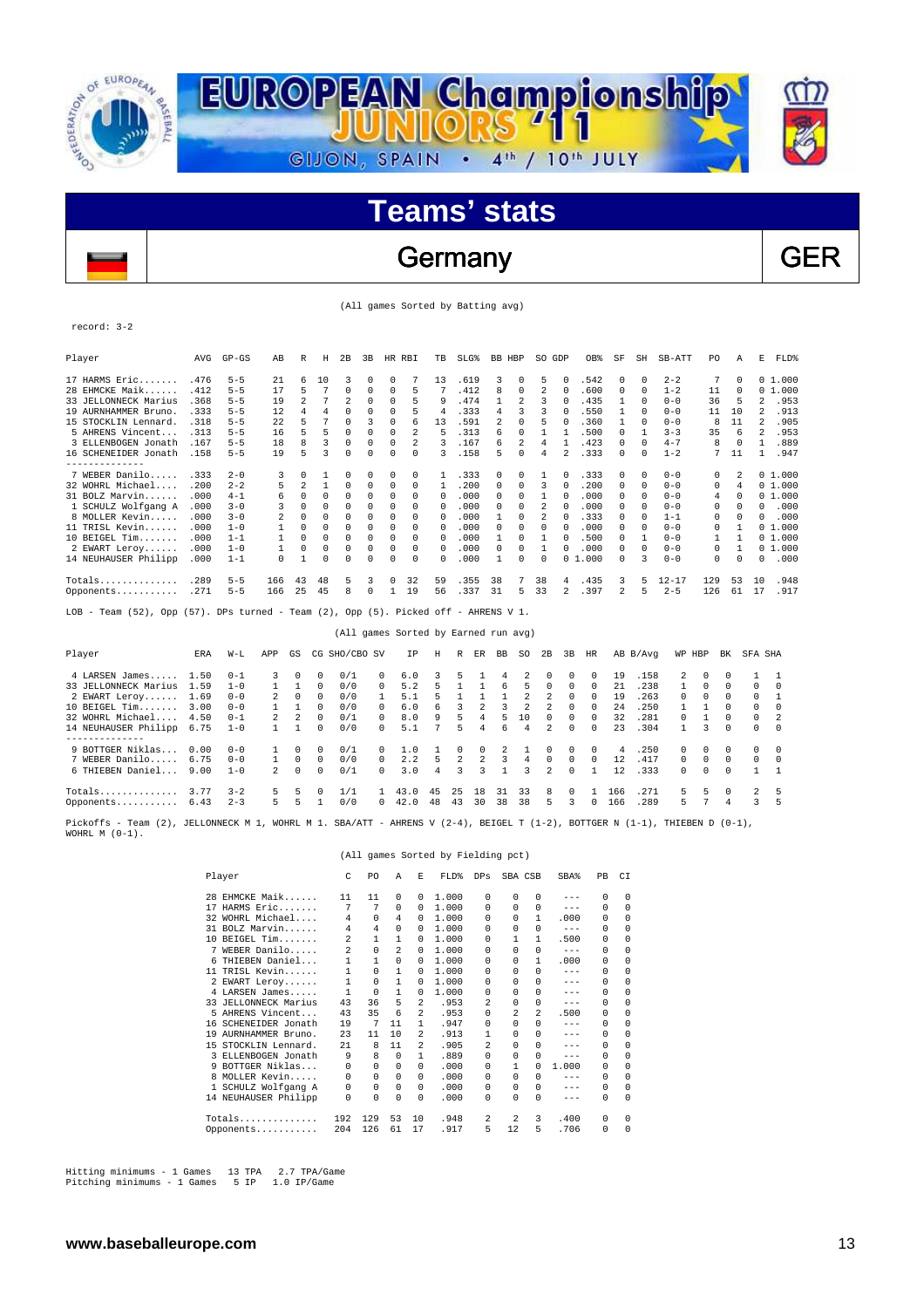

### Italy **ITA**

(All games Sorted by Batting avg)

record: 3-2

| Player                                                                                                                    | AVG   | $GP - GS$ | AB             | R                        | Η              | 2B           | 3B       |            | HR RBI | TB       | SLG <sup>§</sup> | <b>BB</b>      | HBP      | SO.      | GDP      | OB%  | SF       | SH       | SB-ATT  | PO.      | Α        | E        | FLD%   |
|---------------------------------------------------------------------------------------------------------------------------|-------|-----------|----------------|--------------------------|----------------|--------------|----------|------------|--------|----------|------------------|----------------|----------|----------|----------|------|----------|----------|---------|----------|----------|----------|--------|
| 23 GRIMAUDO Alessand                                                                                                      | .524  | $5 - 5$   | 21             | 2                        | 11             |              | 0        | 0          | 6      | 12       | .571             |                | 0        | 2        | 0        | .545 | 0        | $\Omega$ | $0 - 0$ | 19       | $\Omega$ |          | .950   |
| 19 BENETTI Davide                                                                                                         | .471  | $5 - 5$   | 17             | 3                        | 8              | $\mathbf{1}$ | 0        | $\Omega$   | 3      | 9        | .529             | 4              | 0        | 2        | $\Omega$ | .545 | 1        | $\Omega$ | $0 - 1$ |          | 21       | 4        | .875   |
| 20 RUSSO Alexander.                                                                                                       | .350  | $5 - 5$   | 20             | 4                        |                | 3            | 0        | $\Omega$   | 5      | 10       | .500             |                | $\Omega$ |          |          | .364 | 1        | 0        | $1 - 1$ |          |          |          | .889   |
| 10 COLAIANNI Roberto                                                                                                      | .250  | $5 - 5$   | 16             | 3                        | 4              |              | 0        | $\Omega$   | 3      | 5        | .313             | 3              | $\Omega$ | 3        |          | .350 | 1        | $\Omega$ | $0 - 0$ | 5        | 8        |          | 01.000 |
| 31 MINEO Alberto                                                                                                          | . 143 | $5 - 5$   | 14             | 3                        | 2              | 1            | 0        | 0          | 2      | 3        | .214             | 4              | $\Omega$ | 2        | $\Omega$ | .316 | 1        | $\Omega$ | $0 - 0$ | 30       |          |          | 01.000 |
| 15 MERCURI Mattia                                                                                                         | .118  | $5 - 4$   | 17             | $\overline{\mathcal{L}}$ | $\mathfrak{D}$ | $\mathbf{1}$ | 0        | $\Omega$   | 4      | 3        | .176             | 0              | $\Omega$ | 4        |          | .118 | $\Omega$ | $\Omega$ | $1 - 1$ | 10       | 11       |          | 1.955  |
| --------------                                                                                                            |       |           |                |                          |                |              |          |            |        |          |                  |                |          |          |          |      |          |          |         |          |          |          |        |
| 29 POMA Sebastiano.                                                                                                       | .500  | $2 - 2$   | 8              | $\overline{2}$           | 4              | 0            | 0        | 0          |        | 4        | .500             | $\Omega$       |          |          | $\Omega$ | .556 | 0        | $\Omega$ | $0 - 0$ | 4        | 0        |          | 01.000 |
| 7 PULZETTI Luca                                                                                                           | .500  | $3 - 1$   | 4              | $\mathfrak{D}$           | 2              | $\Omega$     | 0        | $\Omega$   | 3      | 2        | .500             | 2              | $\Omega$ | $\Omega$ | $\Omega$ | .667 | 0        | $\Omega$ | $0 - 0$ | $\Omega$ |          | 1.       | .667   |
| 21 MANCIOPPI Nicola                                                                                                       | .400  | $3 - 3$   | 10             |                          | $\overline{4}$ | $\Omega$     | 0        | $\Omega$   |        | 4        | .400             |                | $\Omega$ | $\Omega$ |          | .400 | 0        |          | $0 - 1$ |          | n        |          | 01.000 |
| 5 TRINCI Mario                                                                                                            | .250  | $3 - 1$   | 4              | $\overline{\mathcal{L}}$ |                | $\Omega$     |          | $\Omega$   | 0      |          | .250             |                | $\Omega$ |          | $\Omega$ | .571 | 0        | 0        | $1 - 1$ | 3        |          |          | 01.000 |
| 9 GRADALI Lorenzo.                                                                                                        | .200  | $3 - 1$   |                | n                        |                | $\Omega$     | 0        | $\Omega$   |        |          | .200             | $\mathfrak{D}$ | $\Omega$ |          | O        | .429 | 0        | 0        | $0 - 0$ | 3        |          |          | 01.000 |
| 27 AINGER Luca                                                                                                            | .125  | $3 - 3$   | 8              | $\overline{4}$           |                |              | 0        | $\Omega$   |        | 2        | .250             | 2              | 0        | 2        | $\Omega$ | .300 | $\Omega$ | 0        | $0 - 0$ | 31       |          |          | 01.000 |
| 4 SERVIDEI Luca                                                                                                           | .000  | $3 - 0$   |                | $\overline{2}$           |                | 0            |          | $\Omega$   |        | 0        | .000             |                | 0        | 2        | $\Omega$ | .400 | 0        | $\Omega$ | $0 - 0$ | $\Omega$ |          |          | 01.000 |
| 37 ANSELMI Davide                                                                                                         | .000  | $3 - 1$   |                |                          | 0              | 0            | 0        | $\Omega$   | 0      | 0        | .000             |                | $\Omega$ |          |          | .333 | 0        | 0        | $0 - 0$ | 0        | n        | 0        | .000   |
| 24 MARANGONI Nicola                                                                                                       | .000  | $2 - 1$   | $\mathfrak{D}$ | $\Omega$                 | $\Omega$       | $\Omega$     | 0        | $\Omega$   | 0      | $\Omega$ | .000             | n              | $\Omega$ | 2        | $\Omega$ | .000 | $\Omega$ | $\Omega$ | $0 - 0$ | $\Omega$ | 3        |          | 01.000 |
| 13 ANDREOZZI Milvio.                                                                                                      | .000  | $1 - 0$   |                | $\Omega$                 |                | $\Omega$     |          | $\Omega$   | 0      | 0        | .000             |                | $\Omega$ | n        | $\Omega$ | .000 | 0        | $\Omega$ | $0 - 0$ | 0        |          |          | 01.000 |
| $25$ BAEZ Joel                                                                                                            | . 000 | $1 - 1$   |                | $\Omega$                 | $\Omega$       | $\Omega$     | 0        | $\Omega$   | 0      | $\Omega$ | .000             | 0              | $\Omega$ |          |          | .000 | 0        | 2        | $0 - 0$ | $\Omega$ |          |          | 01.000 |
| 1 MORELLINI Yuri                                                                                                          | .000  | $1 - 1$   |                | $\Omega$                 | $\Omega$       | 0            | 0        | 0          | 0      | $\Omega$ | .000             | 0              | 0        | 0        | $\Omega$ | .000 | 0        | $\Omega$ | $0 - 0$ | $\Omega$ | $\Omega$ | $\Omega$ | .000   |
| 16 COZZOLINO Federic                                                                                                      | .000  | $1 - 1$   |                | $\Omega$                 | $\Omega$       | $\Omega$     | 0        | $\Omega$   | 0      | 0        | .000             | 0              | $\Omega$ |          | $\Omega$ | .000 | $\Omega$ | $\Omega$ | $0 - 0$ | 0        | 2        |          | 01.000 |
|                                                                                                                           | .303  | $5 - 5$   | 155            | 31                       | 47             | 9            | $\Omega$ | $\Omega$   | 31     | 56       | .361             | 25             |          | 32       | 3        | .395 | 4        | 3        | $3 - 5$ | 120      | 65       | 8        | .959   |
| Opponents                                                                                                                 | .184  | $5 - 5$   | 136            | 13                       | 25             | 2            | $\Omega$ | $^{\circ}$ | 10     | 27       | .199             | 27             | 5        | 26       | 6        | .337 | 1        | 4        | $4 - 5$ | 120      | 40       | 7        | .958   |
| LOB - Team (37), Opp (40). DPs turned - Team (6), Opp (6). IBB - Team (1), MINEO A 1, Opp (1). Picked off - GRIMAUDO A 1, |       |           |                |                          |                |              |          |            |        |          |                  |                |          |          |          |      |          |          |         |          |          |          |        |

COLAIANNI P 1 (All games Sorted by Earned run avg)

| Player               | ERA  | $W-L$   | APP            | GS       |          | CG SHO/CBO SV |            | ΙP   | Η        | R  | ER.            | BB           | SO. | 2B            | 3B           | HR         |     | AB B/Avq |              | WP HBP   | BK         | SFA SHA      |          |
|----------------------|------|---------|----------------|----------|----------|---------------|------------|------|----------|----|----------------|--------------|-----|---------------|--------------|------------|-----|----------|--------------|----------|------------|--------------|----------|
| 4 SERVIDEI Luca      | 0.00 | $1 - 0$ | 3              |          | 0        | 0/0           | $\Omega$   | 6.0  |          |    |                |              |     | 0             | 0            | $\Omega$   | 20  | .150     | 0            |          |            |              | $\Omega$ |
| $25$ BAEZ Joel       | 0.00 | $1 - 0$ |                |          | $\Omega$ | 0/0           | $\Omega$   | 6.0  | 5        | 3  | $\Omega$       |              |     | $\Omega$      | 0            | $\Omega$   | 21  | .238     | $\Omega$     | $\Omega$ | $\Omega$   |              | $\Omega$ |
| 24 MARANGONI Nicola. | 1.35 | $0 - 1$ | 3.             |          | $\Omega$ | 0/0           |            | 6.2  |          |    |                |              |     |               | <sup>n</sup> | $\Omega$   | 24  | .167     |              | $\Omega$ | $\Omega$   | $\Omega$     | $\Omega$ |
| 16 COZZOLINO Federic | 3.00 | $0 - 0$ | $2^{\circ}$    |          | $\Omega$ | 0/0           | $\Omega$   | 6.0  | 4        | 2  | $\mathfrak{D}$ | 5            |     | $\Omega$      |              | $\Omega$   | 2.2 | .182     |              | 0        | $\Omega$   |              |          |
| .                    |      |         |                |          |          |               |            |      |          |    |                |              |     |               |              |            |     |          |              |          |            |              |          |
| 9 GRADALI Lorenzo    | 0.00 | $0 - 0$ |                | $\Omega$ | $\Omega$ | 0/0           | $\Omega$   | 4.2  | -4       | 0  | $\Omega$       | <sup>0</sup> | ь.  |               | <sup>n</sup> | $\Omega$   | 16  | .250     |              |          |            | $\cap$       | $\Omega$ |
| 37 ANSELMI Davide    | 0.00 | $0 - 0$ | $2^{\circ}$    |          | $\Omega$ | 0/0           | $\Omega$   | 4.0  | $\Omega$ | 0  | $\Omega$       | 5            | ∽   | $\Omega$      | $\Omega$     | $\Omega$   | 13  | . 000    | $\cap$       | $\Omega$ | $\cap$     | $\Omega$     | $\Omega$ |
| 13 ANDREOZZI Milvio. | 0.00 | $1 - 0$ |                |          | $\Omega$ | 0/0           | $^{\circ}$ | 2.2  | $\Omega$ | 0  | $\Omega$       |              |     | $\Omega$      | n.           | $^{\circ}$ | 5.  | . 000    | $\cap$       |          | $^{\circ}$ | 0            |          |
| 3 VOLODIN Glib.      | 0.00 | $0 - 0$ | $\overline{2}$ | $\Omega$ | $\Omega$ | 0/0           | $\cap$     | 1.0  |          | U. | $\Omega$       | 4            |     | $\cap$        | $\Omega$     | $\Omega$   | ર   | .333     | $\cap$       | $\Omega$ | $\cap$     | $\Omega$     |          |
| 1 MORELLINI Yuri     | 6.00 | $0 - 1$ | $2^{\circ}$    |          | $\Omega$ | 0/0           | $\cap$     | 3.0  | 4        | 4  | $\mathfrak{D}$ | 4            |     | $\Omega$      | <sup>n</sup> | $\Omega$   | 12  | .333     | <sup>n</sup> |          |            | <sup>n</sup> |          |
| Totals               | 1.12 | $3 - 2$ | 5.             | 5        | $\Omega$ | 0/0           |            | 40.0 | 25       | 13 | .5             | 27           | 26  | $\mathcal{L}$ | $\cap$       | $^{\circ}$ | 136 | .184     | 3            | 5.       |            |              | 4        |
| Opponents            | 6.07 | $2 - 3$ | 5.             | ь        | n        | 0/0           |            | 40.0 | 47       | 31 |                | 25           | 32  | 9             | <sup>n</sup> | 0          | 155 | .303     | 10           |          |            | Δ            | 3        |

Pickoffs - Team (0), Opp (1). SBA/ATT - MINEO A (4-5), MORELLINI Y (2-2), COZZOLINO F (2-2), BAEZ J (0-1).

#### (All games Sorted by Fielding pct)

|    | Player               | C              | P <sub>0</sub> | A              | E.       | FLD <sup>*</sup> | DPs          | SBA CSB      |                | SBA%    | PB       | CI       |
|----|----------------------|----------------|----------------|----------------|----------|------------------|--------------|--------------|----------------|---------|----------|----------|
|    | 31 MINEO Alberto     | 37             | 30             | 7              | 0        | 1.000            | 2            | 4            | 1.             | .800    | $\Omega$ | $\Omega$ |
|    | 27 AINGER Luca       | 32             | 31             | 1              | $\Omega$ | 1,000            | 2            | 0            | 0              | $-- -$  | 0        | 0        |
|    | 10 COLAIANNI Roberto | 13             | 5              | 8              | 0        | 1,000            | 1            | 0            | 0              | $- - -$ | $\Omega$ | $\Omega$ |
| 5  | TRINCI Mario         | 5              | 3              | 2              | 0        | 1,000            | <sup>n</sup> | <sup>n</sup> | 0              | $- - -$ | $\Omega$ | $\Omega$ |
|    | 29 POMA Sebastiano   | 4              | 4              | $\Omega$       | 0        | 1,000            | 0            | 0            | 0              | $- - -$ | 0        | $\Omega$ |
| 9. | GRADALI Lorenzo      | 4              | 3              | 1              | 0        | 1,000            | <sup>n</sup> | <sup>n</sup> | 0              | $--$    | 0        | $\Omega$ |
|    | 24 MARANGONI Nicola. | 3              | 0              | 3              | 0        | 1,000            | 1            | <sup>n</sup> | 0              | $- - -$ | $\Omega$ | $\Omega$ |
| 13 | ANDREOZZI Milvio.    | 3              | 0              | 3              | $\Omega$ | 1,000            | 1            | 0            | 0              | $- - -$ | $\Omega$ | $\Omega$ |
| 25 | BAEZ Joel            | $\mathfrak{D}$ | $\Omega$       | 2              | $\Omega$ | 1,000            | 0            | 0            | 1              | .000    | $\Omega$ | $\Omega$ |
|    | 16 COZZOLINO Federic | 2              | 0              | $\overline{2}$ | $\Omega$ | 1.000            | $\Omega$     | 2            | <sup>0</sup>   | 1,000   | 0        | $\Omega$ |
| 21 | MANCIOPPI Nicola.    | 1              | $\mathbf{1}$   | 0              | 0        | 1,000            | 0            | 0            | 0              | $- - -$ | $\Omega$ | $\Omega$ |
| 4  | SERVIDEI Luca        | $\mathbf{1}$   | 0              | 1              | $\Omega$ | 1,000            | $\Omega$     | 0            | 0              | $- - -$ | $\Omega$ | $\Omega$ |
| 15 | MERCURI Mattia       | 2.2.           | 10             | 11             | 1        | .955             | 4            | 0            | 0              | $- - -$ | $\Omega$ | $\Omega$ |
| 23 | GRIMAUDO Alessand    | 20             | 19             | $\Omega$       | 1        | .950             | 4            | 0            | 0              | $- - -$ | 0        | $\Omega$ |
| 20 | RUSSO Alexander      | 9              | 7              | 1              | 1        | .889             | $\Omega$     | 0            | 0              | $- - -$ | $\Omega$ | $\Omega$ |
|    | 19 BENETTI Davide    | 32             | 7              | 2.1            | 4        | .875             | 3            | 0            | 0              | $- - -$ | $\Omega$ | $\Omega$ |
|    | 7 PULZETTI Luca      | 3              | 0              | $\mathfrak{D}$ | 1        | .667             | <sup>n</sup> | $\Omega$     | 0              | $- - -$ | $\Omega$ | $\Omega$ |
|    | 3 VOLODIN Glib       | 0              | 0              | $\Omega$       | $\Omega$ | .000             | <sup>n</sup> | 0            | 0              | $- - -$ | $\Omega$ | $\Omega$ |
|    | 37 ANSELMI Davide    | 0              | 0              | $\Omega$       | 0        | .000             | 0            | 0            | 0              | $- - -$ | $\Omega$ | $\Omega$ |
|    | 1 MORELLINI Yuri     | 0              | 0              | $\Omega$       | 0        | .000             | 0            | 2            | 0              | 1.000   | 0        | $\Omega$ |
|    | Totals               | 193            | 120            | 65             | 8        | .959             | 6            | 4            | 1              | .800    | 0        | $\Omega$ |
|    | Opponents            | 167            | 120            | 40             | 7        | .958             | 6            | 3            | $\mathfrak{D}$ | .600    | 0        | 0        |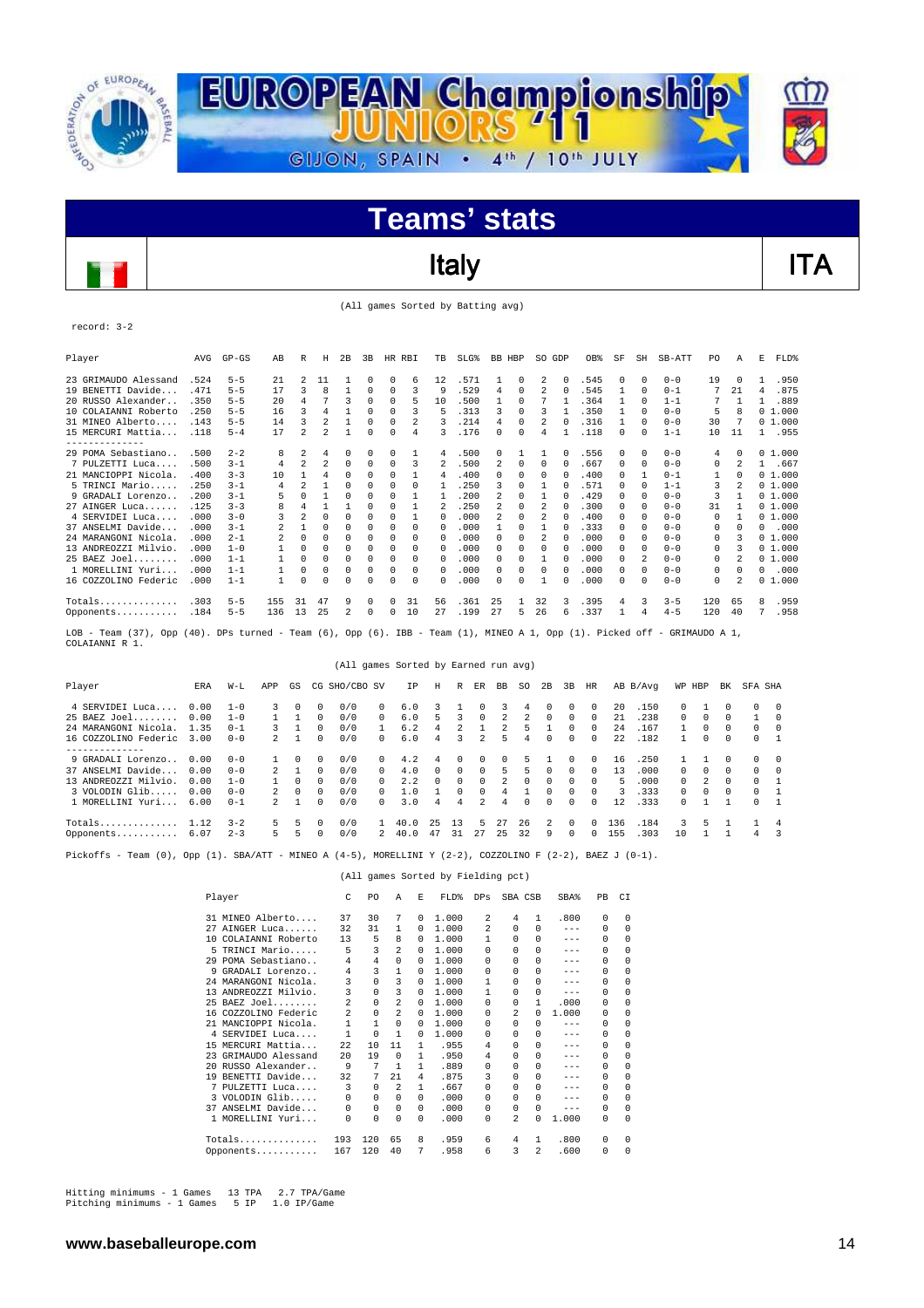

### Lithuania **Lithuania** LTU

(All games Sorted by Batting avg)

| Y<br>C.<br>$-r \cap$ .<br>×<br>۰.<br>w |  |
|----------------------------------------|--|
|----------------------------------------|--|

| Player                                                                                           | AVG   | $GP - GS$ | AB  | R        | н        | 2B       | 3B | HR.      | RBI | TB           | SLG <sup>§</sup> | BB. | HBP        | SO.          | GDP      | OB%             | SF       | SH       | SB-ATT    | PO. | Α        | E  | FLD%   |
|--------------------------------------------------------------------------------------------------|-------|-----------|-----|----------|----------|----------|----|----------|-----|--------------|------------------|-----|------------|--------------|----------|-----------------|----------|----------|-----------|-----|----------|----|--------|
| 15 NEVERAUSKAS Dovyd                                                                             | .538  | $3 - 3$   | 13  |          |          |          |    | 0        | 4   | 8            | .615             |     | 0          |              | 0        | .571            | 0        | $\Omega$ | $0 - 0$   | 6.  |          |    | .875   |
| 5 AUGULIS Rokas                                                                                  | .357  | $5 - 4$   | 14  | 0        |          | $\Omega$ | 0  | $\Omega$ |     | 5            | .357             | 0.  | $\Omega$   |              |          | .357            | 0        |          | $1 - 1$   |     | 10       |    | .944   |
| 8 MARTUNAS Gytis                                                                                 | .143  | $5 - 4$   | 14  |          |          |          |    |          |     |              | .286             |     | $\Omega$   |              |          | .368            |          | $\Omega$ | $0 - 0$   | 36  | 4        |    | .952   |
| 9 BRADAUSKAS Lukas                                                                               | .143  | $4 - 4$   | 14  |          |          |          |    |          |     |              | .143             |     | 0          | 6            |          | .294            |          | $\Omega$ | $1 - 1$   | 27  |          |    | .970   |
| 4 SIRGEDAS Lukas                                                                                 | .133  | $4 - 4$   | 15  |          |          |          |    |          |     | 3            | .200             |     | $\Omega$   | 0            |          | 235             | 0        |          | $1 - 1$   | 5   | 9        | 3  | .824   |
| 10 VILIMAS Robertas                                                                              | .125  | $5 - 5$   | 16  | 4        |          |          |    | $\Omega$ |     |              | .125             | 5.  |            | 3            |          | .364            |          | $\Omega$ | $1 - 1$   | 5   | 12       | 4  | .810   |
| 12 KOLDUBA Vidmantas                                                                             | .000  | $3 - 3$   | 14  | 2        | $\Omega$ | $\Omega$ | 0  | $\Omega$ | 0   | 0            | .000             |     | 0          | 5            | $\Omega$ | .067            | 0        | $\Omega$ | $3 - 3$   | 3   | 2        |    | 01.000 |
| 13 SEREICIKAS Tomas                                                                              | .000  | $5 - 4$   | 13  | $\Omega$ | $\Omega$ | $\Omega$ |    | $\Omega$ | 0   | 0            | .000             | 3   | $\Omega$   | 4            | O        | .188            | 0        | $\Omega$ | $1 - 1$   | 4   | 0        |    | 01.000 |
| -------                                                                                          |       |           |     |          |          |          |    |          |     |              |                  |     |            |              |          |                 |          |          |           |     |          |    |        |
| 2 BAREIKA Kasparas.                                                                              | .300  | $5 - 3$   | 10  |          |          |          |    |          |     | 4            | .400             |     | 0          |              | 0        | .300            | 0        | $\Omega$ | $2 - 2$   | 14  | 8        |    | 01.000 |
| 7 VILIMAS Kestas                                                                                 | . 250 | $3 - 1$   |     | $\Omega$ |          |          |    | 0        |     |              | .250             |     | $^{\circ}$ |              | $\Omega$ | .250            | 0        | $\Omega$ | $0 - 0$   | 3   | 2        |    | 01.000 |
| 3 STADALNIKAS Kaspa                                                                              | .222  | $4 - 3$   | 9   |          |          |          |    | $\Omega$ | 0   | 2            | .222             |     | $\Omega$   |              | $\Omega$ | .300            | 0        | $\Omega$ | $0 - 0$   |     | 6        | 5  | .583   |
| 1 BUKAUSKAS Martyna                                                                              | .182  | $5 - 3$   | 11  |          |          |          |    | 0        | 2   | 3            | .273             | 2   | $^{\circ}$ | 8            |          | .308            | $\Omega$ | $\Omega$ | $2 - 2$   | 3   | 0        |    | 01.000 |
| 14 GRINYS Mindaugas.                                                                             | .167  | $4 - 2$   | 6   | n        |          | $\Omega$ | 0  | $\Omega$ | 0   |              | .167             |     | $\Omega$   |              |          | .286            | $\Omega$ | $\Omega$ | $0 - 0$   | 3   | $\Omega$ |    | 01.000 |
| 19 RACKAUSKAS Martyn                                                                             | .000  | $1 - 1$   |     | $\Omega$ | $\Omega$ | $\Omega$ |    | 0        | 0   | $^{\circ}$   | .000             | 0   | $\Omega$   |              |          | .000            | 0        | $\Omega$ | $0 - 0$   | 0   | $\Omega$ | 0  | .000   |
| 6 RACKAUSKAS Justin                                                                              | .000  | $1 - 1$   | 0   | $\Omega$ | $\Omega$ | $\Omega$ |    | $\Omega$ |     | <sup>n</sup> | .000             | 0   | $\Omega$   | <sup>n</sup> |          | .000            | 0        | $\Omega$ | $0 - 0$   | 0   | 0        |    | .000   |
| $Totals$                                                                                         | .187  | $5 - 5$   | 155 | 16       | 29       | 4        |    | 0        | 11  | 35           | .226             | 24  |            | 44           |          | .300            |          |          | $12 - 12$ | 117 | 59       | 17 | .912   |
| Opponents                                                                                        | .288  | $5 - 5$   | 153 | 43       | 44       | 10       |    | $\Omega$ | 36  | 58           | .379             | 41  | 9          | 36           | $\Omega$ | .456            |          | 5        | $8 - 14$  | 126 | 56       | 9  | .953   |
| LOB - Team $(42)$ , Opp $(53)$ . DPs turned - Team $(1)$ , Opp $(2)$ . Picked off - VILIMAS R 1, |       |           |     |          |          |          |    |          |     |              |                  |     |            |              |          | SEREICIKAS T 1. |          |          |           |     |          |    |        |

#### (All games Sorted by Earned run avg)

| Player                                                                                     | ERA                          | $W-L$                                    | APP            | GS       |                          | CG SHO/CBO SV            |                                            | IP.                       | Н               |                | R ER                  | BB            | SO.               | 2B            | 3B                   | HR                                           |                      | AB B/Avq                      | WP HBP                              |                           | BK                           | SFA SHA                  |                            |
|--------------------------------------------------------------------------------------------|------------------------------|------------------------------------------|----------------|----------|--------------------------|--------------------------|--------------------------------------------|---------------------------|-----------------|----------------|-----------------------|---------------|-------------------|---------------|----------------------|----------------------------------------------|----------------------|-------------------------------|-------------------------------------|---------------------------|------------------------------|--------------------------|----------------------------|
| 2 BAREIKA Kasparas.<br>3 STADALNIKAS Kaspa<br>10 VILIMAS Robertas.<br>15 NEVERAUSKAS Dovyd | 1.93<br>5.14<br>5.62<br>9.00 | $0 - 2$<br>$0 - 0$<br>$0 - 1$<br>$0 - 1$ | $\overline{2}$ | $\Omega$ | 0<br>0                   | 0/0<br>0/0<br>0/0<br>0/0 | $\Box$<br>$\Omega$<br>$\Omega$<br>$\Omega$ | 14.0<br>7.0<br>8.0<br>5.0 | 13<br>-11<br>-3 | 9.<br>5.<br>6. | 3<br>4<br>5.<br>.5.   | 15<br>3<br>10 | 13<br>4<br>R<br>9 | $\mathcal{L}$ | $^{\circ}$<br>$\cap$ | $\Omega$<br>$\Omega$<br>$\Omega$<br>$\Omega$ | 50<br>27<br>34<br>16 | . 260<br>.259<br>.324<br>.188 | 4<br>$\cap$<br>$\overline{2}$<br>б. | 4                         | $\Omega$<br>$\cap$<br>$\cap$ | <sup>n</sup><br>$\Omega$ | -4<br>$\Omega$<br>$\Omega$ |
| 1 BUKAUSKAS Martyna 5.40<br>6 RACKAUSKAS Justin 59.40                                      |                              | $0 - 0$<br>$0 - 1$                       |                | $\Omega$ | $\Omega$<br><sup>n</sup> | 0/0<br>0/0               | $\Omega$<br>$\Omega$                       | 3.1<br>1.2                | 4<br>6          | 5.<br>11       | $\mathcal{L}$<br>- 11 | 5<br>5        |                   | 4             | $\Omega$<br>$\Omega$ | $\Omega$<br>$\Omega$                         | 15<br>11             | . 267<br>.545                 | $\Omega$                            | $\Omega$<br>$\mathcal{L}$ | $\Omega$                     | <sup>n</sup>             | $\cap$<br>$\Omega$         |
| Totals<br>Opponents $1.71$                                                                 | 6.92                         | $0 - 5$<br>$5 - 0$                       | 5.<br>5.       | 5.<br>5  |                          | 0/0<br>0/0               | $\Box$                                     | 39.0<br>42.0              | -44<br>29       | 43<br>16       | 30<br>8               | -41<br>24     | 36<br>44          | 10<br>4       | 2                    | $\Omega$                                     | 153<br>155           | .288<br>.187                  | 13<br>4                             | 9                         |                              | <sup>n</sup>             | -5<br>- 2                  |

PB - Team (3), MARTUNAS G 3, Opp (1). Pickoffs - Team (3), BAREIKA K 2, NEVERAUSKAS 1, Opp (2). SBA/ATT - MARTUNAS G (7-9),<br>VILIMAS R (3-5), BAREIKA K (2-5), STADALNIKAS (2-3), RACKAUSKAS J (1-1), VILIMAS K (1-1).

#### (All games Sorted by Fielding pct)

|     | Player               | C   | PO  | Α              | E        | FLD%  | DPs | SBA CSB        |                | SBA%    | PB       | CI       |
|-----|----------------------|-----|-----|----------------|----------|-------|-----|----------------|----------------|---------|----------|----------|
|     | 2 BAREIKA Kasparas.  | 22  | 14  | 8              | $\Omega$ | 1,000 | 0   | 2              | 3              | .400    | 0        | 0        |
|     | 12 KOLDUBA Vidmantas | 5   | 3   | 2              | 0        | 1,000 | 1   | 0              | 0              | $- - -$ | $\Omega$ | 0        |
|     | VILIMAS Kestas       | 5   | 3   | $\mathfrak{D}$ | $\Omega$ | 1,000 | 0   |                | 0              | 1.000   | $\Omega$ | 0        |
| 13. | SEREICIKAS Tomas.    | 4   | 4   | $\Omega$       | $\Omega$ | 1,000 | 0   | 0              | 0              | $- - -$ | $\Omega$ | $\Omega$ |
|     | BUKAUSKAS Martyna    | 3   | 3   | 0              | 0        | 1,000 | 0   | 0              | 0              | $- - -$ | $\Omega$ | 0        |
|     | 14 GRINYS Mindaugas. | 3   | 3   | $\Omega$       | 0        | 1,000 | 0   | 0              | 0              | $- - -$ | $\Omega$ | 0        |
| 9.  | BRADAUSKAS Lukas.    | 33  | 27  | 5              |          | .970  | 0   | 0              | 0              | $- - -$ | $\Omega$ | $\Omega$ |
|     | 8 MARTUNAS Gytis     | 42  | 36  | 4              | 2        | .952  | 0   |                | $\mathfrak{D}$ | .778    | 3        | $\Omega$ |
| 5.  | AUGULIS Rokas        | 18  | 7   | 10             |          | .944  | 0   | 0              | 0              | $- - -$ | $\Omega$ | 0        |
|     | 15 NEVERAUSKAS Dovyd | 8   | 6   | 1              | 1        | .875  | 0   | <sup>n</sup>   | 0              | $- - -$ | $\Omega$ | 0        |
| 4   | SIRGEDAS Lukas       | 17  | 5   | 9              | 3        | .824  | 0   | 0              | 0              | $- - -$ | $\Omega$ | $\Omega$ |
| 10. | VILIMAS Robertas.    | 21  | 5   | 12             | 4        | .810  | 0   | 3              | $\mathfrak{D}$ | .600    | 0        | $\Omega$ |
| 3.  | STADALNIKAS Kaspa    | 12  |     | 6              | 5        | .583  | 0   | $\mathfrak{D}$ | 1              | .667    | 0        | 0        |
| 6.  | RACKAUSKAS Justin    | 0   | 0   | $\Omega$       | 0        | .000  | 0   |                | 0              | 1.000   | $\Omega$ | 0        |
|     | 19 RACKAUSKAS Martyn | 0   | 0   | 0              | 0        | .000  | 0   | 0              | 0              | $- - -$ | 0        | 0        |
|     | Totals               | 193 | 117 | 59             | 17       | .912  |     | 8              | 6              | .571    | 3        | 0        |
|     | Opponents            | 191 | 126 | 56             | 9        | .953  | 2   | 12             | 0              | 1,000   |          | 0        |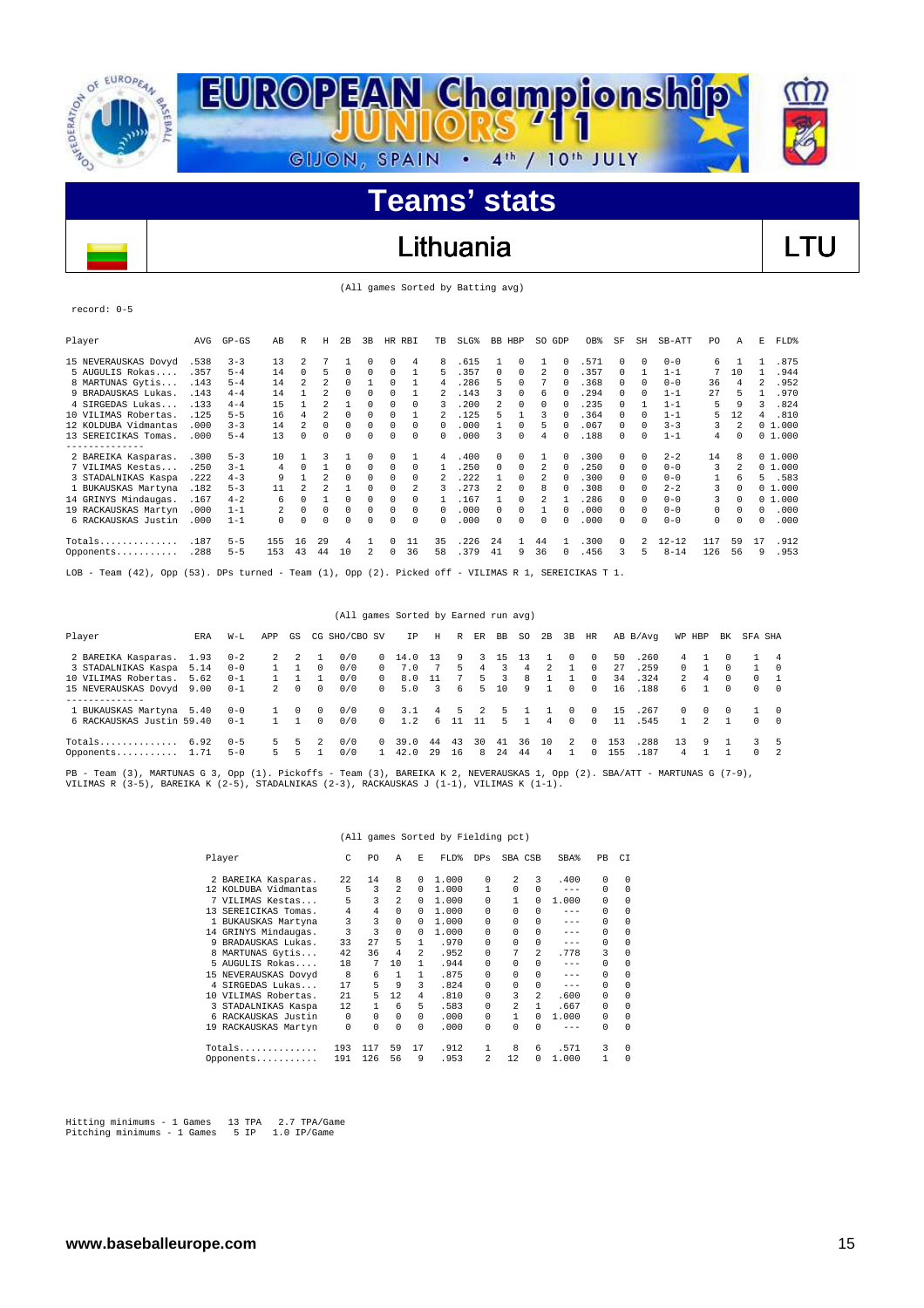

### Netherlands NED

(All games Sorted by Batting avg)

#### record: 5-0

 $\overline{\phantom{a}}$ 

| Player                                                                                | AVG  | $GP - GS$ | AB             | R                       | Η        | 2B       | 3B             | HR RBI   |              | TB       | $SLG$ $%$ |    | BB HBP   | SO GDP   |              | OB%       | SF         | SH         | SB-ATT  | PO.                      | Α            | E  | $FLD$ $%$ |
|---------------------------------------------------------------------------------------|------|-----------|----------------|-------------------------|----------|----------|----------------|----------|--------------|----------|-----------|----|----------|----------|--------------|-----------|------------|------------|---------|--------------------------|--------------|----|-----------|
| $10$ TRUE Dillon                                                                      | .500 | $5 - 4$   | 18             | 2                       | 9        | 4        | $\Omega$       | $\Omega$ | 6            | 13       | .722      | 2  | 0        | 3        | 0            | .550      | 0          | $\Omega$   | $0 - 1$ | 8                        | 11           |    | 01.000    |
| 18 VAN DER MEER Stij                                                                  | .400 | $5 - 5$   | 20             | 2                       | 8        |          | $\Omega$       | $\Omega$ | 4            | 9        | .450      |    | $\Omega$ | 1        |              | .429      | $^{\circ}$ | 1          | $1 - 2$ | 10                       | 22           | 2  | .941      |
| 19 CORNELISSE Bayron                                                                  | .400 | $5 - 5$   | 15             |                         | 6        |          | 0              | $\cap$   | 3            |          | .467      |    |          | 4        |              | .450      | 2          | $\Omega$   | $0 - 0$ | $\overline{\mathcal{L}}$ | 9            | 2. | .846      |
| 20 NIEVELD Kevin                                                                      | .375 | $5 - 5$   | 16             | я                       | 6        | 0        | $\Omega$       | $\Omega$ |              | 6        | .375      | 5  | $\Omega$ |          |              | .524      | 0          | $\Omega$   | $0 - 0$ | 52                       |              |    | 01.000    |
| 3 VAN DE SANDEN Sve                                                                   | .333 | $5 - 4$   | 15             |                         | 5        |          | 0              | $\Omega$ |              | 6        | .400      |    | $\Omega$ |          |              | .375      | 0          | $\Omega$   | $0 - 0$ | 1                        | $\Omega$     |    | 01.000    |
| 4 KEMP Urving                                                                         | .200 | $5 - 5$   | 20             | 4                       | 4        |          |                | $\Omega$ | 4            | 9        | .450      | 3  | $\Omega$ | 0        | $\Omega$     | .304      | 0          | $\Omega$   | $0 - 0$ | 9                        | 0            |    | 01.000    |
| 14 NIJHOF Brennan                                                                     | .100 | $4 - 3$   | 10             | $\overline{\mathbf{c}}$ |          | 0        | $\Omega$       | $\Omega$ |              |          | .100      | 4  |          |          | 0            | .375      |            | $\Omega$   | $0 - 0$ | 2                        | 0            |    | 01.000    |
| -------------                                                                         |      |           |                |                         |          |          |                |          |              |          |           |    |          |          |              |           |            |            |         |                          |              |    |           |
| 15 ANGELA Jerremyh 1.000                                                              |      | $3 - 0$   | $\mathfrak{D}$ | 0                       |          | $\Omega$ | $\Omega$       | $\Omega$ | 2            |          | 2, 1, 000 | 0  | $\Omega$ | $\Omega$ |              | 0, 1, 000 | $\Omega$   |            | $0 - 0$ | $\mathbf{1}$             | <sup>n</sup> |    | 0, 1, 000 |
| 24 HALDERMAN Tim 1.000                                                                |      | $1 - 1$   |                | -1                      |          |          | $\Omega$       | $\Omega$ | 3            |          | 2 2.000   |    | $\Omega$ | $\Omega$ |              | 01.000    | $^{\circ}$ | 0          | $0 - 0$ | 0                        | 2            |    | 01.000    |
| 13 DELAMARRE Ian                                                                      | .500 | $1 - 1$   |                |                         |          |          | $\Omega$       | $\Omega$ | <sup>n</sup> |          | 2 1.000   | 0  | $\Omega$ | n        | <sup>n</sup> | .500      | 0          |            | $0 - 0$ |                          |              |    | 01.000    |
| 27 KORENHOF Daniel                                                                    | .400 | $3 - 1$   |                |                         |          |          | O              | $\Omega$ |              |          | .600      |    | $\Omega$ |          |              | .500      | $\Omega$   | $\Omega$   | $0 - 0$ |                          | 0            |    | 01.000    |
| 16 VAN DOESBURG Pete                                                                  | .364 | $3 - 3$   | 11             |                         | 4        |          |                | $\Omega$ | 3            |          | .636      |    | $\cap$   | 3        | <sup>0</sup> | .417      | $^{\circ}$ | $\Omega$   | $0 - 0$ | 20                       |              |    | 01.000    |
| 28 ENGELHARDT Rachid                                                                  | .300 | $4 - 2$   | 10             |                         |          |          | O              | $\cap$   |              |          | .400      |    | $\Omega$ |          |              | .364      | 0          | $\Omega$   | $0 - 0$ | $\Omega$                 | 0            | 0  | .000      |
| 1 HENSON Stephen                                                                      | .250 | $2 - 1$   | 4              |                         |          | 0        | $\Omega$       | $\Omega$ |              |          | .250      |    |          | $\Omega$ |              | .500      | 0          | $\Omega$   | $1 - 1$ | $\Omega$                 |              |    | 01.000    |
| 21 PAAP Sander                                                                        | .167 | $3 - 2$   | 6              | 4                       |          |          | O              | $\Omega$ | 3            |          | .333      |    |          |          |              | .444      | 0          | $\Omega$   | $0 - 0$ | 10                       | $\Omega$     |    | 01.000    |
| 9 SCHEL Robin                                                                         | .000 | $2 - 2$   | 5              | 0                       | $\Omega$ | 0        | 0              | $\Omega$ | $\Omega$     | $\Omega$ | .000      | 0  | $\Omega$ | ٦        |              | .000      | 0          | $\Omega$   | $0 - 0$ | 1                        | 3            |    | 01.000    |
| 12 ELSHOF Leon                                                                        | .000 | $1 - 1$   | 2              | 0                       | 0        | 0        | 0              | $\Omega$ |              | $\Omega$ | .000      | 0  | $\Omega$ |          | $\Omega$     | .000      | 0          | $^{\circ}$ | $0 - 0$ | $\mathbf{1}$             |              |    | 01.000    |
| 22 TIMMERMANS Kaj                                                                     | .000 | $1 - 0$   | 0              | 0                       | 0        | 0        | 0              | $\Omega$ | $\Omega$     | n        | .000      |    | $\Omega$ | $\Omega$ |              | 01.000    | 0          | $\Omega$   | $0 - 0$ | 1                        | 2            |    | 01.000    |
| Totals                                                                                | .333 | $5 - 5$   | 162            | 38                      | 54       | 16       | $\mathfrak{D}$ | $\Omega$ | 38           | 74       | .457      | 26 | 4        | 2.2      |              | .431      | 3          | 3          | $2 - 4$ | 120                      | 56           | 4  | .978      |
| Opponents                                                                             | .162 | $5 - 5$   | 136            | 4                       | 22       | 3        | 0              | 0        | 4            | 25       | .184      | 8  | 1        | 31       | 3            | .212      |            |            | $0 - 1$ | 113                      | 44           | 8  | .952      |
| 그 그 그 그 그 사람은 그 그 사람이 있는 그 그 사람들은 그 사람이 없다. 그는 그 그 그는 그 그들은 그 그들은 그 그들은 그 그들을 그리고 있다. |      |           |                |                         |          |          |                |          |              |          |           |    |          |          |              |           |            |            |         |                          |              |    |           |

LOB - Team (47), Opp (23). DPs turned - Team (6), Opp (1). Picked off - KEMP U 1.

#### (All games Sorted by Earned run avg)

| Player               | ERA  | $W-L$   | APP            | GS       |              | CG SHO/CBO SV |              | ΙP   | Η   | R            | ER            | BB       | SO  | 2B       | 3B           | HR       |               | AB B/Avq | WP HBP        |          | BK         | SFA SHA  |          |
|----------------------|------|---------|----------------|----------|--------------|---------------|--------------|------|-----|--------------|---------------|----------|-----|----------|--------------|----------|---------------|----------|---------------|----------|------------|----------|----------|
| 15 ANGELA Jerremyh   | 0.00 | $0 - 0$ | $\mathcal{R}$  | 0        | 0            | 0/2           |              | 7.0  |     |              |               |          |     |          |              | $\Omega$ | 21            | . 048    | $\Omega$      | 0        |            |          | $\Omega$ |
| 13 DELAMARRE Ian     | 0.00 | $1 - 0$ |                |          | $\Omega$     | 0/0           | n.           | 7.0  |     | 0            | 0             | $\Omega$ | 3.  | $\Omega$ | 0            | 0        | 23            | .043     | 0             |          | $\Omega$   | $\Omega$ | $\Omega$ |
| 12 ELSHOF Leon       | 0.00 | $1 - 0$ |                |          | 0            | 0/1           | $\Omega$     | 6.0  | 5   |              | 0             |          |     | $\Omega$ | 0            | $\Omega$ | 22            | .227     | $\Omega$      | $\Omega$ | $\Omega$   | $\Omega$ |          |
| 9 SCHEL Robin        | 0.75 | $2 - 0$ |                | 2.       | 0            | 0/1           | $\cap$       | 12.0 | q   |              |               | ર        | 12. |          | <sup>n</sup> | $\Omega$ | 41            | .220     | 2             | $\Omega$ | $\Omega$   | 0        | $\Omega$ |
| . <u>.</u> .         |      |         |                |          |              |               |              |      |     |              |               |          |     |          |              |          |               |          |               |          |            |          |          |
| 22 TIMMERMANS Kaj    | 0.00 | $1 - 0$ |                | 0        | 0            | 0/0           | $\mathbf{r}$ | 2.0  |     |              |               |          |     |          |              | $\Omega$ |               | .143     | $\Omega$      | $\Omega$ | $\cap$     |          | $\Omega$ |
| 24 HALDERMAN Tim     | 0.00 | $0 - 0$ |                |          | 0            | 0/0           | $\Omega$     | 2.0  | 2   | $\Omega$     | $\Omega$      | 0        |     | $\Omega$ | 0            | 0        | 8             | .250     | $\Omega$      | 0        | $^{\circ}$ | $\Omega$ | $\Omega$ |
| 19 CORNELISSE Bayron | 0.00 | $0 - 0$ |                | $\Omega$ | $\Omega$     | 0/1           |              | 1.0  |     | <sup>n</sup> | 0             |          |     | $\cap$   | <sup>n</sup> | $\Omega$ | 3             | . 000    | 0             | $\Omega$ | $^{\circ}$ | $\Omega$ | $\Omega$ |
| 26 MORENO Jose       | 0.00 | $0 - 0$ |                | $\Omega$ | $\Omega$     | 0/0           | <sup>n</sup> | 1.0  |     | $\Omega$     | 0             |          | n.  | $\Omega$ | <sup>n</sup> | $\Omega$ | $\mathcal{L}$ | 000      | $\cap$        | $\Omega$ | $\cap$     | $\cap$   | $\Omega$ |
| 25 MEURIS Oscar      | 9.00 | $0 - 0$ | $\overline{2}$ | $\Omega$ | 0            | 0/0           | $\cap$       | 2.0  | 3   | 2.           | $\mathcal{L}$ | 2        | 4   | $\Omega$ | <sup>n</sup> | $\Omega$ | 9             | .333     | $\Omega$      | $\Omega$ |            | $\Omega$ | $\Omega$ |
| Totals               | 0.68 | $5 - 0$ | 5.             | 5        | <sup>n</sup> | 2/2           |              | 40.0 | 2.2 | 4            |               | R        | 31  | 3        | 0            | $\Omega$ | 136           | .162     | $\mathcal{L}$ |          |            |          |          |
| Opponents            | 7.17 | $0 - 5$ | 5.             | 5.       | 0            | 0/0           | ∩.           | 37.2 | 54  | 38           | 30            | 26       | 22  | 16       | 2            | $\Omega$ | 162           | .333     | 3.            | 4        |            |          | 3        |
|                      |      |         |                |          |              |               |              |      |     |              |               |          |     |          |              |          |               |          |               |          |            |          |          |

PB - Team (1), VAN DOESBURG 1. Pickoffs - Team (0), Opp (1). SBA/ATT - SCHEL R (0-1).

#### (All games Sorted by Fielding pct)

| Player                         | C              | P <sub>0</sub> | Α           | Е        | FLD%  | DPs      | SBA CSB |             | SBA%    | PB       | CI          |
|--------------------------------|----------------|----------------|-------------|----------|-------|----------|---------|-------------|---------|----------|-------------|
| 20 NIEVELD Kevin               | 54             | 52             | 2           | 0        | 1,000 | 5        | 0       | $\Omega$    | $- - -$ | $\Omega$ | 0           |
| VAN DOESBURG Pete<br>16        | 21             | 2.0            | 1           | $\Omega$ | 1.000 | 0        | 0       | 0           | $- - -$ | 1        | 0           |
| TRUE Dillon<br>10              | 19             | 8              | 11          | 0        | 1.000 | 3        | 0       | $\Omega$    | $- - -$ | 0        | 0           |
| PAAP Sander<br>21              | 10             | 10             | 0           | 0        | 1,000 | 0        | 0       | $\Omega$    |         | $\Omega$ | 0           |
| 4 KEMP Urving                  | 9              | 9              | 0           | 0        | 1,000 | $\Omega$ | 0       | 0           | $- - -$ | $\Omega$ | 0           |
| 9 SCHEL Robin                  | 4              | 1              | 3           | 0        | 1,000 | 1        | 0       | 1           | .000    | 0        | 0           |
| ELSHOF Leon<br>12 <sub>1</sub> | 3              | 1              | 2           | $\Omega$ | 1,000 | $\Omega$ | 0       | 0           | $- - -$ | $\Omega$ | 0           |
| 22 TIMMERMANS Kaj              | 3              | 1              | 2           | 0        | 1,000 | 0        | 0       | 0           | $--$    | 0        | 0           |
| 24 HALDERMAN Tim               | $\mathfrak{D}$ | 0              | 2           | 0        | 1,000 | 1        | 0       | 0           | $--$    | $\Omega$ | $\Omega$    |
| 14 NIJHOF Brennan              | $\overline{a}$ | $\overline{a}$ | $\mathbf 0$ | $\Omega$ | 1,000 | $\Omega$ | 0       | 0           | $- - -$ | $\Omega$ | $\Omega$    |
| DELAMARRE Ian<br>13            | 2              | 1              | 1           | $\Omega$ | 1,000 | $\Omega$ | 0       | $\mathbf 0$ | $- - -$ | $\Omega$ | $\mathbf 0$ |
| KORENHOF Daniel<br>27          | 1              | 1              | 0           | $\Omega$ | 1,000 | 0        | 0       | 0           | $- - -$ | $\Omega$ | 0           |
| 15 ANGELA Jerremyh             | 1              | 1              | 0           | 0        | 1,000 | 0        | 0       | 0           | $- - -$ | $\Omega$ | $\mathbf 0$ |
| 3 VAN DE SANDEN Sve            | 1              | $\mathbf{1}$   | 0           | 0        | 1,000 | 0        | 0       | 0           | $- - -$ | $\Omega$ | $\mathbf 0$ |
| 1 HENSON Stephen               | 1              | 0              | 1           | $\Omega$ | 1.000 | 0        | 0       | 0           | $- - -$ | $\Omega$ | 0           |
| VAN DER MEER Stij<br>18        | 34             | 10             | 22          | 2        | .941  | 4        | 0       | $\Omega$    | $- - -$ | $\Omega$ | 0           |
| 19 CORNELISSE Bayron           | 13             | 2              | 9           | 2        | .846  | 0        | 0       | $\Omega$    | $- - -$ | 0        | 0           |
| ENGELHARDT Rachid<br>28        | 0              | 0              | 0           | $\Omega$ | .000  | 0        | 0       | $\Omega$    | $- - -$ | $\Omega$ | $\Omega$    |
| 26 MORENO Jose                 | 0              | 0              | 0           | $\Omega$ | .000  | 0        | 0       | 0           | $- - -$ | $\Omega$ | 0           |
| 25 MEURIS Oscar                | 0              | 0              | $\Omega$    | 0        | .000  | $\Omega$ | 0       | 0           | $- - -$ | $\Omega$ | $\Omega$    |
| Totals                         | 180            | 120            | 56          | 4        | .978  | 6        | 0       | 1           | .000    | 1        | 0           |
| Opponents                      | 165            | 113            | 44          | 8        | .952  | 1        | 2       | 2           | .500    | 0        | 0           |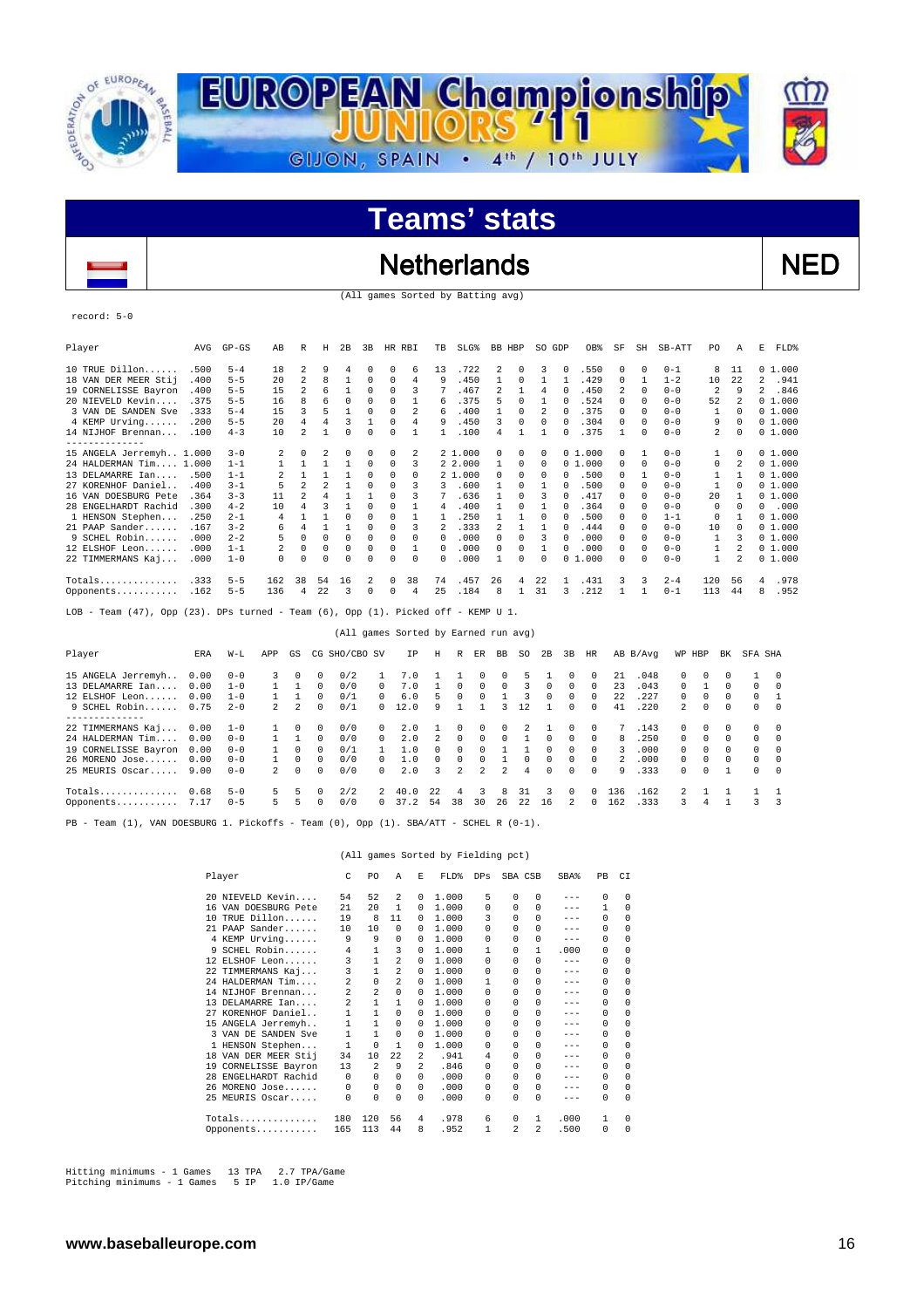

### Russia RUS

|  |  |  |  |  | (All games Sorted by Batting avg) |  |  |
|--|--|--|--|--|-----------------------------------|--|--|
|--|--|--|--|--|-----------------------------------|--|--|

| Player                                                                                                                                | AVG  | $GP-GS$ | AB                      | R              | Н            | 2B       | 3B       |          | HR RBI       | TB            | SLG <sup>§</sup>                     | BB HBP       |              | SO GDP         |                | OB%  | SF         | SH       | SB-ATT    | PO.          | Α        | E            | $FLD$ $%$ |
|---------------------------------------------------------------------------------------------------------------------------------------|------|---------|-------------------------|----------------|--------------|----------|----------|----------|--------------|---------------|--------------------------------------|--------------|--------------|----------------|----------------|------|------------|----------|-----------|--------------|----------|--------------|-----------|
| 33 PLOTNIKOV Alexand                                                                                                                  | .429 | $5 - 4$ | 14                      | 1              | 6            | $\Omega$ | 0        | 0        | 3            | 6             | .429                                 | 2            | 1            | 1              | $\Omega$       | .529 | 0          | $\Omega$ | $0 - 1$   | 5            | $\Omega$ |              | 01.000    |
| 55 SHEVCHENKO Andrey                                                                                                                  | .250 | $5 - 5$ | 20                      | 2              | 5            | 1        |          | $\Omega$ | 1            | 8             | .400                                 | 2            | 1            | 4              | $\Omega$       | .348 | $^{\circ}$ | $\Omega$ | $2 - 2$   | 9            | $\Omega$ |              | 01.000    |
| 19 NOVOZHILOV Mikhai                                                                                                                  | .231 | $5 - 4$ | 13                      | 0              | 3            | 1        | 2        | 0        | 4            | 8             | .615                                 | 0            | $\mathbf{1}$ | 3              | $\Omega$       | .267 | 1          | $\Omega$ | $0 - 1$   | 33           | 2        |              | 01.000    |
| 1 ATADZHANOV Nikita                                                                                                                   | .214 | $5 - 5$ | 14                      | $\mathfrak{D}$ | 3            | $\Omega$ | $\Omega$ | $\Omega$ | 0            | 3             | .214                                 | 6            | $\Omega$     | 5              | $\Omega$       | .450 | $^{\circ}$ | $\Omega$ | $0 - 0$   | 12           | 13       | 9            | .735      |
| 11 ELKIN Victor                                                                                                                       | .143 | $5 - 3$ | 14                      | $\mathbf{1}$   | 2            | $\Omega$ | 0        | $\Omega$ | $\mathbf{1}$ | 2             | .143                                 | 3            | $\Omega$     | $\mathfrak{D}$ | $\mathfrak{D}$ | .294 | $\Omega$   | $\Omega$ | $1 - 2$   | 3            | 14       | $\mathbf{1}$ | .944      |
| 10 KHOMYAKOV Daniil.                                                                                                                  | .077 | $5 - 5$ | 13                      | $\mathbf{1}$   | 1            |          | 0        | 0        | $\Omega$     | $\mathcal{L}$ | .154                                 | 3            | $\Omega$     | 3              | $\mathbf{1}$   | .250 | $\Omega$   | $\Omega$ | $1 - 3$   | 30           | 10       |              | 1 .976    |
| -------------                                                                                                                         |      |         |                         |                |              |          |          |          |              |               |                                      |              |              |                |                |      |            |          |           |              |          |              |           |
| 8 GOVORADLO Vladisl                                                                                                                   | .500 | $2 - 0$ | $\overline{\mathbf{c}}$ | $\Omega$       |              | $\Omega$ | 0        | $\Omega$ | 0            | $\mathbf{1}$  | .500                                 | 0            | $\Omega$     | $\mathbf{1}$   | $\Omega$       | .500 | $\Omega$   | $\Omega$ | $0 - 0$   | 0            | 1        |              | 01.000    |
| 18 LEONOV Denis                                                                                                                       | .444 | $5 - 3$ | 9                       | $\overline{a}$ | 4            | $\Omega$ | 0        | $\circ$  | 2            | 4             | .444                                 |              | 0            | 2              | $\Omega$       | .455 | 1          | $\Omega$ | $2 - 2$   | 0            | 5        | 1            | .833      |
| 28 TOLMACHEV Vadim                                                                                                                    | .333 | $1 - 1$ | 3                       | $\mathbf{1}$   | $\mathbf{1}$ | $\Omega$ | $\Omega$ | $\Omega$ | $\Omega$     | 1             | .333                                 | $\mathbf{1}$ | $\Omega$     | $\mathbf{1}$   | $\Omega$       | .500 | $\Omega$   | $\Omega$ | $0 - 1$   | 2            | $\Omega$ |              | 01.000    |
| 4 DUDIN Andrey                                                                                                                        | .286 | $3 - 3$ |                         | $\Omega$       | 2            | $\Omega$ | 0        | 0        | 0            |               | 286                                  |              | 0            |                |                | .375 | 0          |          | $0 - 1$   | 4            | 9        | $\mathbf{1}$ | .929      |
| 16 BEGLARYAN Narek                                                                                                                    | .250 | $2 - 1$ | 4                       | $\Omega$       |              | $\Omega$ | 0        | 0        | 0            |               | .250                                 |              | 0            | 0              |                | .400 | $\Omega$   | $\Omega$ | $2 - 3$   |              |          |              | 01.000    |
| 20 BUBNOV Mikhail                                                                                                                     | .125 | $3 - 3$ | 8                       |                |              | $\Omega$ | 0        | 0        | 0            |               | .125                                 | 0            | 0            | κ              |                | .125 | 0          | $\Omega$ | $0 - 0$   | 3            | 4        | 2.           | .778      |
| 15 SEMENOV Dmitry                                                                                                                     | .000 | $4 - 2$ |                         |                | $\Omega$     | $\Omega$ | 0        | 0        | 0            | $\Omega$      | .000                                 |              | 0            |                |                | .125 | 0          |          | $2 - 2$   | $\mathbf{1}$ | 0        |              | 01.000    |
| 81 PROSHIN Roman                                                                                                                      | .000 | $4 - 1$ | 5                       | $\Omega$       | $\Omega$     | $\Omega$ | 0        | 0        | 0            | $\Omega$      | .000                                 | 2            | 0            | 0              |                | .286 | $\Omega$   | $\Omega$ | $1 - 1$   | 19           | $\Omega$ |              | 01.000    |
| 51 TARASOV Aleksandr                                                                                                                  | .000 | $2 - 1$ | 3                       | $\Omega$       | $\Omega$     | $\Omega$ | 0        | 0        | 0            | $\Omega$      | .000                                 | 0            | 0            | $\Omega$       | $\Omega$       | .000 | $\Omega$   |          | $0 - 0$   |              | 1        |              | 01.000    |
| 25 LOVANOV Nikita                                                                                                                     | .000 | $3 - 2$ | 3                       | $\Omega$       | $\Omega$     | $\Omega$ | 0        | $\Omega$ | 0            | 0             | .000                                 |              | 0            | 2              |                | .250 | 0          | $\Omega$ | $0 - 0$   | 1            | 4        |              | 01.000    |
| 7 VESENEV Andrey                                                                                                                      | .000 | $3 - 2$ | 3                       | 2              | 0            | $\Omega$ | 0        | 0        | 0            | 0             | .000                                 | 3            | $\Omega$     | $\mathbf{1}$   | $\Omega$       | .500 | $\Omega$   | $\Omega$ | $0 - 0$   | 2            | 1        |              | 1 .750    |
|                                                                                                                                       | .211 | $5 - 5$ | 142                     | 14             | 30           | 3        | 3        | 0        | 11           | 39            | .275                                 | 27           | 3            | 31             | 5              | .345 | 2          | 3        | $11 - 19$ | 126          | 66       | 17           | .919      |
| Opponents                                                                                                                             | .234 | $5 - 5$ | 158                     | 27             | 37           | 4        | 0        | 0        | 19           | 41            | .259                                 | 28           | 3            | 41             | 3              | .358 | 1          | 4        | $4 - 10$  | 126          | 60       | 11           | .944      |
| LOB - Team (37), Opp (41). DPs turned - Team (3), Opp (6). IBB - Team (1), ELKIN V 1, Opp (1). Picked off - LEONOV D 1, DUDIN<br>A 1. |      |         |                         |                |              |          |          |          |              |               |                                      |              |              |                |                |      |            |          |           |              |          |              |           |
|                                                                                                                                       |      |         |                         |                |              |          |          |          |              |               | (All games Sorted by Earned run avg) |              |              |                |                |      |            |          |           |              |          |              |           |

| Player                 | ERA          | W-L     | APP            | GS       |              | CG SHO/CBO SV                                                                                                                                                                                                                              |              | IP.    | Н  |    | R ER           | BB            | SO             | 2B             | 3B       | HR         |     | AB B/Avq |               | WP HBP        | BK           | SFA SHA      |                 |
|------------------------|--------------|---------|----------------|----------|--------------|--------------------------------------------------------------------------------------------------------------------------------------------------------------------------------------------------------------------------------------------|--------------|--------|----|----|----------------|---------------|----------------|----------------|----------|------------|-----|----------|---------------|---------------|--------------|--------------|-----------------|
| 25 LOVANOV Nikita      | 0.84         | $0 - 2$ | $\mathcal{L}$  |          |              | 0/0                                                                                                                                                                                                                                        | $^{\circ}$   | 10.2   |    |    |                | 1 O           |                |                | 0        | $^{\circ}$ | 39  | .179     |               |               |              |              | $\blacksquare$  |
| 18 LEONOV Denis        | 1.64         | $1 - 1$ | $\overline{2}$ |          |              | 0/0                                                                                                                                                                                                                                        |              | 0 11.0 | 10 | 4  | $\mathcal{L}$  | 4             | 15             |                | $\Omega$ | $\Omega$   | 42  | .238     | $\mathcal{L}$ |               | $\cap$       | $\cap$       | $\overline{1}$  |
| 7 VESENEV Andrey       | 1.80         | $1 - 0$ |                |          | $\Omega$     | 0/0                                                                                                                                                                                                                                        | $\cap$       | 5.0    | 4  | 6. |                | 5             |                |                | 0        | $\Omega$   | 20  | .200     | $\mathcal{L}$ | $^{\circ}$    | 0            | $\Omega$     | $\overline{1}$  |
| 15 SEMENOV Dmitry 4.91 |              | $0 - 0$ | $2^{\circ}$    |          | $\Omega$     | 0/0                                                                                                                                                                                                                                        | $\Omega$     | 7.1    | 8  | 4  | $\overline{4}$ | 5             | 9              | $\Omega$       | $\Omega$ | $\Omega$   | 2.8 | .286     | $\Omega$      | $\Omega$      | $\Omega$     |              | $\overline{0}$  |
| .                      |              |         |                |          |              |                                                                                                                                                                                                                                            |              |        |    |    |                |               |                |                |          |            |     |          |               |               |              |              |                 |
| 5 YURTSUK Evgeny       | 0.00         | $0 - 0$ |                |          | $\Omega$     | 0/0                                                                                                                                                                                                                                        | $\mathbf{r}$ | 1.0    |    |    | 0              |               |                | $\Omega$       | 0        | $^{\circ}$ | 4   | . 250    | ∩.            | $^{\circ}$    | $\mathbf{r}$ | $\cap$       | $\sim$ 0        |
| 8 GOVORADLO Vladisl    | 2.25         | $0 - 0$ |                | $\Omega$ | $\Omega$     | 0/0                                                                                                                                                                                                                                        |              | 4.0    | 3  |    |                |               |                | $\Omega$       | $\Omega$ | $\Omega$   | 13  | .231     | $\mathcal{L}$ | $\Omega$      | $\Omega$     | <sup>n</sup> |                 |
| 51 TARASOV Aleksandr   | 6.00         | $0 - 0$ |                | $\Omega$ | $\Omega$     | 0/0                                                                                                                                                                                                                                        | $\cap$       | 3.0    | 4  | 4  | $\mathcal{L}$  | $\mathcal{D}$ | $\mathfrak{D}$ |                | $\Omega$ | $\Omega$   | 12  | .333     | $\cap$        | $\mathcal{L}$ | $\cap$       | $\cap$       | $\Omega$        |
| $Totals$               | $2.36$ $2-3$ |         | 5.             | .5       |              | 0/0                                                                                                                                                                                                                                        |              | 42.0   | 37 | 27 | - 11           | 28            | 41             | $\overline{4}$ | $\Omega$ | $^{\circ}$ | 158 | .234     | 7             | $\mathcal{L}$ |              |              | $\overline{4}$  |
| Opponents $2.36$ $3-2$ |              |         | 5.             | 5        | <sup>n</sup> | 1/1                                                                                                                                                                                                                                        | $\mathbf{1}$ | 42.0   | 30 | 14 | 11             | 27            | -31            | २              | 3        | $\Omega$   | 142 | .211     | 4             | 3             | $\Omega$     |              | $2 \frac{3}{2}$ |
|                        |              |         |                |          |              | $\overline{\phantom{a}}$ , and the contract of the contract of the contract of the contract of the contract of the contract of the contract of the contract of the contract of the contract of the contract of the contract of the contrac |              |        |    |    |                |               |                |                |          |            |     |          |               |               |              |              |                 |

PB - Team (0), Opp (1). Pickoffs - Team (1), VESENEV A 1, Opp (2). SBA/ATT - KHOMYAKOV D (3-8), LOBANOV N (2-5), YURTSUK E (1-1), SEMENOV D (0-1), LEONOV D (0-1), TARASOV A (1-1), PLOTNIKOV A (1-1), VESENEV A (0-1).

#### (All games Sorted by Fielding pct)

| Player                   | C            | PO. | A              | Е            | FLD%  | DPs | SBA CSB  |    | SBA%    | PB       | CI       |
|--------------------------|--------------|-----|----------------|--------------|-------|-----|----------|----|---------|----------|----------|
| 19 NOVOZHILOV Mikhai     | 35           | 33  | $\mathfrak{D}$ | $\Omega$     | 1,000 | 3   | 0        | 0  | $- - -$ | $\Omega$ | $\Omega$ |
| PROSHIN Roman<br>81      | 19           | 19  | 0              | 0            | 1,000 | 0   | $\Omega$ | 0  | $- - -$ | 0        | 0        |
| SHEVCHENKO Andrey<br>55  | 9            | 9   | 0              | $\Omega$     | 1,000 | 0   | 0        | 0  | $- - -$ | $\Omega$ | $\Omega$ |
| 33 PLOTNIKOV Alexand     | 5            | 5   | 0              | $\Omega$     | 1,000 | 0   | 1        | 0  | 1,000   | $\Omega$ | $\Omega$ |
| 25 LOVANOV Nikita        | 5            | 1   | $\overline{4}$ | 0            | 1,000 | 0   | 2        | 3  | .400    | 0        | 0        |
| BEGLARYAN Narek<br>16    | 2            | 1   | 1              | 0            | 1,000 | 0   | 0        | 0  | $-- -$  | 0        | $\Omega$ |
| 28 TOLMACHEV Vadim       | 2            | 2   | 0              | $\Omega$     | 1,000 | 0   | 0        | 0  | $- - -$ | $\Omega$ | $\Omega$ |
| TARASOV Aleksandr<br>51  | 2            | 1   | 1              | 0            | 1,000 | 0   |          | 0  | 1,000   | $\Omega$ | $\Omega$ |
| 15 SEMENOV Dmitry        | $\mathbf{1}$ | 1   | $\Omega$       | $\Omega$     | 1,000 | 0   | 0        | 1. | .000    | 0        | $\Omega$ |
| GOVORADLO Vladisl        | 1            | 0   | 1              | 0            | 1,000 | 0   | 0        | 0  | $-- -$  | $\Omega$ | $\Omega$ |
| KHOMYAKOV Daniil.<br>10. | 41           | 30  | 10             | 1            | .976  | 0   | 3        | 5  | .375    | 0        | 0        |
| ELKIN Victor<br>11       | 18           | 3   | 14             | 1            | .944  | 3   | $\Omega$ | 0  | $-- -$  | $\Omega$ | $\Omega$ |
| 4 DUDIN Andrey           | 14           | 4   | 9              | $\mathbf{1}$ | .929  |     | 0        | 0  | $- - -$ | $\Omega$ | $\Omega$ |
| 18 LEONOV Denis          | 6            | 0   | 5              | $\mathbf{1}$ | .833  | 0   | 0        | 1  | .000    | 0        | $\Omega$ |
| 20 BUBNOV Mikhail        | 9            | 3   | 4              | 2            | .778  | 0   | 0        | 0  | $-- -$  | 0        | $\Omega$ |
| 7 VESENEV Andrey         | 4            | 2   | $\mathbf{1}$   | 1            | .750  | 0   | 0        | 1  | .000    | 0        | 0        |
| 1 ATADZHANOV Nikita      | 34           | 12. | 13             | 9            | .735  | 2   | 0        | 0  | $-- -$  | 0        | $\Omega$ |
| 5 YURTSUK Evgeny         | 2            | 0   | 1              | 1            | .500  | 0   |          | 0  | 1.000   | 0        | 0        |
| Totals                   | 209          | 126 | 66             | 17           | .919  | 3   | 4        | 6  | .400    | $\Omega$ | $\Omega$ |
| Opponents                | 197          | 126 | 60             | 11           | .944  | 6   | 11       | 8  | .579    |          | 0        |
|                          |              |     |                |              |       |     |          |    |         |          |          |

Hitting minimums - 1 Games 13 TPA 2.7 TPA/Game Pitching minimums - 1 Games 5 IP 1.0 IP/Game

record: 2-3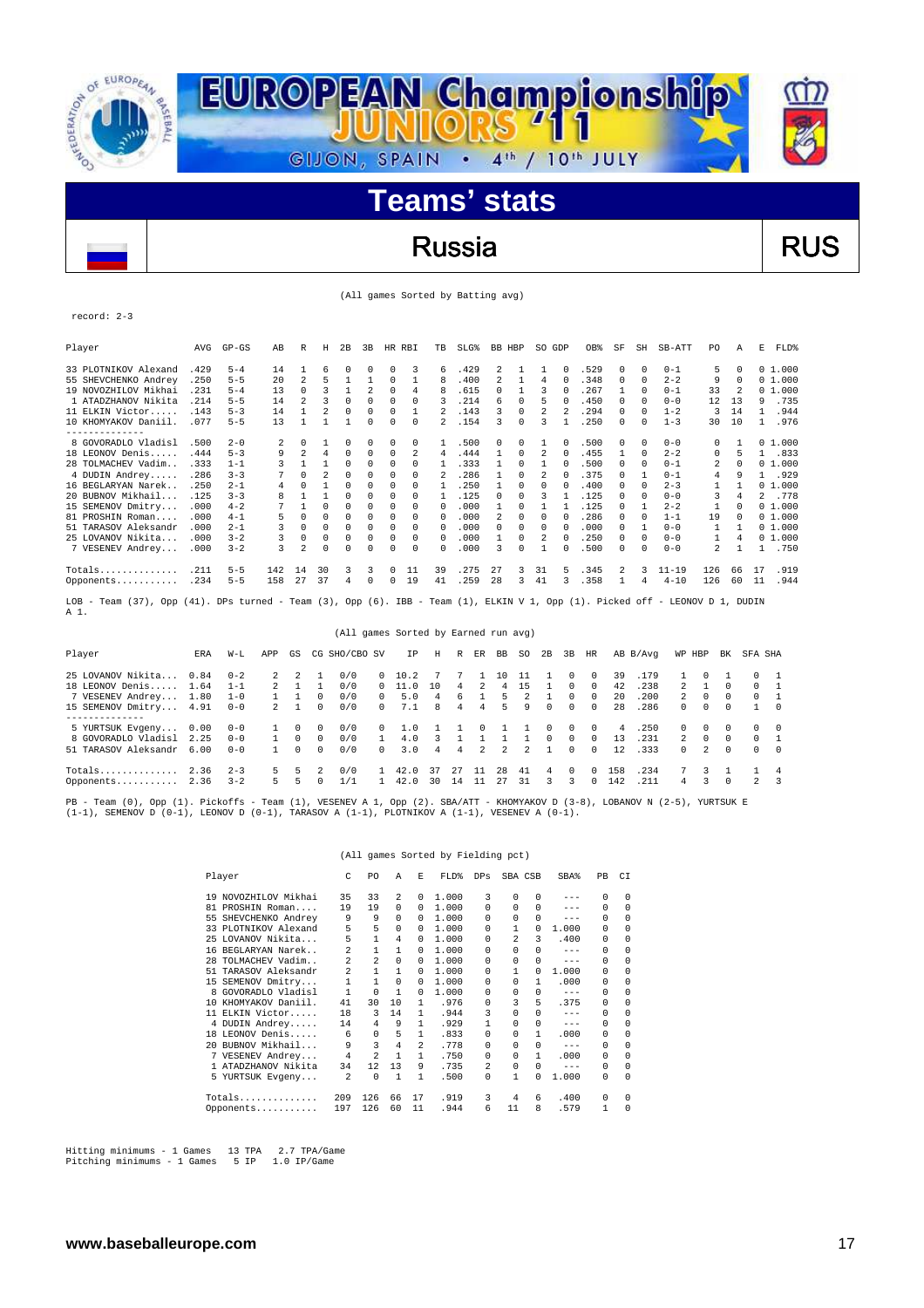

Spain BSP

record: 3-2

ī8

 $\overline{a}$ 

| Player              | AVG  | $GP - GS$ | AB  | R                        | н        | 2B       | 3B           | HR RBI      |                | TB             | SLG <sup>§</sup> | BB. | HBP        | SO.          | GDP      | OB <sup>%</sup> | SF       | SH       | SB-ATT   | PO  | Α        | E                        | FLD%   |
|---------------------|------|-----------|-----|--------------------------|----------|----------|--------------|-------------|----------------|----------------|------------------|-----|------------|--------------|----------|-----------------|----------|----------|----------|-----|----------|--------------------------|--------|
| 5 BAEZA Marlon      | .389 | $5 - 5$   | 18  | 3                        |          | 2        |              | 0           | 3              | 11             | .611             | 5.  | 0          | 3            | $\Omega$ | .522            | 0        | $\Omega$ | $1 - 3$  | 4   | 12       | 3                        | .842   |
| 12 GARCIA Arturo    | .235 | $5 - 4$   | 17  | n                        | 4        |          |              | $\Omega$    | $\mathfrak{D}$ | 6              | .353             |     | $^{\circ}$ | 3            |          | .316            | $\Omega$ | $\Omega$ | $0 - 1$  |     | -1       | $\Omega$                 | 1,000  |
| 18 BEDIA Lluis      | .231 | $5 - 5$   | 13  | $\overline{\mathcal{L}}$ |          | $\Omega$ | 0            | $\Omega$    |                | 3              | .231             |     | $\Omega$   |              | $\Omega$ | .444            | $\Omega$ | 3        | $1 - 1$  | 49  | 0        | 3                        | .942   |
| 19 VARELA Ramon A   | .222 | $5 - 5$   | 18  | $\overline{4}$           |          | $\Omega$ | 0            | $\Omega$    |                | 4              | .222             |     | $\Omega$   | 5            |          | .391            | $\Omega$ | $\Omega$ | $1 - 2$  | 8   | $\Omega$ |                          | 01.000 |
| 2 LEON Jesus A      | .167 | $5 - 4$   | 18  | $\overline{4}$           | 3        | $\Omega$ |              | $\Omega$    | 4              | 3              | .167             |     | $\Omega$   | 6            |          | .238            |          |          | $0 - 1$  | 9   | 16       |                          | .926   |
| 11 DIAZ Manuel A    | .125 | $5 - 5$   | 16  | 3                        |          | $\Omega$ |              | $\mathbf 0$ |                | $\mathfrak{D}$ | .125             | 3   | $\Omega$   | 6            |          | 263             | $\Omega$ | 2        | $0 - 0$  | 7   | 14       | $\overline{\mathcal{L}}$ | .913   |
| 9 PIVA Diego        | .100 | $3 - 3$   | 10  |                          |          | 0        | 0            | $\mathbf 0$ |                |                | .100             | 4   | $^{\circ}$ | 5            | $\Omega$ | .357            | 0        |          | $0 - 1$  | 17  | 3        |                          | .952   |
| ------------        |      |           |     |                          |          |          |              |             |                |                |                  |     |            |              |          |                 |          |          |          |     |          |                          |        |
| 6 ALVARADO Cesar M  | .333 | $4 - 3$   | 9   |                          |          |          | 0            | $\Omega$    | 2              | 4              | 444              | 2   | $\Omega$   | 3            | 0        | .455            |          | $\Omega$ | $0 - 0$  | 9   | 0        |                          | 01.000 |
| 22 CASADO Andres    | .250 | $3 - 2$   |     |                          |          |          |              | $\Omega$    |                |                | .250             |     | $\Omega$   | $\Omega$     | $\Omega$ | .400            | $\Omega$ | $\Omega$ | $0 - 0$  |     | 0        |                          | .500   |
| 15 LEYVA Lazaro E   | .200 | $3 - 2$   |     | $\mathfrak{D}$           |          | $\Omega$ | $\Omega$     | $\Omega$    | $\Omega$       |                | .200             | 4   | $\Omega$   |              |          | .556            | 0        | $\Omega$ | $0 - 0$  | 4   | 0        |                          | 01.000 |
| 8 JUANEDA Marc      | .143 | $3 - 3$   |     | n                        |          | $\Omega$ | 0            | $\Omega$    | 0              |                | .143             |     |            |              | 0        | .455            | $\Omega$ |          | $0 - 0$  | 13  | 3        |                          | 01.000 |
| 3 VELAZQUEZ Vicente | .000 | $3 - 1$   |     | n                        | $\Omega$ | $\Omega$ |              | $\circ$     | 0              | 0              | .000             |     | $\Omega$   | 0            |          | .167            | 0        | $\Omega$ | $0 - 0$  |     | 2        |                          | 01.000 |
| 7 SANCHEZ Javier    | .000 | $2 - 0$   | 2   | n                        | $\Omega$ | $\Omega$ |              | $\mathbf 0$ | 0              | 0              | .000             |     | $\Omega$   |              |          | .333            | $\Omega$ | $\Omega$ | $0 - 0$  | 2   | $\Omega$ |                          | 01.000 |
| 20 PAEZ Eric.<br>.  | .000 | $2 - 1$   |     | $\Omega$                 | $\Omega$ | $\Omega$ | 0            | 0           | $\Omega$       | $\Omega$       | .000             |     | $\Omega$   |              |          | .500            | 0        | $\Omega$ | $0 - 0$  | 0   | 0        | 0                        | .000   |
| 33 BOSCH Mikel      | .000 | $2 - 1$   |     |                          | 0        | $\Omega$ | 0            | $\Omega$    |                | $\Omega$       | .000             | 2   | $\Omega$   |              |          | .667            | 0        | n        | $0 - 1$  | 0   | 0        |                          | .000   |
| 27 PINO Ernesto I   | .000 | $1 - 0$   |     | n                        |          |          |              | $\Omega$    | 0              | 0              | .000             |     | $\Omega$   | n            |          | .000            | 0        | $\Omega$ | $0 - 0$  | 0   | 0        | $\Omega$                 | .000   |
| 4 HERNANDEZ Aitor.  | .000 | $3 - 0$   | 0   | 0                        | 0        | 0        | $\Omega$     | 0           | 0              | $\Omega$       | .000             |     | 0          | 0            |          | 01.000          | 0        | $\Omega$ | $1 - 1$  |     | $\Omega$ |                          | 01.000 |
| 30 HERNANDEZ Jose N | .000 | $1 - 1$   | 0   | n                        | $\Omega$ | $\Omega$ | <sup>0</sup> | n           | 0              | <sup>n</sup>   | .000             | U.  | $\Omega$   | <sup>n</sup> | $\Omega$ | .000            | 0        | $\Omega$ | $0 - 0$  | 0   | 0        |                          | .000   |
| $Totals$            | .207 | $5 - 5$   | 145 | 23                       | 30       | 5        |              | 0           |                | 37             | .255             | 42  |            | 43           |          | .386            |          | 8        | $4 - 11$ | 132 | 51       | 14                       | .929   |
| Opponents           | .201 | $5 - 5$   | 164 | 19                       | 33       | 8        |              | 0           | 15             | 41             | .250             | 16  | κ          | 31           |          | .284            | O        | 5        | $9 - 12$ | 132 | 64       | 10                       | .951   |

(All games Sorted by Batting avg)

LOB - Team (42), Opp (37). DPs turned - Team (2), Opp (1). Picked off - GARCIA A 1.

| (All games Sorted by Earned run avg) |  |
|--------------------------------------|--|
|--------------------------------------|--|

| Player                                                                                                         | ERA  | $W-L$   | APP            | GS             |              | CG SHO/CBO SV                                                                          |              | ΙP   | H  | R        | ER.      | BB           | SO       | 2B            | 3B           | HR         |     | AB B/Avq  | WP HBP   |            | BK       | SFA SHA  |                |
|----------------------------------------------------------------------------------------------------------------|------|---------|----------------|----------------|--------------|----------------------------------------------------------------------------------------|--------------|------|----|----------|----------|--------------|----------|---------------|--------------|------------|-----|-----------|----------|------------|----------|----------|----------------|
| 9 PIVA Diego                                                                                                   | 0.00 | $1 - 0$ |                |                | $\Omega$     | 0/0                                                                                    | $\mathbf{r}$ | 6.0  |    |          | 0        |              |          |               | 0            | $^{\circ}$ | 21  | .143      | 0        | $^{\circ}$ | $\Omega$ | $\Omega$ | $\Omega$       |
| 7 SANCHEZ Javier                                                                                               | 0.00 | $1 - 0$ |                | 0              | $\Omega$     | 0/0                                                                                    | $\cap$       | 5.0  |    | 0        | $\Omega$ | O.           |          | $\Omega$      | $\Omega$     | $^{\circ}$ | 16  | .063      | 0        | $\Omega$   | $\Omega$ | $\Omega$ | $\Omega$       |
| 20 PAEZ Eric                                                                                                   | 1.42 | $0 - 1$ | $\mathcal{L}$  |                | <sup>n</sup> | 0/0                                                                                    | $\cap$       | 6.1  |    | ь.       |          |              | $\sim$   |               | 0            | $^{\circ}$ | 26  | .192      |          |            | $\Omega$ | 0        | $\Omega$       |
| 2 LEON Jesus A                                                                                                 | 2.79 | $1 - 0$ | $\mathcal{L}$  | $\Omega$       | $\Omega$     | 0/0                                                                                    | $\cap$       | 9.2  |    | ર        | 3        |              | 9.       | $\mathcal{L}$ | $\Omega$     | $^{\circ}$ | 35  | .200      |          | $\Omega$   | $\Omega$ | $\Omega$ | $\Omega$       |
| 22 CASADO Andres                                                                                               | 3.68 | $0 - 1$ | $\mathcal{L}$  | $\mathfrak{D}$ | $\Omega$     | 0/0                                                                                    | $\cap$       | 7.1  |    |          |          |              |          | $\Omega$      | <sup>n</sup> | $\Omega$   | 26  | .154      |          | $\Omega$   | $\Omega$ | 0        | - 2            |
|                                                                                                                |      |         |                |                |              |                                                                                        |              |      |    |          |          |              |          |               |              |            |     |           |          |            |          |          |                |
| 27 PINO Ernesto I                                                                                              | 0.00 | $0 - 0$ |                |                | $\Omega$     | 0/0                                                                                    | $\Omega$     | 4.0  |    |          | 0        |              |          |               | 0            | $\Omega$   | 1.5 | .267      | $\Omega$ | $\Omega$   | $\Omega$ | $\Omega$ |                |
| 15 LEYVA Lazaro E                                                                                              | 0.00 | $0 - 0$ |                | $\Omega$       | $\Omega$     | 0/0                                                                                    |              | 0.2  |    | $\Omega$ | $\Omega$ |              |          | $\cap$        | 0            | $\Omega$   | ર   | .333      | 0        |            | $\Omega$ | $\Omega$ | $\Omega$       |
| 16 PEREZ Yans Beris.                                                                                           | 3.00 | $0 - 0$ |                | $\Omega$       | $\Omega$     | 0/0                                                                                    | n.           | 3.0  |    |          |          | <sup>n</sup> |          | 2             | 0            | $^{\circ}$ | 11  | .273      | 2.       |            | $\Omega$ | 0        |                |
| 33 BOSCH Mikel 13.50                                                                                           |      | $0 - 0$ | $\mathfrak{D}$ | $\Omega$       | $\Omega$     | 0/0                                                                                    |              | 2.0  |    |          |          |              |          |               | $\Omega$     | $\Omega$   | 10  | .400      |          | 0          | $\Omega$ | $\Omega$ | $\Omega$       |
| 30 HERNANDEZ Jose N. 99.00                                                                                     |      | $0 - 0$ |                |                | $\Omega$     | 0/0                                                                                    | $\cap$       | 0.0  |    |          |          |              | $\Omega$ | $\Omega$      | 0            | $\Omega$   |     | 1, 1, 000 |          | 0          |          | 0        | $\overline{1}$ |
| Totals                                                                                                         | 2.05 | $3 - 2$ | 5.             | 5              | $\Omega$     | 0/0                                                                                    | $2^{\circ}$  | 44.0 | スス | 19       | 10       | 16           | 31       | 8             | $\Omega$     | $\Omega$   | 164 | .201      | 7        | 3          |          | $\Omega$ | -5             |
| Opponents                                                                                                      | 3.68 | $2 - 3$ | 5.             | 5.             |              | 1/1                                                                                    | $2^{\circ}$  | 44.0 | 30 | 23       | 18       | 42           | 43       | 5             |              | $\Omega$   | 145 | .207      | 1.5      |            | $\Omega$ |          | -8             |
| $m_{\pi\pi\pi\pi}$ (0) $D_{\pi\pi\pi}$ $D_{\pi}$ 0, $D_{\pi\pi\pi}$ (0) $D_{\pi}$ (3) $D_{\pi}$<br>$n_{\rm m}$ |      |         |                |                |              | TUINTERS M $(B, 0)$ THOM IS $(B, T)$ CACINO 3 $(B, 2)$ DIUS D $(B, 2)$ DIEG E $(B, 2)$ |              |      |    |          |          |              |          |               |              |            |     |           |          |            |          |          |                |

JUANEDA M (7-8), LEON J A (3-5), CASADO A (2-3), PIVA D (2-3), PAEZ E (2-2),  $\begin{tabular}{lllllll} $\mathit{FB}$ & \color{red}Team (2), \color{blue}PIVA & D 2, \color{blue}Opp (3). \color{black} SBA/ATT\\ \color{red}PEREZ & Y B (1\text{--}1), \color{red}BOSCH & M (1\text{--}1). \end{tabular}$ 

#### (All games Sorted by Fielding pct) Player C PO A E FLD% DPs SBA CSB SBA% PB CI 8 JUANEDA Marc..... 16 13 3 0 1.000 0 7 1 .875 0 0 6 ALVARADO Cesar M. 9 9 0 0 1.000 0 0 0 --- 0 0 12 GARCIA Arturo.... 8 7 1 0 1.000 0 0 0 --- 0 0 19 VARELA Ramon A... 8 8 0 0 1.000 0 0 0 --- 0 0 15 LEYVA Lazaro E... 4 4 0 0 1.000 0 0 0 --- 0 0 3 VELAZQUEZ Vicente 3 1 2 0 1.000 0 0 0 --- 0 0 7 SANCHEZ Javier... 2 2 0 0 1.000 1 0 0 --- 0 0 4 HERNANDEZ Aitor.. 1 1 0 0 1.000 0 0 0 --- 0 0 9 PIVA Diego....... 21 17 3 1 .952 0 2 1 .667 2 0 18 BEDIA Lluis...... 52 49 0 3 .942 1 0 0 --- 0 0 2 LEON Jesus A..... 27 9 16 2 .926 1 3 2 .600 0 0  $\begin{array}{cccccccccccc} \texttt{11} & \texttt{DLA} & \texttt{Mann} & \texttt{12} & \texttt{13} & \texttt{23} & \texttt{24} & \texttt{35} & \texttt{25} & \texttt{4600} & \texttt{00} & \texttt{00} \\ \texttt{11} & \texttt{DLA} & \texttt{Mann} & \texttt{A} & \texttt{A} & \texttt{A} & \texttt{A} & \texttt{A} & \texttt{A} & \texttt{A} & \texttt{A} & \texttt{A} & \texttt{A} & \texttt{A} & \texttt{A} & \texttt{A$  5 BAEZA Marlon..... 19 4 12 3 .842 0 0 0 --- 0 0 22 CASADO Andres.... 2 1 0 1 .500 0 2 1 .667 0 0 30 HERNANDEZ Jose N. 1 0 0 1 .000 0 0 0 ---<br>33 BOSCH Mikel...... 1 0 0 1 .000 0 1 0 1.000 33 BOSCH Mikel...... 1 0 0 1 .000 0 1 0 1.000 0 0 27 PINO Ernesto I... 0 0 0 0 .000 0 0 0 --- 0 0 16 PEREZ Yans Beris. 0 0 0 0 .000 0 1 0 1.000 0 0 20 PAEZ Eric........ 0 0 0 0 .000 0 2 0 1.000 0 0 Totals.............. 197 132 51 14 .929 2 9 3 .750 2 0 Opponents........... 206 132 64 10 .951 1 4 7 .364 3 0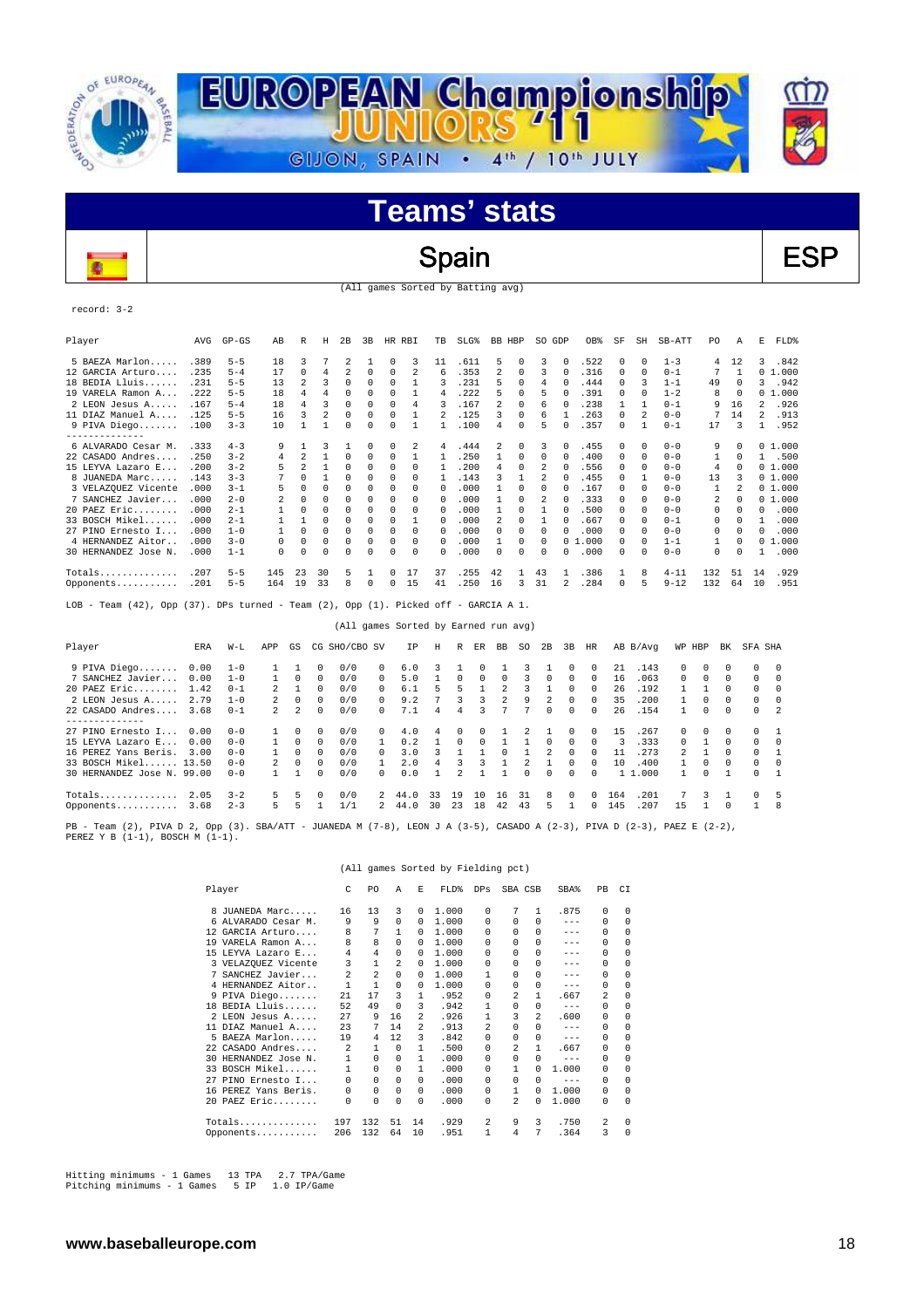

### Ukraine VKR

(All games Sorted by Batting avg)

#### record: 3-2

 $\overline{\phantom{a}}$ 

| Player                                                                                                 | AVG  | $GP - GS$ | AB  | R          | Н        | 2B       | 3B       | HR       | RBI           | TB       | $SLG\$ |                | BB HBP         | SO GDP         |          | OB%         | SF           | SH           | SB-ATT    | PO.      | Α        | E  | FLD%   |
|--------------------------------------------------------------------------------------------------------|------|-----------|-----|------------|----------|----------|----------|----------|---------------|----------|--------|----------------|----------------|----------------|----------|-------------|--------------|--------------|-----------|----------|----------|----|--------|
| 12 BORSCH Artem                                                                                        | .500 | $5 - 5$   | 22  | $\epsilon$ | 11       |          | 0        |          | 6             | 15       | .682   | $\mathfrak{D}$ | 0              | 3              | 0        | .542        | $\Omega$     | $\Omega$     | $1 - 3$   | 20       |          |    | .958   |
| 3 BOIKO Roman                                                                                          | .364 | $5 - 5$   | 22  | 3          | 8        |          | $\Omega$ | $\Omega$ | 4             | 9        | .409   |                | $\Omega$       | $\overline{4}$ | $\Omega$ | .391        | $\Omega$     |              | $1 - 1$   | 16       |          |    | .958   |
| 8 LOPATA Artem                                                                                         | .286 | $5 - 5$   | 21  | U          | 6        | $\Omega$ | $\Omega$ | $\Omega$ | $\mathcal{L}$ | 6        | .286   | 2              | 0              | 3              |          | .348        | $\Omega$     | $\Omega$     | $0 - 0$   | 11       | 15       |    | .963   |
| 1 VELUKIY Illya                                                                                        | .200 | $5 - 5$   | 15  |            | 3        | $\Omega$ | $\Omega$ | $\Omega$ |               |          | .200   | 5.             |                |                |          | .409        |              |              | $0 - 2$   | 30       | $\Omega$ |    | .938   |
| 11 VOZNIUK Oleksandr                                                                                   | .158 | $5 - 5$   | 19  | n          |          | U        | $\Omega$ | U        | $\Omega$      | 3        | .158   |                | U              |                |          | .200        | <sup>0</sup> |              | $0 - 0$   | 7        | 9        |    | 01.000 |
| 33 BRECHKO Denys                                                                                       | .154 | $5 - 3$   | 13  |            |          |          | $\Omega$ | $\Omega$ |               |          | .231   | 2              | <sup>n</sup>   |                | 0        | .250        |              | $\Omega$     | $0 - 0$   | 8        | 10       |    | 01.000 |
| 6 AGAPOV Artem                                                                                         | .133 | $4 - 4$   | 15  |            |          | $\Omega$ | $\Omega$ | $\Omega$ | $\Omega$      |          | .133   |                | 0              |                |          | .188        | $\Omega$     | $\Omega$     | $0 - 0$   | 19       | 4        |    | 01.000 |
| 23 SYDORUK Stanislav                                                                                   | .083 | $5 - 5$   | 12  |            |          |          | $\Omega$ | 0        |               |          | .167   | ς              |                | 5              |          | .313        | $\Omega$     |              | $1 - 3$   | 11       |          |    | 1.917  |
| 55 TVERDOKHLEBOV Vya                                                                                   | .071 | $5 - 5$   | 14  |            |          | U        | $\Omega$ | 0        |               |          | .071   |                | U              |                |          | 222         |              | <sup>n</sup> | $0 - 0$   | 4        |          |    | 01.000 |
| --------------                                                                                         |      |           |     |            |          |          |          |          |               |          |        |                |                |                |          |             |              |              |           |          |          |    |        |
| 16 LIUMANOV Enver                                                                                      | .200 | $2 - 1$   | 5   |            |          |          | 0        | $\Omega$ |               |          | .400   | 0              | 0              |                | 0        | .167        |              | $\Omega$     | $0 - 0$   | 4        |          |    | 01.000 |
| 2 POLIAKOV Evgen                                                                                       | .000 | $2 - 1$   | 4   | $\Omega$   | $\Omega$ | $\Omega$ | $\Omega$ | $\Omega$ | $\Omega$      | $\Omega$ | .000.  | $\Omega$       | $\Omega$       |                | 0        | .000        | $\Omega$     | $\Omega$     | $0 - 0$   |          | $\Omega$ |    | 01.000 |
| 21 SHTAPURA Sergei                                                                                     | .000 | $1 - 1$   | 0   | $\Omega$   | $\Omega$ | $\Omega$ | $\Omega$ | $\Omega$ | $\Omega$      | $\Omega$ | .000   | $\mathcal{L}$  | $\Omega$       | $\Omega$       |          | .000<br>0 1 | $\Omega$     | $\Omega$     | $0 - 0$   | $\Omega$ |          |    | 01.000 |
| 88 VYSHNIAK Dmytro                                                                                     | .000 | $1 - 0$   | 0   | $\Omega$   | $\Omega$ | 0        | $\Omega$ | 0        | $\Omega$      | n        | .000   | $\Omega$       | 0              | $\Omega$       | 0        | .000        | $\Omega$     | $\Omega$     | $0 - 0$   |          |          |    | 01.000 |
| Totals                                                                                                 | .235 | $5 - 5$   | 162 | 20         | 38       | 5        | O        |          | 18            | 46       | .284   | 22             | $\mathfrak{D}$ | 34             |          | .326        | 4            | 4            | $3 - 9$   | 132      | 54       | 6  | .969   |
| Opponents                                                                                              | .274 | $5 - 5$   | 164 | 24         | 45       | 2        | 5        | $\Omega$ | 23            | 57       | .348   | 27             |                | 35             | 2.       | .371        | 5            |              | $12 - 17$ | 129      | 70       | 16 | .926   |
| - Team (47), Opp (46). DPs turned - Team (4), Opp (1). Picked off - BORSCH A 1, TVERDOKHLEBO 1.<br>LOB |      |           |     |            |          |          |          |          |               |          |        |                |                |                |          |             |              |              |           |          |          |    |        |

#### (All games Sorted by Earned run avg)

| Player                    | ERA  | W-L     | APP            | GS            |          | CG SHO/CBO SV |          | ΙP   | Н              | R             | ER.           | BB            | SO.          | 2B           | 3В            | HR         |     | AB B/Avq | WP HBP      |          | BK       | SFA SHA |                         |
|---------------------------|------|---------|----------------|---------------|----------|---------------|----------|------|----------------|---------------|---------------|---------------|--------------|--------------|---------------|------------|-----|----------|-------------|----------|----------|---------|-------------------------|
| 8 LOPATA Artem            | 1.00 | $2 - 0$ | $\overline{2}$ | $\mathcal{L}$ |          | 0/0           |          | 18.0 | 16             | 3.            | 2             | 5             | 17           | <sup>n</sup> | $\mathcal{L}$ | $^{\circ}$ | 68  | . 235    |             |          |          |         | $\overline{1}$          |
| 3 BOIKO Roman             | 1.69 | $1 - 0$ |                |               |          | 0/0           |          | 5.1  |                |               |               |               |              |              |               |            | 15  | .200     | 0           |          |          |         | $^{\circ}$              |
| 6 AGAPOV Artem            | 3.00 | $0 - 1$ |                |               |          | 0/0           | $\Omega$ | 6.0  | 2.             | 2.            | $\mathcal{L}$ | 4             | 6.           | $\Omega$     | 0             | $\Omega$   | 2.0 | .100     | $\cap$      | $\Omega$ | $\cap$   |         | $\Omega$                |
| 12 BORSCH Artem           | 3.18 | $0 - 1$ |                | $\Omega$      |          | 0/0           | $\cap$   | 5.2  |                |               |               |               |              | $\Omega$     | <sup>n</sup>  | $^{\circ}$ | 19  | .263     | $\cap$      | $\Omega$ | $\cap$   |         |                         |
| 21 SHTAPURA Sergei 10.80  |      | $0 - 0$ | $\overline{2}$ |               | $\Omega$ | 0/0           | $\Omega$ | 5.0  |                | 6             | 6.            | 6             |              |              | $\mathcal{L}$ | $\Omega$   | 19  | .368     | 0           | $\Omega$ | $\Omega$ | 2       |                         |
| ------------              |      |         |                |               |          |               |          |      |                |               |               |               |              |              |               |            |     |          |             |          |          |         |                         |
| 33 BRECHKO Denys 14.73    |      | $0 - 0$ |                | $\Omega$      | 0        | 0/0           |          | 3.2  |                | 6             | 6.            |               |              |              | 0             | $^{\circ}$ | 17  | .412     |             | 0        | $\cap$   |         | - 0                     |
| 88 VYSHNIAK Dmytro 27.00  |      | $0 - 0$ | $\overline{2}$ | $\Omega$      | $\Omega$ | 0/0           | $\Omega$ | 0.1  |                |               |               |               | <sup>n</sup> | $\Omega$     | <sup>n</sup>  | $\Omega$   | 4   | .750     | $\cap$      | $\Omega$ | $\cap$   |         | $\bigcap$               |
| 9 RAZVODOV Kostiant 99.00 |      | $0 - 0$ |                | $\Omega$      |          | 0/0           | $\cap$   | 0.0  | $\mathfrak{D}$ | $\mathcal{L}$ | $\mathcal{L}$ | $\mathcal{D}$ | $\Omega$     | $\cap$       | <sup>n</sup>  | $\Omega$   |     | 2 1.000  | $\cap$      | $\Omega$ | $\cap$   |         | $\Omega$                |
| Totals                    | 4.50 | $3 - 2$ | 5.             | 5.            |          | 0/0           |          | 44.0 | 45             | 2.4           | 2.2.          | 27            | 35           | 2            | 5             |            | 64  | .274     | $2^{\circ}$ |          | $\cap$   | 5.      | $\overline{\mathbf{3}}$ |
| Opponents                 | 1.88 | $2 - 3$ |                |               |          | 0/0           |          | 43.0 | 38             | $20 \Omega$   | 9             | 22            | 34           | 5.           | 0             |            | 62  | .235     | 4           |          | $\cap$   |         | 4                       |

PB - Team (3), AGAPOV A 2, BORSCH A 1. Pickoffs - Team (0), Opp (2). SBA/ATT - BORSCH A (9-11), LOPATA A (5-5), SHTAPURA S (5-5), AGAPOV A (3-5), BOIKO R (1-4), BRECHKO D (1-2).

#### (All games Sorted by Fielding pct)

| Player                   | C   | PO       | Α   | E.       | FLD%  | <b>DPs</b>     |              | SBA CSB       | SBA%    | PB       | CI       |
|--------------------------|-----|----------|-----|----------|-------|----------------|--------------|---------------|---------|----------|----------|
| 6 AGAPOV Artem           | 23  | 19       | 4   | $\Omega$ | 1,000 |                | 3            | $\mathcal{L}$ | .600    | 2        | 0        |
| 33 BRECHKO Denys         | 18  | 8        | 10  | $\Omega$ | 1,000 | 2.             | 1            | 1             | .500    | 0        | $\Omega$ |
| VOZNIUK Oleksandr<br>11. | 16  | 7        | 9   | $\Omega$ | 1,000 |                |              | $\Omega$      | $---$   | 0        | $\Omega$ |
| 16 LIUMANOV Enver        | 8   | 4        | 4   | 0        | 1,000 |                | <sup>n</sup> | $\Omega$      | $-- -$  | 0        | $\Omega$ |
| 55 TVERDOKHLEBOV Vya     | 4   | 4        | 0   | 0        | 1,000 | 0              | <sup>n</sup> | 0             | $- - -$ | 0        | $\Omega$ |
| 88 VYSHNIAK Dmytro       | 2   | 1        |     |          | 1.000 | 0              | <sup>n</sup> | 0             | $- - -$ | 0        | $\Omega$ |
| 21 SHTAPURA Sergei       | 1   | $\Omega$ |     | 0        | 1.000 | 0              | 5            | 0             | 1.000   | 0        | $\Omega$ |
| 2 POLIAKOV Evgen         |     | 1        | 0   |          | 1.000 | 0              | <sup>n</sup> | $\Omega$      | $- - -$ | 0        | $\Omega$ |
| 8 LOPATA Artem           | 27  | 11       | 1.5 | 1        | .963  | 0              | 5            |               | 1.000   | 0        | $\Omega$ |
| 3 BOIKO Roman            | 2.4 | 16       | 7   | 1        | .958  | 2              |              | 3             | .250    | $\Omega$ | $\Omega$ |
| 12 BORSCH Artem          | 2.4 | 2.0      | 3   | 1        | .958  | 0              | 9            | 2             | .818    |          | $\Omega$ |
| 1 VELUKIY Illya          | 32  | 30       | 0   | 2        | .938  | $\mathfrak{D}$ |              | $\Omega$      | $-- -$  | 0        | $\Omega$ |
| 23 SYDORUK Stanislav     | 12  | 11       | 0   | 1        | .917  | 0              |              | 0             | $-- -$  | 0        | $\Omega$ |
| 9 RAZVODOV Kostiant      | 0   | $\Omega$ | 0   | $\Omega$ | .000  | 0              | <sup>n</sup> | 0             | $- - -$ | 0        | $\Omega$ |
|                          |     | 132      |     | 6        |       | 4              | 12           | 5             | .706    | 3        | $\Omega$ |
| $Totals$                 | 192 |          | 54  |          | .969  |                |              |               |         |          |          |
| Opponents                | 215 | 129      | 70  | 16       | .926  |                | 3            | 6             | .333    | 0        | $\Omega$ |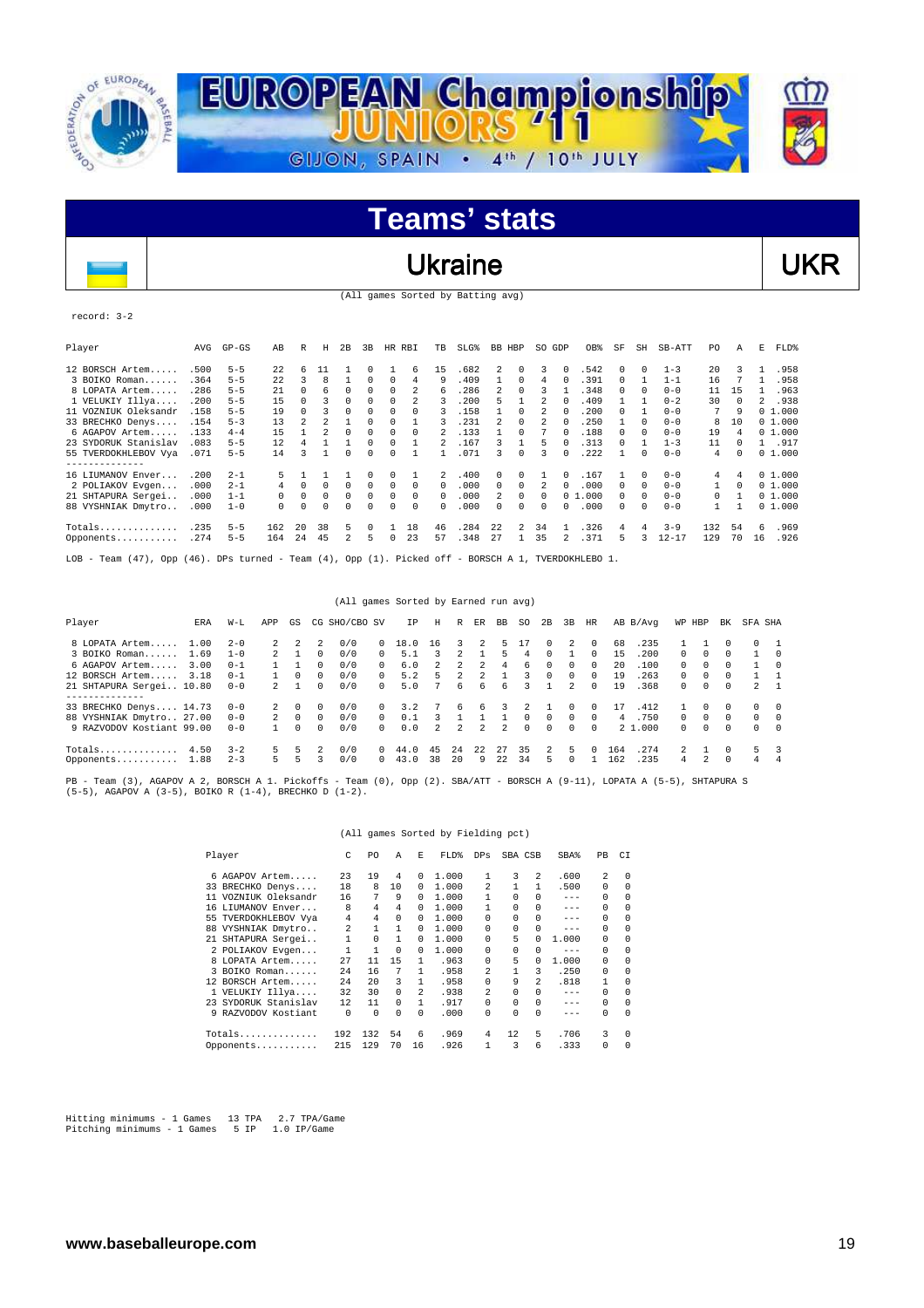

### **Technical Appointments**

## Sunday 10<sup>th</sup> July

| Game<br>26                                | <b>Field</b><br>La Morgal | Time<br>10:00                                                                       | <b>Home Team</b><br><b>F</b> France                                 | <b>Visitor Team</b><br><b>Ukraine</b>         |
|-------------------------------------------|---------------------------|-------------------------------------------------------------------------------------|---------------------------------------------------------------------|-----------------------------------------------|
| <b>Umpires:</b><br>Scorekeepers:<br>T.C.: |                           | Urquijo, G. (ESP)<br>Rodriguez, Rene (ESP)<br>Menéndez, Javier (ESP)                | Birbalas, A. (LTU)<br>Martín, José J. (ESP)                         | Malinovskiy, A. (UKR)<br>Esteban, Raul (ESP)  |
| Game                                      | <b>Field</b>              | <b>Time</b>                                                                         | <b>Home Team</b>                                                    | <b>Visitor Team</b>                           |
| 27                                        | Gljon                     | 11:00                                                                               | Germany                                                             | <b>T</b> Italy                                |
| <b>Umpires:</b><br>Scorekeepers:<br>T.C.: |                           | Berkvens, W. (NED) Cerny, T (CZE)<br>Tuya, Cristina (ESP)<br>Bunta, Frantisek (SVK) | Moreno, J. (ESP)<br>Tuya, Jorge (ESP)<br>Meurant, Jean M. (FRA)     | Villegas, J. M. (ESP)<br>Santos, Susana (ESP) |
| Game                                      | <b>Field</b>              | Time                                                                                | <b>Home Team</b>                                                    | <b>Visitor Team</b>                           |
| 28                                        | La Morgal                 | 14:00                                                                               | Lithuania                                                           | <b>Belgium</b>                                |
| <b>Umpires:</b><br>Scorekeepers:<br>T.C.: |                           | Malinovskiy, A. (UKR)<br>Martín, José J. (ESP)<br>Menéndez, Javier (ESP)            | Urquijo, G. (ESP)<br>Rodriguez, Rene (ESP)                          | Birbalas, A. (LTU)<br>Esteban, Raul (ESP)     |
| Game                                      | <b>Field</b>              | <b>Time</b>                                                                         | <b>Home Team</b>                                                    | <b>Visitor Team</b>                           |
| 29                                        | Gijon                     | 17:00                                                                               | <b>De</b> Czech Republic                                            | <b>Netherlands</b>                            |
| <b>Umpires:</b><br>Scorekeepers:<br>T.C.  |                           | Lautier, F (FRA)<br>Taureli, M (ITA)<br>Tuya, Jorge (ESP)<br>Meurant, J M (FRA)     | Villegas, J M (ESP)<br>Tuya, Cristina (ESP)<br>Fanara, Angelo (ITA) | Suroviagin, B (RUS)<br>Santos, Susana (ESP)   |